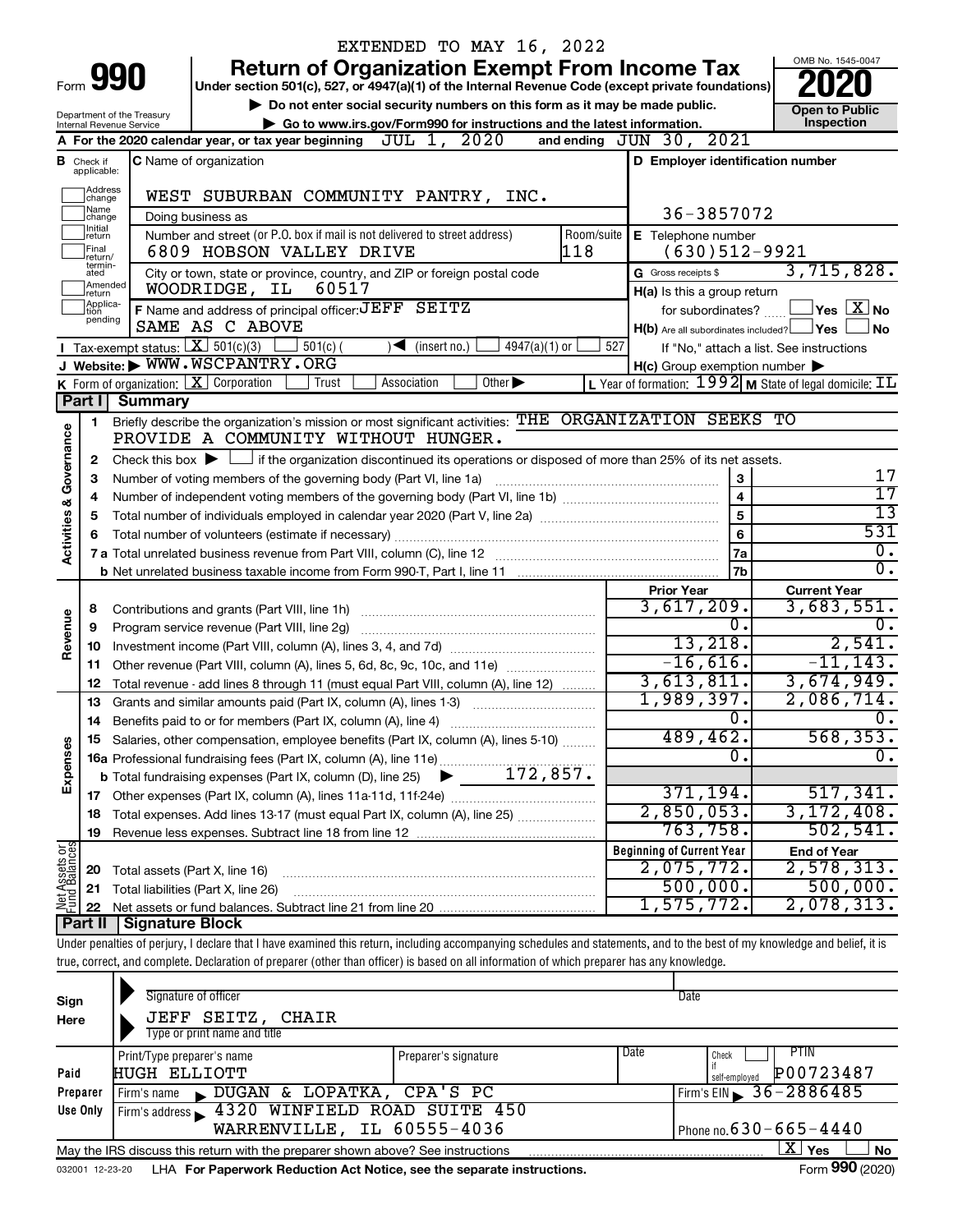|                | 36-3857072<br>WEST SUBURBAN COMMUNITY PANTRY, INC.<br>Form 990 (2020)<br>Page 2                                                                                                         |
|----------------|-----------------------------------------------------------------------------------------------------------------------------------------------------------------------------------------|
|                | Part III   Statement of Program Service Accomplishments                                                                                                                                 |
|                |                                                                                                                                                                                         |
| 1              | Briefly describe the organization's mission:<br>THE WEST SUBURBAN COMMUNITY PANTRY OFFERS FOOD FOR THE HUNGRY AND                                                                       |
|                | RESOURCES TO EMPOWER PERSONS TO IMPROVE THEIR QUALITY OF LIFE.<br>THE                                                                                                                   |
|                | VISION IS A COMMUNITY WITHOUT HUNGER.                                                                                                                                                   |
| $\mathbf{2}$   | Did the organization undertake any significant program services during the year which were not listed on the                                                                            |
|                | $\overline{X}$ Yes $\overline{X}$ No<br>prior Form 990 or 990-EZ?                                                                                                                       |
|                | If "Yes," describe these new services on Schedule O.                                                                                                                                    |
| 3              | $ {\mathsf Y}{\mathsf e}{\mathsf s}^\top\overline{{\mathbf X}}$ No<br>Did the organization cease conducting, or make significant changes in how it conducts, any program services?      |
| 4              | If "Yes," describe these changes on Schedule O.<br>Describe the organization's program service accomplishments for each of its three largest program services, as measured by expenses. |
|                | Section 501(c)(3) and 501(c)(4) organizations are required to report the amount of grants and allocations to others, the total expenses, and                                            |
|                | revenue, if any, for each program service reported.                                                                                                                                     |
|                | 2,724,073. including grants of \$2,086,714. ) (Revenue \$<br>662.<br>) (Expenses \$<br>4a (Code:                                                                                        |
|                | COLLECTED, PURCHASED AND DISTRIBUTED FOOD AND PERSONAL CARE ITEMS TO                                                                                                                    |
|                | NEEDY CLIENTS THROUGHOUT THE YEAR. DURING THE FISCAL YEAR ENDED JUNE                                                                                                                    |
|                | 30, 2021, THE ORGANIZATION SERVED 10,678 UNDUPLICATED PERSONS WITHIN<br>DUPAGE COUNTY.                                                                                                  |
|                |                                                                                                                                                                                         |
|                | THE VALUE OF THE FOOD AND PERSONAL ITEMS DISTRIBUTED WAS APPROXIMATELY                                                                                                                  |
|                | \$2,086,714.                                                                                                                                                                            |
|                |                                                                                                                                                                                         |
|                | THE ORGANIZATION HAS WORKED WITH SEVERAL SCHOOL DISTRICTS IN DUPAGE                                                                                                                     |
|                | COUNTY TO PROVIDE FREE FOOD RESOURCES FOR ALL STUDENTS ELIGIBLE FOR                                                                                                                     |
|                | FREE OR REDUCED FEE LUNCH PROGRAMS.                                                                                                                                                     |
|                | (Expenses \$<br>including grants of \$<br>) (Revenue \$<br>(Code:                                                                                                                       |
|                |                                                                                                                                                                                         |
|                |                                                                                                                                                                                         |
|                |                                                                                                                                                                                         |
|                |                                                                                                                                                                                         |
|                |                                                                                                                                                                                         |
|                |                                                                                                                                                                                         |
|                |                                                                                                                                                                                         |
|                | ) (Expenses \$<br>including grants of \$<br>) (Revenue \$<br>$\begin{array}{ c c }\n\hline\n\text{Code:} & \text{\quad} & \text{\quad} \quad\end{array}$                                |
|                |                                                                                                                                                                                         |
|                |                                                                                                                                                                                         |
|                |                                                                                                                                                                                         |
|                |                                                                                                                                                                                         |
|                |                                                                                                                                                                                         |
|                |                                                                                                                                                                                         |
|                |                                                                                                                                                                                         |
|                |                                                                                                                                                                                         |
|                |                                                                                                                                                                                         |
|                |                                                                                                                                                                                         |
| 4b<br>4с<br>4d | Other program services (Describe on Schedule O.)<br>(Expenses \$<br>including grants of \$<br>(Revenue \$                                                                               |
|                | 2,724,073.<br>Total program service expenses<br>Form 990 (2020)                                                                                                                         |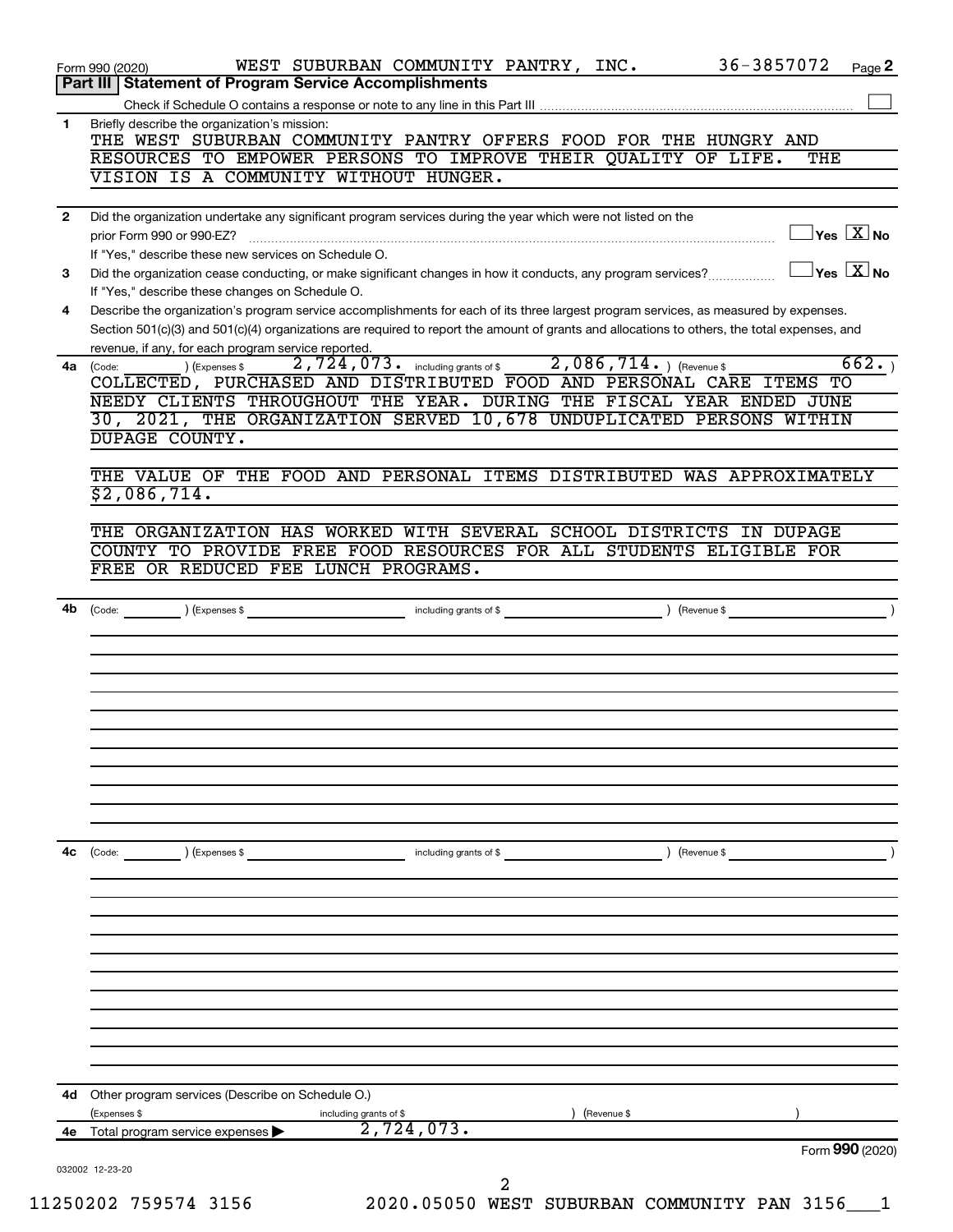|  | Form 990 (2020) |
|--|-----------------|
|  |                 |

**Part IV Checklist of Required Schedules**

|     |                                                                                                                                                                                                                                                       |                 | Yes                     | No                           |
|-----|-------------------------------------------------------------------------------------------------------------------------------------------------------------------------------------------------------------------------------------------------------|-----------------|-------------------------|------------------------------|
| 1   | Is the organization described in section $501(c)(3)$ or $4947(a)(1)$ (other than a private foundation)?                                                                                                                                               |                 |                         |                              |
|     |                                                                                                                                                                                                                                                       | 1               | x                       |                              |
| 2   | Is the organization required to complete Schedule B, Schedule of Contributors? [11] The organization required to complete Schedule B, Schedule of Contributors?                                                                                       | $\overline{2}$  | $\overline{\textbf{X}}$ |                              |
| З   | Did the organization engage in direct or indirect political campaign activities on behalf of or in opposition to candidates for                                                                                                                       |                 |                         |                              |
|     | public office? If "Yes," complete Schedule C, Part I                                                                                                                                                                                                  | з               |                         | х                            |
| 4   | Section 501(c)(3) organizations. Did the organization engage in lobbying activities, or have a section 501(h) election in effect                                                                                                                      |                 |                         |                              |
|     |                                                                                                                                                                                                                                                       | 4               |                         | х                            |
| 5   | Is the organization a section 501(c)(4), 501(c)(5), or 501(c)(6) organization that receives membership dues, assessments, or                                                                                                                          | 5               |                         | х                            |
| 6   | Did the organization maintain any donor advised funds or any similar funds or accounts for which donors have the right to                                                                                                                             |                 |                         |                              |
|     | provide advice on the distribution or investment of amounts in such funds or accounts? If "Yes," complete Schedule D, Part I                                                                                                                          | 6               |                         | х                            |
| 7   | Did the organization receive or hold a conservation easement, including easements to preserve open space,<br>.                                                                                                                                        | $\overline{7}$  |                         | х                            |
| 8   | Did the organization maintain collections of works of art, historical treasures, or other similar assets? If "Yes," complete                                                                                                                          |                 |                         |                              |
|     | Schedule D, Part III <b>Marting Community Contract Contract Contract Contract Contract Contract Contract Contract Contract Contract Contract Contract Contract Contract Contract Contract Contract Contract Contract Contract Co</b>                  | 8               |                         | х                            |
| 9   | Did the organization report an amount in Part X, line 21, for escrow or custodial account liability, serve as a custodian for                                                                                                                         |                 |                         |                              |
|     | amounts not listed in Part X; or provide credit counseling, debt management, credit repair, or debt negotiation services?                                                                                                                             | 9               |                         | х                            |
| 10  | Did the organization, directly or through a related organization, hold assets in donor-restricted endowments                                                                                                                                          |                 |                         |                              |
|     |                                                                                                                                                                                                                                                       | 10              |                         | х                            |
| 11  | If the organization's answer to any of the following questions is "Yes," then complete Schedule D, Parts VI, VII, VIII, IX, or X                                                                                                                      |                 |                         |                              |
|     | as applicable.                                                                                                                                                                                                                                        |                 |                         |                              |
|     | a Did the organization report an amount for land, buildings, and equipment in Part X, line 10? If "Yes," complete Schedule D,                                                                                                                         |                 |                         |                              |
|     |                                                                                                                                                                                                                                                       | 11a             | х                       |                              |
|     | <b>b</b> Did the organization report an amount for investments - other securities in Part X, line 12, that is 5% or more of its total                                                                                                                 |                 |                         | х                            |
|     | c Did the organization report an amount for investments - program related in Part X, line 13, that is 5% or more of its total                                                                                                                         | 11b             |                         |                              |
|     |                                                                                                                                                                                                                                                       | 11c             |                         | х                            |
|     | d Did the organization report an amount for other assets in Part X, line 15, that is 5% or more of its total assets reported in                                                                                                                       |                 |                         |                              |
|     |                                                                                                                                                                                                                                                       | 11d             |                         | x                            |
|     |                                                                                                                                                                                                                                                       | 11e             |                         | $\overline{\mathbf{x}}$      |
| f   | Did the organization's separate or consolidated financial statements for the tax year include a footnote that addresses                                                                                                                               |                 |                         |                              |
|     | the organization's liability for uncertain tax positions under FIN 48 (ASC 740)? If "Yes," complete Schedule D, Part X                                                                                                                                | 11f             | х                       |                              |
|     | 12a Did the organization obtain separate, independent audited financial statements for the tax year? If "Yes," complete                                                                                                                               |                 |                         |                              |
|     | Schedule D, Parts XI and XII                                                                                                                                                                                                                          | 12a             | х                       |                              |
|     | <b>b</b> Was the organization included in consolidated, independent audited financial statements for the tax year?                                                                                                                                    |                 |                         |                              |
|     | If "Yes," and if the organization answered "No" to line 12a, then completing Schedule D, Parts XI and XII is optional                                                                                                                                 | 12 <sub>b</sub> |                         | Χ<br>$\overline{\mathbf{X}}$ |
| 13  |                                                                                                                                                                                                                                                       | 13              |                         | X                            |
| 14a |                                                                                                                                                                                                                                                       | 14a             |                         |                              |
| b   | Did the organization have aggregate revenues or expenses of more than \$10,000 from grantmaking, fundraising, business,<br>investment, and program service activities outside the United States, or aggregate foreign investments valued at \$100,000 |                 |                         |                              |
|     |                                                                                                                                                                                                                                                       | 14b             |                         | х                            |
| 15  | Did the organization report on Part IX, column (A), line 3, more than \$5,000 of grants or other assistance to or for any                                                                                                                             |                 |                         |                              |
|     |                                                                                                                                                                                                                                                       | 15              |                         | x                            |
| 16  | Did the organization report on Part IX, column (A), line 3, more than \$5,000 of aggregate grants or other assistance to                                                                                                                              |                 |                         |                              |
|     |                                                                                                                                                                                                                                                       | 16              |                         | x                            |
| 17  | Did the organization report a total of more than \$15,000 of expenses for professional fundraising services on Part IX,                                                                                                                               |                 |                         |                              |
|     |                                                                                                                                                                                                                                                       | 17              |                         | x                            |
| 18  | Did the organization report more than \$15,000 total of fundraising event gross income and contributions on Part VIII, lines                                                                                                                          | 18              | х                       |                              |
| 19  | Did the organization report more than \$15,000 of gross income from gaming activities on Part VIII, line 9a? If "Yes,"                                                                                                                                |                 |                         |                              |
|     |                                                                                                                                                                                                                                                       | 19              |                         | x                            |
|     |                                                                                                                                                                                                                                                       | 20a             |                         | $\overline{\text{X}}$        |
| b   |                                                                                                                                                                                                                                                       | 20 <sub>b</sub> |                         |                              |
| 21  | Did the organization report more than \$5,000 of grants or other assistance to any domestic organization or                                                                                                                                           |                 |                         |                              |
|     |                                                                                                                                                                                                                                                       | 21              |                         | х                            |
|     | 032003 12-23-20                                                                                                                                                                                                                                       |                 |                         | Form 990 (2020)              |

3

11250202 759574 3156 2020.05050 WEST SUBURBAN COMMUNITY PAN 3156\_\_\_1

Form (2020) **990**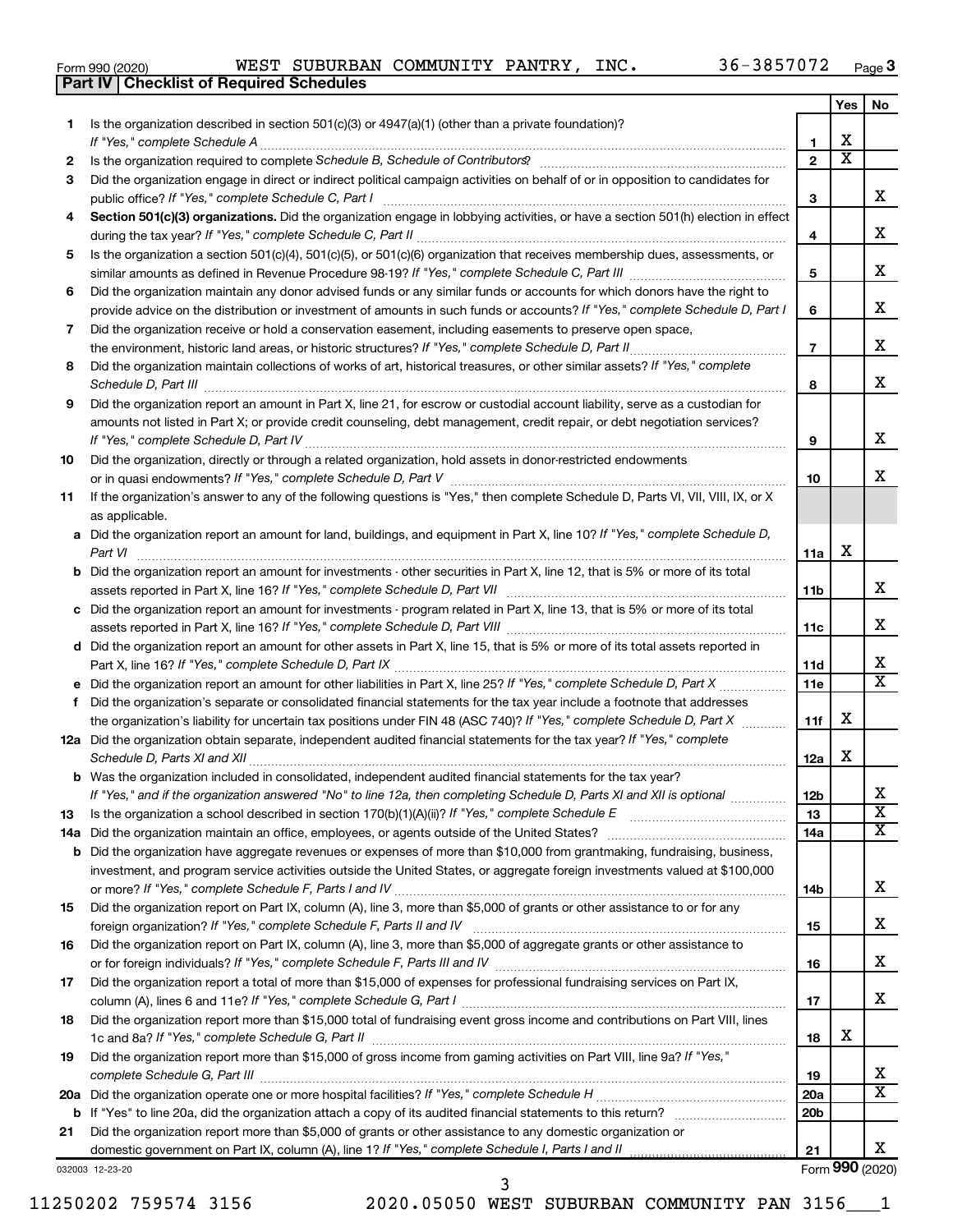| Form 990 (2020) |
|-----------------|
|-----------------|

**Part IV Checklist of Required Schedules**

*(continued)*

|    |                                                                                                                                                                                                                                                                                                                                                                                          |                 | Yes   No        |                         |
|----|------------------------------------------------------------------------------------------------------------------------------------------------------------------------------------------------------------------------------------------------------------------------------------------------------------------------------------------------------------------------------------------|-----------------|-----------------|-------------------------|
| 22 | Did the organization report more than \$5,000 of grants or other assistance to or for domestic individuals on                                                                                                                                                                                                                                                                            |                 | X               |                         |
| 23 | Did the organization answer "Yes" to Part VII, Section A, line 3, 4, or 5 about compensation of the organization's current                                                                                                                                                                                                                                                               | 22              |                 |                         |
|    | and former officers, directors, trustees, key employees, and highest compensated employees? If "Yes," complete                                                                                                                                                                                                                                                                           |                 |                 |                         |
|    | $\textit{Schedule J} \textit{ \textbf{} \textbf{} \textbf{} \textbf{} \textbf{} \textbf{} \textbf{} \textbf{} \textbf{} \textbf{} \textbf{} \textbf{} \textbf{} \textbf{} \textbf{} \textbf{} \textbf{} \textbf{} \textbf{} \textbf{} \textbf{} \textbf{} \textbf{} \textbf{} \textbf{} \textbf{} \textbf{} \textbf{} \textbf{} \textbf{} \textbf{} \textbf{} \textbf{} \textbf{} \text$ | 23              |                 | x                       |
|    | 24a Did the organization have a tax-exempt bond issue with an outstanding principal amount of more than \$100,000 as of the                                                                                                                                                                                                                                                              |                 |                 |                         |
|    | last day of the year, that was issued after December 31, 2002? If "Yes," answer lines 24b through 24d and complete                                                                                                                                                                                                                                                                       |                 |                 |                         |
|    |                                                                                                                                                                                                                                                                                                                                                                                          | 24a             |                 | x                       |
|    |                                                                                                                                                                                                                                                                                                                                                                                          | 24 <sub>b</sub> |                 |                         |
|    | c Did the organization maintain an escrow account other than a refunding escrow at any time during the year to defease                                                                                                                                                                                                                                                                   |                 |                 |                         |
|    |                                                                                                                                                                                                                                                                                                                                                                                          | 24c<br>24d      |                 |                         |
|    | 25a Section 501(c)(3), 501(c)(4), and 501(c)(29) organizations. Did the organization engage in an excess benefit                                                                                                                                                                                                                                                                         |                 |                 |                         |
|    | transaction with a disqualified person during the year? If "Yes," complete Schedule L, Part I manufaction with a disqualified person during the year? If "Yes," complete Schedule L, Part I                                                                                                                                                                                              | 25a             |                 | x                       |
|    | <b>b</b> Is the organization aware that it engaged in an excess benefit transaction with a disqualified person in a prior year, and                                                                                                                                                                                                                                                      |                 |                 |                         |
|    | that the transaction has not been reported on any of the organization's prior Forms 990 or 990-EZ? If "Yes," complete                                                                                                                                                                                                                                                                    |                 |                 | x                       |
| 26 | Schedule L, Part I<br>Did the organization report any amount on Part X, line 5 or 22, for receivables from or payables to any current                                                                                                                                                                                                                                                    | 25b             |                 |                         |
|    | or former officer, director, trustee, key employee, creator or founder, substantial contributor, or 35%                                                                                                                                                                                                                                                                                  |                 |                 |                         |
|    |                                                                                                                                                                                                                                                                                                                                                                                          | 26              |                 | X                       |
| 27 | Did the organization provide a grant or other assistance to any current or former officer, director, trustee, key employee,                                                                                                                                                                                                                                                              |                 |                 |                         |
|    | creator or founder, substantial contributor or employee thereof, a grant selection committee member, or to a 35% controlled                                                                                                                                                                                                                                                              |                 |                 |                         |
|    | entity (including an employee thereof) or family member of any of these persons? If "Yes," complete Schedule L, Part III                                                                                                                                                                                                                                                                 | 27              |                 | x                       |
| 28 | Was the organization a party to a business transaction with one of the following parties (see Schedule L, Part IV<br>instructions, for applicable filing thresholds, conditions, and exceptions):                                                                                                                                                                                        |                 |                 |                         |
|    | a A current or former officer, director, trustee, key employee, creator or founder, or substantial contributor? If                                                                                                                                                                                                                                                                       |                 |                 |                         |
|    |                                                                                                                                                                                                                                                                                                                                                                                          | 28a             |                 | Х                       |
|    |                                                                                                                                                                                                                                                                                                                                                                                          | 28 <sub>b</sub> |                 | $\overline{\texttt{x}}$ |
|    | c A 35% controlled entity of one or more individuals and/or organizations described in lines 28a or 28b?/f                                                                                                                                                                                                                                                                               | 28c             |                 | х                       |
| 29 |                                                                                                                                                                                                                                                                                                                                                                                          | 29              | х               |                         |
| 30 | Did the organization receive contributions of art, historical treasures, or other similar assets, or qualified conservation                                                                                                                                                                                                                                                              |                 |                 | х                       |
| 31 | Did the organization liquidate, terminate, or dissolve and cease operations? If "Yes," complete Schedule N, Part I                                                                                                                                                                                                                                                                       | 30<br>31        |                 | $\overline{\textbf{x}}$ |
| 32 | Did the organization sell, exchange, dispose of, or transfer more than 25% of its net assets? If "Yes," complete                                                                                                                                                                                                                                                                         |                 |                 |                         |
|    |                                                                                                                                                                                                                                                                                                                                                                                          | 32              |                 | Х                       |
| 33 | Did the organization own 100% of an entity disregarded as separate from the organization under Regulations                                                                                                                                                                                                                                                                               |                 |                 | х                       |
| 34 | Was the organization related to any tax-exempt or taxable entity? If "Yes," complete Schedule R, Part II, III, or IV, and                                                                                                                                                                                                                                                                | 33              |                 |                         |
|    | Part V, line 1                                                                                                                                                                                                                                                                                                                                                                           | 34              |                 | x                       |
|    |                                                                                                                                                                                                                                                                                                                                                                                          | 35a             |                 | $\overline{\mathbf{X}}$ |
|    | b If "Yes" to line 35a, did the organization receive any payment from or engage in any transaction with a controlled entity                                                                                                                                                                                                                                                              |                 |                 |                         |
|    |                                                                                                                                                                                                                                                                                                                                                                                          | 35b             |                 |                         |
| 36 | Section 501(c)(3) organizations. Did the organization make any transfers to an exempt non-charitable related organization?                                                                                                                                                                                                                                                               | 36              |                 | x                       |
| 37 | Did the organization conduct more than 5% of its activities through an entity that is not a related organization                                                                                                                                                                                                                                                                         |                 |                 |                         |
|    |                                                                                                                                                                                                                                                                                                                                                                                          | 37              |                 | x                       |
| 38 | Did the organization complete Schedule O and provide explanations in Schedule O for Part VI, lines 11b and 19?                                                                                                                                                                                                                                                                           |                 |                 |                         |
|    |                                                                                                                                                                                                                                                                                                                                                                                          | 38              | X               |                         |
|    | Part V<br><b>Statements Regarding Other IRS Filings and Tax Compliance</b>                                                                                                                                                                                                                                                                                                               |                 |                 |                         |
|    | Check if Schedule O contains a response or note to any line in this Part V <b>Construct Contains and Contains and Contains</b>                                                                                                                                                                                                                                                           |                 |                 |                         |
|    |                                                                                                                                                                                                                                                                                                                                                                                          |                 | Yes $ $         | No                      |
|    | 1a<br>$\Omega$<br>1 <sub>b</sub>                                                                                                                                                                                                                                                                                                                                                         |                 |                 |                         |
|    | c Did the organization comply with backup withholding rules for reportable payments to vendors and reportable gaming                                                                                                                                                                                                                                                                     |                 |                 |                         |
|    |                                                                                                                                                                                                                                                                                                                                                                                          | 1c              |                 |                         |
|    | 032004 12-23-20                                                                                                                                                                                                                                                                                                                                                                          |                 | Form 990 (2020) |                         |
|    |                                                                                                                                                                                                                                                                                                                                                                                          |                 |                 |                         |
|    | 2020.05050 WEST SUBURBAN COMMUNITY PAN 3156<br>11250202 759574 3156                                                                                                                                                                                                                                                                                                                      |                 |                 |                         |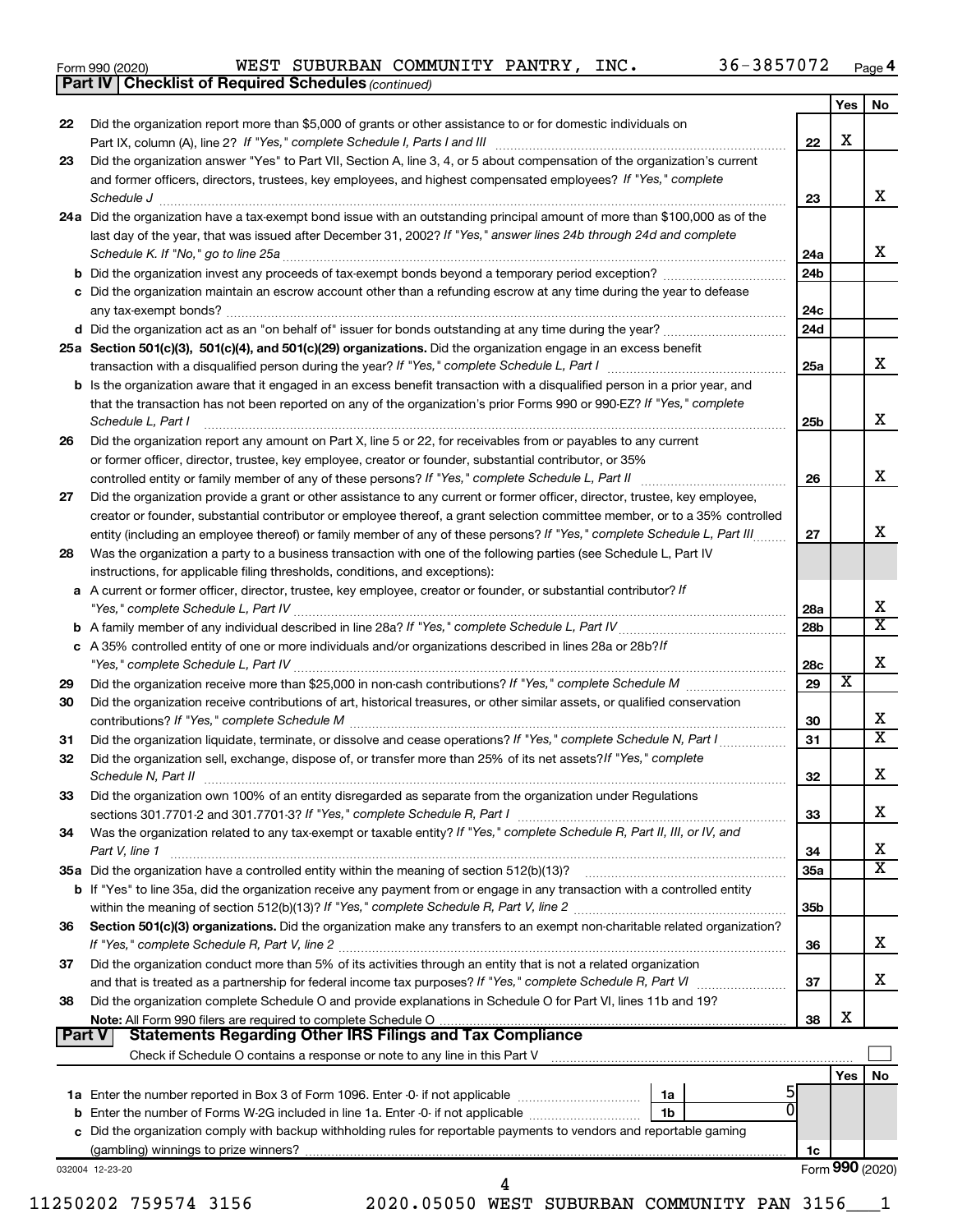| Form 990 (2020) |  |  |  | WEST SUBURBAN COMMUNITY PANTRY, |  | INC. | $36 - 3857072$ | Page |  |
|-----------------|--|--|--|---------------------------------|--|------|----------------|------|--|
|-----------------|--|--|--|---------------------------------|--|------|----------------|------|--|

**Part V Statements Regarding Other IRS Filings and Tax Compliance**

*(continued)*

|        |                                                                                                                                                                                                                                     |                | Yes | No     |  |  |  |  |
|--------|-------------------------------------------------------------------------------------------------------------------------------------------------------------------------------------------------------------------------------------|----------------|-----|--------|--|--|--|--|
|        | 2a Enter the number of employees reported on Form W-3, Transmittal of Wage and Tax Statements,                                                                                                                                      |                |     |        |  |  |  |  |
|        | 13<br>filed for the calendar year ending with or within the year covered by this return <i>[[[[[[[[[[[[[[]]]]</i> ]]<br>2a                                                                                                          |                |     |        |  |  |  |  |
|        |                                                                                                                                                                                                                                     | 2 <sub>b</sub> | Х   |        |  |  |  |  |
|        |                                                                                                                                                                                                                                     |                |     |        |  |  |  |  |
|        | 3a Did the organization have unrelated business gross income of \$1,000 or more during the year?                                                                                                                                    | 3a             |     | х      |  |  |  |  |
|        |                                                                                                                                                                                                                                     | 3b             |     |        |  |  |  |  |
|        | 4a At any time during the calendar year, did the organization have an interest in, or a signature or other authority over, a                                                                                                        |                |     |        |  |  |  |  |
|        | financial account in a foreign country (such as a bank account, securities account, or other financial account)?                                                                                                                    | 4a             |     | х      |  |  |  |  |
|        | <b>b</b> If "Yes," enter the name of the foreign country $\blacktriangleright$                                                                                                                                                      |                |     |        |  |  |  |  |
|        | See instructions for filing requirements for FinCEN Form 114, Report of Foreign Bank and Financial Accounts (FBAR).                                                                                                                 |                |     | х      |  |  |  |  |
| 5а     |                                                                                                                                                                                                                                     | 5a<br>5b       |     | х      |  |  |  |  |
| b      |                                                                                                                                                                                                                                     | 5c             |     |        |  |  |  |  |
|        | 6a Does the organization have annual gross receipts that are normally greater than \$100,000, and did the organization solicit                                                                                                      |                |     |        |  |  |  |  |
|        | any contributions that were not tax deductible as charitable contributions?                                                                                                                                                         |                |     |        |  |  |  |  |
|        | b If "Yes," did the organization include with every solicitation an express statement that such contributions or gifts                                                                                                              | 6a             |     | х      |  |  |  |  |
|        | were not tax deductible?                                                                                                                                                                                                            | 6b             |     |        |  |  |  |  |
| 7      | Organizations that may receive deductible contributions under section 170(c).                                                                                                                                                       |                |     |        |  |  |  |  |
|        | Did the organization receive a payment in excess of \$75 made partly as a contribution and partly for goods and services provided to the payor?                                                                                     | 7a             | х   |        |  |  |  |  |
| b      |                                                                                                                                                                                                                                     | 7b             | х   |        |  |  |  |  |
|        | Did the organization sell, exchange, or otherwise dispose of tangible personal property for which it was required                                                                                                                   |                |     |        |  |  |  |  |
|        | to file Form 8282?                                                                                                                                                                                                                  | 7c             |     | х      |  |  |  |  |
|        | 7d                                                                                                                                                                                                                                  |                |     |        |  |  |  |  |
|        |                                                                                                                                                                                                                                     | 7е             |     | х<br>х |  |  |  |  |
| f      | Did the organization, during the year, pay premiums, directly or indirectly, on a personal benefit contract?                                                                                                                        |                |     |        |  |  |  |  |
| g      | If the organization received a contribution of qualified intellectual property, did the organization file Form 8899 as required?                                                                                                    |                |     |        |  |  |  |  |
| h      | If the organization received a contribution of cars, boats, airplanes, or other vehicles, did the organization file a Form 1098-C?                                                                                                  |                |     |        |  |  |  |  |
| 8      | Sponsoring organizations maintaining donor advised funds. Did a donor advised fund maintained by the                                                                                                                                |                |     |        |  |  |  |  |
|        |                                                                                                                                                                                                                                     | 8              |     |        |  |  |  |  |
| 9      | Sponsoring organizations maintaining donor advised funds.                                                                                                                                                                           |                |     |        |  |  |  |  |
| а<br>b | Did the sponsoring organization make any taxable distributions under section 4966?                                                                                                                                                  | 9а<br>9b       |     |        |  |  |  |  |
| 10     | Section 501(c)(7) organizations. Enter:                                                                                                                                                                                             |                |     |        |  |  |  |  |
| а      | 10a                                                                                                                                                                                                                                 |                |     |        |  |  |  |  |
| b      | 10 <sub>b</sub><br>Gross receipts, included on Form 990, Part VIII, line 12, for public use of club facilities                                                                                                                      |                |     |        |  |  |  |  |
| 11     | Section 501(c)(12) organizations. Enter:                                                                                                                                                                                            |                |     |        |  |  |  |  |
|        | 11a                                                                                                                                                                                                                                 |                |     |        |  |  |  |  |
|        | b Gross income from other sources (Do not net amounts due or paid to other sources against                                                                                                                                          |                |     |        |  |  |  |  |
|        | 11b                                                                                                                                                                                                                                 |                |     |        |  |  |  |  |
|        | 12a Section 4947(a)(1) non-exempt charitable trusts. Is the organization filing Form 990 in lieu of Form 1041?                                                                                                                      | 12a            |     |        |  |  |  |  |
|        | 12 <sub>b</sub><br><b>b</b> If "Yes," enter the amount of tax-exempt interest received or accrued during the year                                                                                                                   |                |     |        |  |  |  |  |
| 13     | Section 501(c)(29) qualified nonprofit health insurance issuers.                                                                                                                                                                    |                |     |        |  |  |  |  |
|        | a Is the organization licensed to issue qualified health plans in more than one state?                                                                                                                                              | 13a            |     |        |  |  |  |  |
|        | Note: See the instructions for additional information the organization must report on Schedule O.                                                                                                                                   |                |     |        |  |  |  |  |
|        | <b>b</b> Enter the amount of reserves the organization is required to maintain by the states in which the                                                                                                                           |                |     |        |  |  |  |  |
|        | 13b                                                                                                                                                                                                                                 |                |     |        |  |  |  |  |
|        | 13 <sub>c</sub>                                                                                                                                                                                                                     |                |     | x      |  |  |  |  |
|        | 14a Did the organization receive any payments for indoor tanning services during the tax year?                                                                                                                                      | 14a            |     |        |  |  |  |  |
|        | <b>b</b> If "Yes," has it filed a Form 720 to report these payments? If "No," provide an explanation on Schedule O<br>Is the organization subject to the section 4960 tax on payment(s) of more than \$1,000,000 in remuneration or | 14b            |     |        |  |  |  |  |
| 15     |                                                                                                                                                                                                                                     | 15             |     | x      |  |  |  |  |
|        | If "Yes," see instructions and file Form 4720, Schedule N.                                                                                                                                                                          |                |     |        |  |  |  |  |
| 16     | Is the organization an educational institution subject to the section 4968 excise tax on net investment income?                                                                                                                     | 16             |     | x      |  |  |  |  |
|        | If "Yes," complete Form 4720, Schedule O.                                                                                                                                                                                           |                |     |        |  |  |  |  |

Form (2020) **990**

032005 12-23-20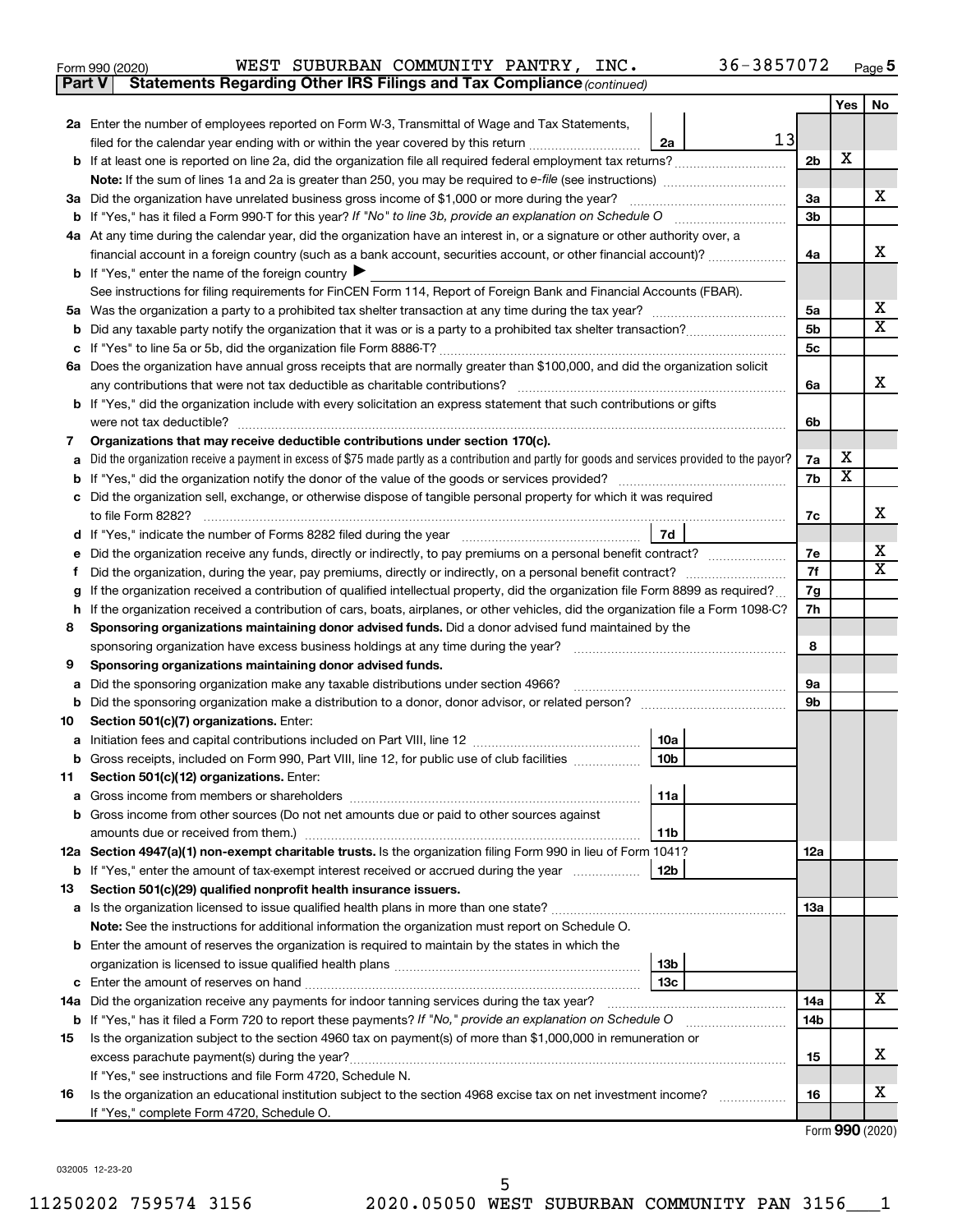| Form 990 (2020) |  |
|-----------------|--|
|-----------------|--|

#### Form 990 (2020) Page WEST SUBURBAN COMMUNITY PANTRY, INC. 36-3857072

**Part VI** Governance, Management, and Disclosure For each "Yes" response to lines 2 through 7b below, and for a "No" response *to line 8a, 8b, or 10b below, describe the circumstances, processes, or changes on Schedule O. See instructions.*

|                |                                                                                                                                                  |    |    |    |                 |                         | $\mathbf{X}$ |  |
|----------------|--------------------------------------------------------------------------------------------------------------------------------------------------|----|----|----|-----------------|-------------------------|--------------|--|
|                | <b>Section A. Governing Body and Management</b>                                                                                                  |    |    |    |                 |                         |              |  |
|                |                                                                                                                                                  |    |    | 17 |                 | Yes                     | No           |  |
|                | 1a Enter the number of voting members of the governing body at the end of the tax year                                                           |    | 1a |    |                 |                         |              |  |
|                | If there are material differences in voting rights among members of the governing body, or if the governing                                      |    |    |    |                 |                         |              |  |
|                | body delegated broad authority to an executive committee or similar committee, explain on Schedule O.                                            |    |    |    |                 |                         |              |  |
|                | <b>b</b> Enter the number of voting members included on line 1a, above, who are independent                                                      | 1b |    | 17 |                 |                         |              |  |
| 2              | Did any officer, director, trustee, or key employee have a family relationship or a business relationship with any other                         |    |    |    |                 |                         |              |  |
|                | officer, director, trustee, or key employee?                                                                                                     |    |    |    | $\mathbf{2}$    |                         |              |  |
| 3              | Did the organization delegate control over management duties customarily performed by or under the direct supervision                            |    |    |    |                 |                         |              |  |
|                |                                                                                                                                                  |    |    |    | 3               |                         |              |  |
| 4              | Did the organization make any significant changes to its governing documents since the prior Form 990 was filed?                                 |    |    |    | 4               |                         |              |  |
| 5              |                                                                                                                                                  |    |    |    | 5               |                         |              |  |
| 6              |                                                                                                                                                  |    |    |    | 6               |                         |              |  |
| 7a             | Did the organization have members, stockholders, or other persons who had the power to elect or appoint one or                                   |    |    |    |                 |                         |              |  |
|                |                                                                                                                                                  |    |    |    |                 |                         |              |  |
|                | <b>b</b> Are any governance decisions of the organization reserved to (or subject to approval by) members, stockholders, or                      |    |    |    |                 |                         |              |  |
|                |                                                                                                                                                  |    |    |    |                 |                         |              |  |
| 8              | Did the organization contemporaneously document the meetings held or written actions undertaken during the year by the following:                |    |    |    |                 |                         |              |  |
| a              |                                                                                                                                                  |    |    |    | 8а              | х                       |              |  |
|                |                                                                                                                                                  |    |    |    | 8b              | $\overline{\mathbf{x}}$ |              |  |
| 9              | Is there any officer, director, trustee, or key employee listed in Part VII, Section A, who cannot be reached at the                             |    |    |    |                 |                         |              |  |
|                |                                                                                                                                                  |    |    |    | 9               |                         |              |  |
|                | <b>Section B. Policies</b> (This Section B requests information about policies not required by the Internal Revenue Code.)                       |    |    |    |                 |                         |              |  |
|                |                                                                                                                                                  |    |    |    |                 | Yes                     |              |  |
|                |                                                                                                                                                  |    |    |    | 10a             |                         |              |  |
|                | b If "Yes," did the organization have written policies and procedures governing the activities of such chapters, affiliates,                     |    |    |    |                 |                         |              |  |
|                |                                                                                                                                                  |    |    |    | 10 <sub>b</sub> |                         |              |  |
|                | 11a Has the organization provided a complete copy of this Form 990 to all members of its governing body before filing the form?                  |    |    |    | 11a             | X                       |              |  |
|                | <b>b</b> Describe in Schedule O the process, if any, used by the organization to review this Form 990.                                           |    |    |    |                 |                         |              |  |
| 12a            |                                                                                                                                                  |    |    |    | 12a             | х                       |              |  |
|                | <b>b</b> Were officers, directors, or trustees, and key employees required to disclose annually interests that could give rise to conflicts?     |    |    |    | 12 <sub>b</sub> | $\overline{\textbf{x}}$ |              |  |
| с              | Did the organization regularly and consistently monitor and enforce compliance with the policy? If "Yes," describe                               |    |    |    |                 |                         |              |  |
|                |                                                                                                                                                  |    |    |    | 12c             | Х                       |              |  |
| 13             |                                                                                                                                                  |    |    |    | 13              | $\overline{\mathbf{X}}$ |              |  |
| 14             | Did the organization have a written document retention and destruction policy? [11] manufaction manufaction in                                   |    |    |    | 14              | $\overline{\mathbf{X}}$ |              |  |
| 15             | Did the process for determining compensation of the following persons include a review and approval by independent                               |    |    |    |                 |                         |              |  |
|                | persons, comparability data, and contemporaneous substantiation of the deliberation and decision?                                                |    |    |    |                 |                         |              |  |
|                |                                                                                                                                                  |    |    |    | 15a             | х                       |              |  |
|                |                                                                                                                                                  |    |    |    |                 |                         |              |  |
|                |                                                                                                                                                  |    |    |    | 15b             |                         |              |  |
|                | If "Yes" to line 15a or 15b, describe the process in Schedule O (see instructions).                                                              |    |    |    |                 |                         |              |  |
|                | 16a Did the organization invest in, contribute assets to, or participate in a joint venture or similar arrangement with a                        |    |    |    |                 |                         |              |  |
|                | taxable entity during the year?                                                                                                                  |    |    |    | 16a             |                         |              |  |
|                | <b>b</b> If "Yes," did the organization follow a written policy or procedure requiring the organization to evaluate its participation            |    |    |    |                 |                         |              |  |
|                | in joint venture arrangements under applicable federal tax law, and take steps to safeguard the organization's                                   |    |    |    |                 |                         |              |  |
|                | exempt status with respect to such arrangements?                                                                                                 |    |    |    | 16b             |                         |              |  |
|                |                                                                                                                                                  |    |    |    |                 |                         |              |  |
|                | <b>Section C. Disclosure</b>                                                                                                                     |    |    |    |                 |                         |              |  |
|                | List the states with which a copy of this Form 990 is required to be filed $\blacktriangleright$ IL                                              |    |    |    |                 |                         |              |  |
|                | Section 6104 requires an organization to make its Forms 1023 (1024 or 1024-A, if applicable), 990, and 990-T (Section 501(c)(3)s only) available |    |    |    |                 |                         |              |  |
|                | for public inspection. Indicate how you made these available. Check all that apply.                                                              |    |    |    |                 |                         |              |  |
|                | $\lfloor x \rfloor$ Upon request<br>$ \mathbf{X} $ Own website<br>$ \mathbf{X} $ Another's website<br>Other (explain on Schedule O)              |    |    |    |                 |                         |              |  |
|                | Describe on Schedule O whether (and if so, how) the organization made its governing documents, conflict of interest policy, and financial        |    |    |    |                 |                         |              |  |
| 17<br>18<br>19 | statements available to the public during the tax year.                                                                                          |    |    |    |                 |                         |              |  |
| 20             | State the name, address, and telephone number of the person who possesses the organization's books and records                                   |    |    |    |                 |                         |              |  |
|                | <b>JULEE BARTELL - 630-357-1930</b>                                                                                                              |    |    |    |                 |                         |              |  |
|                | 60563<br>800 W. 5TH AVE, SUITE 202A, NAPERVILLE,<br>IL                                                                                           |    |    |    |                 |                         |              |  |
|                | 032006 12-23-20<br>6                                                                                                                             |    |    |    |                 | Form 990 (2020)         |              |  |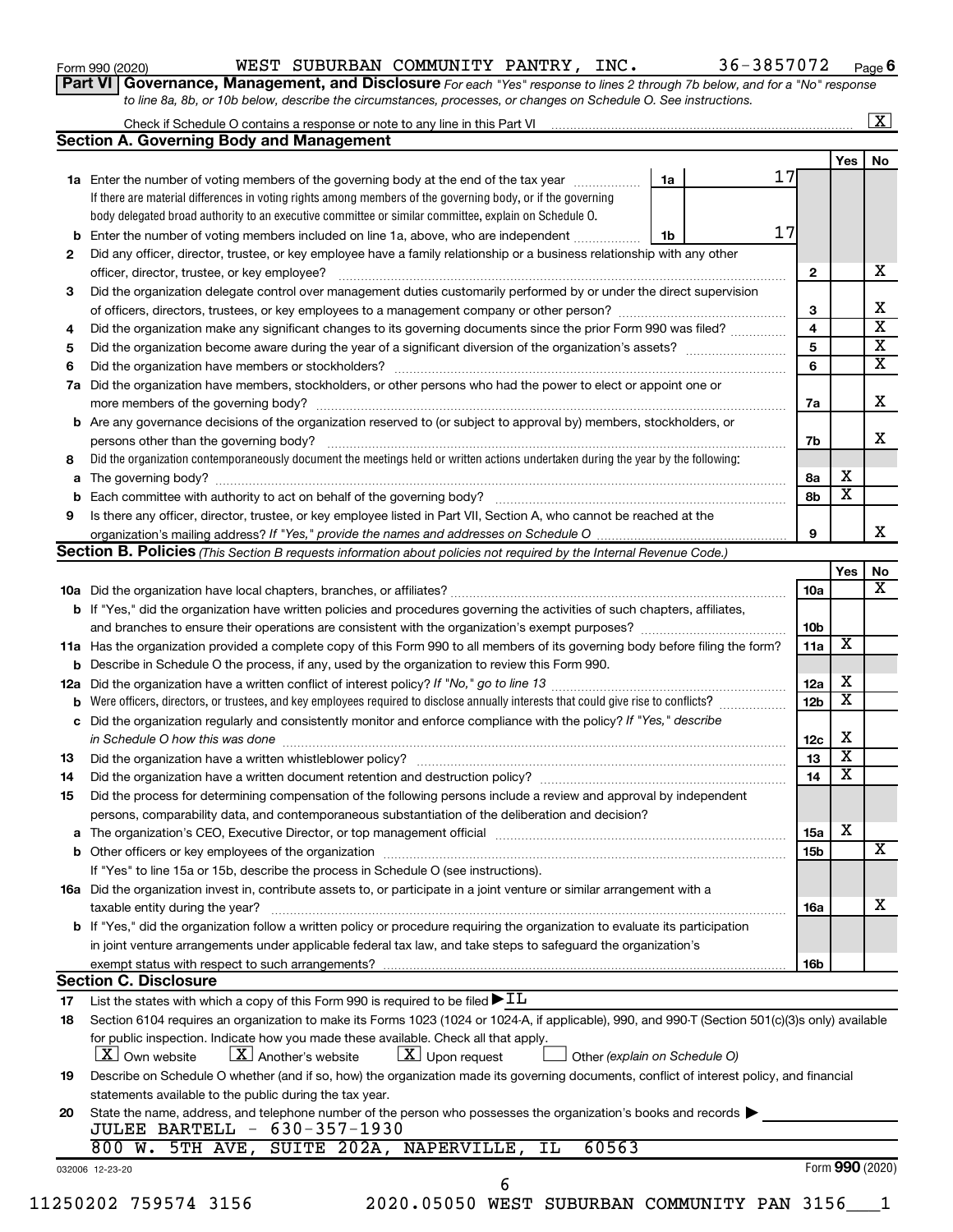| Form 990 (2020)                                                                                    |  |  | WEST SUBURBAN COMMUNITY PANTRY,                                                 |  | INC. | 36-3857072 | Page 7 |  |  |
|----------------------------------------------------------------------------------------------------|--|--|---------------------------------------------------------------------------------|--|------|------------|--------|--|--|
| <b>Part VIII Compensation of Officers, Directors, Trustees, Key Employees, Highest Compensated</b> |  |  |                                                                                 |  |      |            |        |  |  |
| <b>Employees, and Independent Contractors</b>                                                      |  |  |                                                                                 |  |      |            |        |  |  |
|                                                                                                    |  |  | Check if Schedule O contains a response or note to any line in this Part VII    |  |      |            |        |  |  |
| <b>Section A.</b>                                                                                  |  |  | Officers, Directors, Trustees, Key Employees, and Highest Compensated Employees |  |      |            |        |  |  |

**1a**  Complete this table for all persons required to be listed. Report compensation for the calendar year ending with or within the organization's tax year.  $\bullet$  List all of the organization's current officers, directors, trustees (whether individuals or organizations), regardless of amount of compensation.

Enter -0- in columns (D), (E), and (F) if no compensation was paid.

**•** List all of the organization's current key employees, if any. See instructions for definition of "key employee."

**•** List the organization's five *current* highest compensated employees (other than an officer, director, trustee, or key employee) who received reportable compensation (Box 5 of Form W-2 and/or Box 7 of Form 1099-MISC) of more than \$100,000 from the organization and any related organizations.

 $\bullet$  List all of the organization's former officers, key employees, and highest compensated employees who received more than \$100,000 of reportable compensation from the organization and any related organizations.

**•** List all of the organization's former directors or trustees that received, in the capacity as a former director or trustee of the organization, more than \$10,000 of reportable compensation from the organization and any related organizations.

See instructions for the order in which to list the persons above.

Check this box if neither the organization nor any related organization compensated any current officer, director, or trustee.  $\mathcal{L}^{\text{eff}}$ 

| (A)                      | (B)                  |                                         |                                                                  | (C)                     |              |                                 |        | (D)                             | (E)             | (F)                      |
|--------------------------|----------------------|-----------------------------------------|------------------------------------------------------------------|-------------------------|--------------|---------------------------------|--------|---------------------------------|-----------------|--------------------------|
| Name and title           | Average              | Position<br>(do not check more than one |                                                                  | Reportable              | Reportable   | Estimated                       |        |                                 |                 |                          |
|                          | hours per            |                                         | box, unless person is both an<br>officer and a director/trustee) |                         |              |                                 |        | compensation                    | compensation    | amount of                |
|                          | week                 |                                         |                                                                  |                         |              |                                 |        | from                            | from related    | other                    |
|                          | (list any            |                                         |                                                                  |                         |              |                                 |        | the                             | organizations   | compensation             |
|                          | hours for<br>related |                                         |                                                                  |                         |              |                                 |        | organization<br>(W-2/1099-MISC) | (W-2/1099-MISC) | from the<br>organization |
|                          | organizations        |                                         |                                                                  |                         |              |                                 |        |                                 |                 | and related              |
|                          | below                |                                         |                                                                  |                         |              |                                 |        |                                 |                 | organizations            |
|                          | line)                | ndividual trustee or director           | Institutional trustee                                            | Officer                 | Key employee | Highest compensated<br>employee | Former |                                 |                 |                          |
| LAURA COYLE<br>(1)       | 40.00                |                                         |                                                                  |                         |              |                                 |        |                                 |                 |                          |
| EXECUTIVE DIRECTOR       |                      |                                         |                                                                  | $\overline{\mathbf{X}}$ |              |                                 |        | 139,384.                        | $\mathbf 0$ .   | $\mathbf 0$ .            |
| (2)<br><b>JEFF SEITZ</b> | 4.00                 |                                         |                                                                  |                         |              |                                 |        |                                 |                 |                          |
| <b>CHAIR</b>             |                      | $\mathbf X$                             |                                                                  | $\mathbf x$             |              |                                 |        | $\mathbf 0$                     | $\mathbf 0$ .   | $\mathbf 0$ .            |
| KEVIN DELANO<br>(3)      | 2.00                 |                                         |                                                                  |                         |              |                                 |        |                                 |                 |                          |
| VICE-CHAIR               |                      | $\mathbf X$                             |                                                                  | $\mathbf x$             |              |                                 |        | $\mathbf 0$                     | $\mathbf 0$ .   | $\mathbf 0$ .            |
| JINA BOERMAN<br>(4)      | 2.00                 |                                         |                                                                  |                         |              |                                 |        |                                 |                 |                          |
| <b>TREASURER</b>         |                      | $\mathbf X$                             |                                                                  | $\mathbf X$             |              |                                 |        | $\mathbf 0$ .                   | $\mathbf 0$     | $\mathbf 0$ .            |
| GAYLE SZPYTEK<br>(5)     | 2.00                 |                                         |                                                                  |                         |              |                                 |        |                                 |                 |                          |
| <b>SECRETARY</b>         |                      | X                                       |                                                                  | X                       |              |                                 |        | $\mathbf 0$                     | $\mathbf 0$     | $\mathbf 0$ .            |
| NICHOLE EDMONDSON<br>(6) | 2.00                 |                                         |                                                                  |                         |              |                                 |        |                                 |                 |                          |
| <b>DIRECTOR</b>          |                      | X                                       |                                                                  |                         |              |                                 |        | $\mathbf 0$                     | $\mathbf 0$     | $\mathbf 0$ .            |
| LISA KEMPER<br>(7)       | 2.00                 |                                         |                                                                  |                         |              |                                 |        |                                 |                 |                          |
| <b>DIRECTOR</b>          |                      | X                                       |                                                                  |                         |              |                                 |        | 0.                              | $\mathbf 0$ .   | $0$ .                    |
| KELLY JESCHKE<br>(8)     | 2.00                 |                                         |                                                                  |                         |              |                                 |        |                                 |                 |                          |
| <b>DIRECTOR</b>          |                      | X                                       |                                                                  |                         |              |                                 |        | $\mathbf 0$ .                   | $\mathbf 0$ .   | $\mathbf 0$ .            |
| (9)<br>MICHAEL OLSON     | 2.00                 |                                         |                                                                  |                         |              |                                 |        |                                 |                 |                          |
| <b>DIRECTOR</b>          |                      | X                                       |                                                                  |                         |              |                                 |        | 0.                              | $\mathbf 0$ .   | $\mathbf 0$ .            |
| (10) RIPUJIT SINGH       | 2.00                 |                                         |                                                                  |                         |              |                                 |        |                                 |                 |                          |
| <b>DIRECTOR</b>          |                      | $\mathbf X$                             |                                                                  |                         |              |                                 |        | $\mathbf 0$ .                   | $\mathbf 0$ .   | $0$ .                    |
| (11) ROBERT GIRGIS       | 2.00                 |                                         |                                                                  |                         |              |                                 |        |                                 |                 |                          |
| <b>DIRECTOR</b>          |                      | $\mathbf X$                             |                                                                  |                         |              |                                 |        | 0.                              | $\mathbf 0$ .   | $\mathbf 0$ .            |
| (12) MARY HUTCHINSON     | 2.00                 |                                         |                                                                  |                         |              |                                 |        |                                 |                 |                          |
| <b>DIRECTOR</b>          |                      | $\mathbf X$                             |                                                                  |                         |              |                                 |        | 0.                              | $\mathbf 0$ .   | $\mathbf 0$ .            |
| (13) JONATHAN JOHNSON    | 2.00                 |                                         |                                                                  |                         |              |                                 |        |                                 |                 |                          |
| <b>DIRECTOR</b>          |                      | $\mathbf X$                             |                                                                  |                         |              |                                 |        | $\mathbf 0$                     | 0.              | $\mathbf 0$ .            |
| (14) NIKHIL MEHTA        | 2.00                 |                                         |                                                                  |                         |              |                                 |        |                                 |                 |                          |
| <b>DIRECTOR</b>          |                      | $\rm X$                                 |                                                                  |                         |              |                                 |        | $\mathbf 0$                     | $\mathbf 0$     | $\boldsymbol{0}$ .       |
| (15) RENEE MONTGOMERY    | 2.00                 |                                         |                                                                  |                         |              |                                 |        |                                 |                 |                          |
| <b>DIRECTOR</b>          |                      | X                                       |                                                                  |                         |              |                                 |        | 0.                              | 0.              | 0.                       |
| (16) AMIT PHILIP         | 2.00                 |                                         |                                                                  |                         |              |                                 |        |                                 |                 |                          |
| <b>DIRECTOR</b>          |                      | X                                       |                                                                  |                         |              |                                 |        | $\mathbf 0$                     | $\mathbf 0$ .   | $\mathbf 0$ .            |
| (17) GREG STIENTJES      | 2.00                 |                                         |                                                                  |                         |              |                                 |        |                                 |                 |                          |
| <b>DIRECTOR</b>          |                      | $\mathbf x$                             |                                                                  |                         |              |                                 |        | $\mathbf 0$                     | $\mathbf 0$ .   | $0$ .                    |
|                          |                      |                                         |                                                                  |                         |              |                                 |        |                                 |                 | $000$ ( $000$            |

7

032007 12-23-20

Form (2020) **990**

11250202 759574 3156 2020.05050 WEST SUBURBAN COMMUNITY PAN 3156\_\_\_1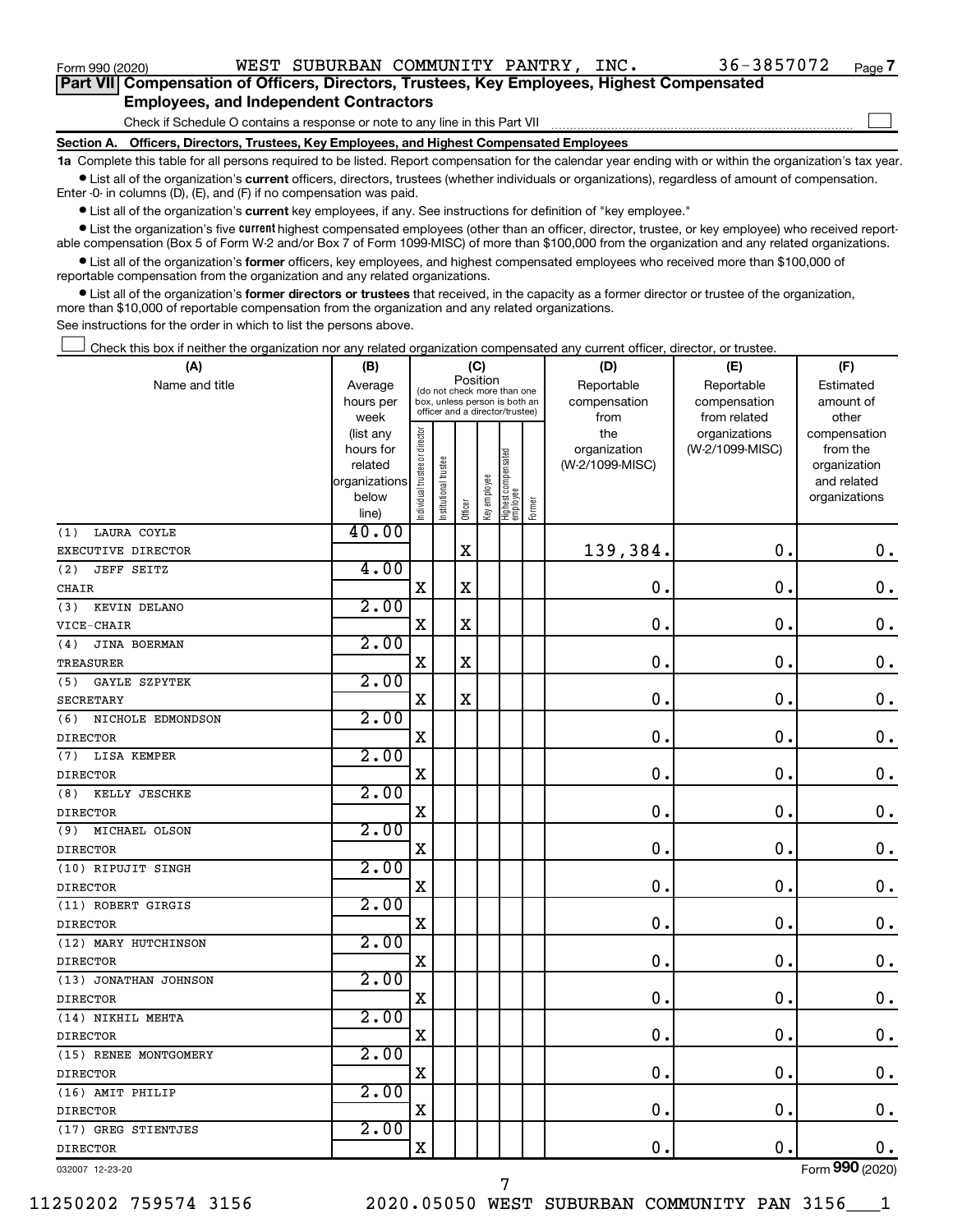|                 | WEST SUBURBAN COMMUNITY PANTRY, INC.<br>Form 990 (2020)                                                                                                                                                                                                |                                                                                                                                        |                                |                       |                 |              |                                   |        |                                           |            | 36-3857072                                        |                  |     |                                                                          | Page 8                 |
|-----------------|--------------------------------------------------------------------------------------------------------------------------------------------------------------------------------------------------------------------------------------------------------|----------------------------------------------------------------------------------------------------------------------------------------|--------------------------------|-----------------------|-----------------|--------------|-----------------------------------|--------|-------------------------------------------|------------|---------------------------------------------------|------------------|-----|--------------------------------------------------------------------------|------------------------|
| <b>Part VII</b> | Section A. Officers, Directors, Trustees, Key Employees, and Highest Compensated Employees (continued)                                                                                                                                                 |                                                                                                                                        |                                |                       |                 |              |                                   |        |                                           |            |                                                   |                  |     |                                                                          |                        |
|                 | (A)<br>Name and title                                                                                                                                                                                                                                  | (B)<br>Average<br>(do not check more than one<br>hours per<br>box, unless person is both an<br>officer and a director/trustee)<br>week |                                |                       | (C)<br>Position |              |                                   |        | (D)<br>Reportable<br>compensation<br>from |            | (E)<br>Reportable<br>compensation<br>from related |                  |     | (F)<br>Estimated<br>amount of<br>other                                   |                        |
|                 |                                                                                                                                                                                                                                                        | (list any<br>hours for<br>related<br>organizations<br>below<br>line)                                                                   | Individual trustee or director | Institutional trustee | Officer         | Key employee | Highest compensated<br>  employee | Former | the<br>organization<br>(W-2/1099-MISC)    |            | organizations<br>(W-2/1099-MISC)                  |                  |     | compensation<br>from the<br>organization<br>and related<br>organizations |                        |
|                 | (18) LISA WREZEL                                                                                                                                                                                                                                       | 2.00                                                                                                                                   |                                |                       |                 |              |                                   |        |                                           |            |                                                   |                  |     |                                                                          |                        |
|                 | <b>DIRECTOR</b>                                                                                                                                                                                                                                        |                                                                                                                                        | X                              |                       |                 |              |                                   |        |                                           | 0.         |                                                   | 0.               |     |                                                                          | $0$ .                  |
|                 |                                                                                                                                                                                                                                                        |                                                                                                                                        |                                |                       |                 |              |                                   |        |                                           |            |                                                   |                  |     |                                                                          |                        |
|                 |                                                                                                                                                                                                                                                        |                                                                                                                                        |                                |                       |                 |              |                                   |        |                                           |            |                                                   |                  |     |                                                                          |                        |
|                 |                                                                                                                                                                                                                                                        |                                                                                                                                        |                                |                       |                 |              |                                   |        |                                           |            |                                                   |                  |     |                                                                          |                        |
|                 |                                                                                                                                                                                                                                                        |                                                                                                                                        |                                |                       |                 |              |                                   |        |                                           |            |                                                   |                  |     |                                                                          |                        |
|                 | 1b Subtotal                                                                                                                                                                                                                                            |                                                                                                                                        |                                |                       |                 |              |                                   |        | 139,384.                                  |            |                                                   | $\overline{0}$ . |     |                                                                          | $\overline{0}$ .       |
|                 |                                                                                                                                                                                                                                                        |                                                                                                                                        |                                |                       |                 |              |                                   |        | 139,384.                                  | $\Omega$ . |                                                   | σ.<br>σ.         |     |                                                                          | $\overline{0}$ .<br>σ. |
| 2               | Total number of individuals (including but not limited to those listed above) who received more than \$100,000 of reportable                                                                                                                           |                                                                                                                                        |                                |                       |                 |              |                                   |        |                                           |            |                                                   |                  |     |                                                                          |                        |
|                 | compensation from the organization $\blacktriangleright$                                                                                                                                                                                               |                                                                                                                                        |                                |                       |                 |              |                                   |        |                                           |            |                                                   |                  |     |                                                                          | 1                      |
|                 |                                                                                                                                                                                                                                                        |                                                                                                                                        |                                |                       |                 |              |                                   |        |                                           |            |                                                   |                  |     | Yes                                                                      | No                     |
| 3               | Did the organization list any former officer, director, trustee, key employee, or highest compensated employee on                                                                                                                                      |                                                                                                                                        |                                |                       |                 |              |                                   |        |                                           |            |                                                   |                  | 3   |                                                                          | x                      |
|                 | For any individual listed on line 1a, is the sum of reportable compensation and other compensation from the organization                                                                                                                               |                                                                                                                                        |                                |                       |                 |              |                                   |        |                                           |            |                                                   |                  |     |                                                                          | х                      |
| 5               | and related organizations greater than \$150,000? If "Yes," complete Schedule J for such individual<br>Did any person listed on line 1a receive or accrue compensation from any unrelated organization or individual for services                      |                                                                                                                                        |                                |                       |                 |              |                                   |        |                                           |            |                                                   |                  | 4   |                                                                          |                        |
|                 | rendered to the organization? If "Yes," complete Schedule J for such person.                                                                                                                                                                           |                                                                                                                                        |                                |                       |                 |              |                                   |        |                                           |            |                                                   |                  | 5   |                                                                          | x                      |
|                 | <b>Section B. Independent Contractors</b>                                                                                                                                                                                                              |                                                                                                                                        |                                |                       |                 |              |                                   |        |                                           |            |                                                   |                  |     |                                                                          |                        |
| 1               | Complete this table for your five highest compensated independent contractors that received more than \$100,000 of compensation from<br>the organization. Report compensation for the calendar year ending with or within the organization's tax year. |                                                                                                                                        |                                |                       |                 |              |                                   |        |                                           |            |                                                   |                  |     |                                                                          |                        |
|                 | (A)<br>Name and business address                                                                                                                                                                                                                       |                                                                                                                                        |                                | <b>NONE</b>           |                 |              |                                   |        | (B)<br>Description of services            |            |                                                   |                  | (C) | Compensation                                                             |                        |
|                 |                                                                                                                                                                                                                                                        |                                                                                                                                        |                                |                       |                 |              |                                   |        |                                           |            |                                                   |                  |     |                                                                          |                        |
|                 |                                                                                                                                                                                                                                                        |                                                                                                                                        |                                |                       |                 |              |                                   |        |                                           |            |                                                   |                  |     |                                                                          |                        |
|                 |                                                                                                                                                                                                                                                        |                                                                                                                                        |                                |                       |                 |              |                                   |        |                                           |            |                                                   |                  |     |                                                                          |                        |
|                 |                                                                                                                                                                                                                                                        |                                                                                                                                        |                                |                       |                 |              |                                   |        |                                           |            |                                                   |                  |     |                                                                          |                        |
|                 |                                                                                                                                                                                                                                                        |                                                                                                                                        |                                |                       |                 |              |                                   |        |                                           |            |                                                   |                  |     |                                                                          |                        |
|                 |                                                                                                                                                                                                                                                        |                                                                                                                                        |                                |                       |                 |              |                                   |        |                                           |            |                                                   |                  |     |                                                                          |                        |
| 2               | Total number of independent contractors (including but not limited to those listed above) who received more than                                                                                                                                       |                                                                                                                                        |                                |                       |                 |              | 0                                 |        |                                           |            |                                                   |                  |     |                                                                          |                        |
|                 | \$100,000 of compensation from the organization                                                                                                                                                                                                        |                                                                                                                                        |                                |                       |                 |              |                                   |        |                                           |            |                                                   |                  |     | Form 990 (2020)                                                          |                        |

032008 12-23-20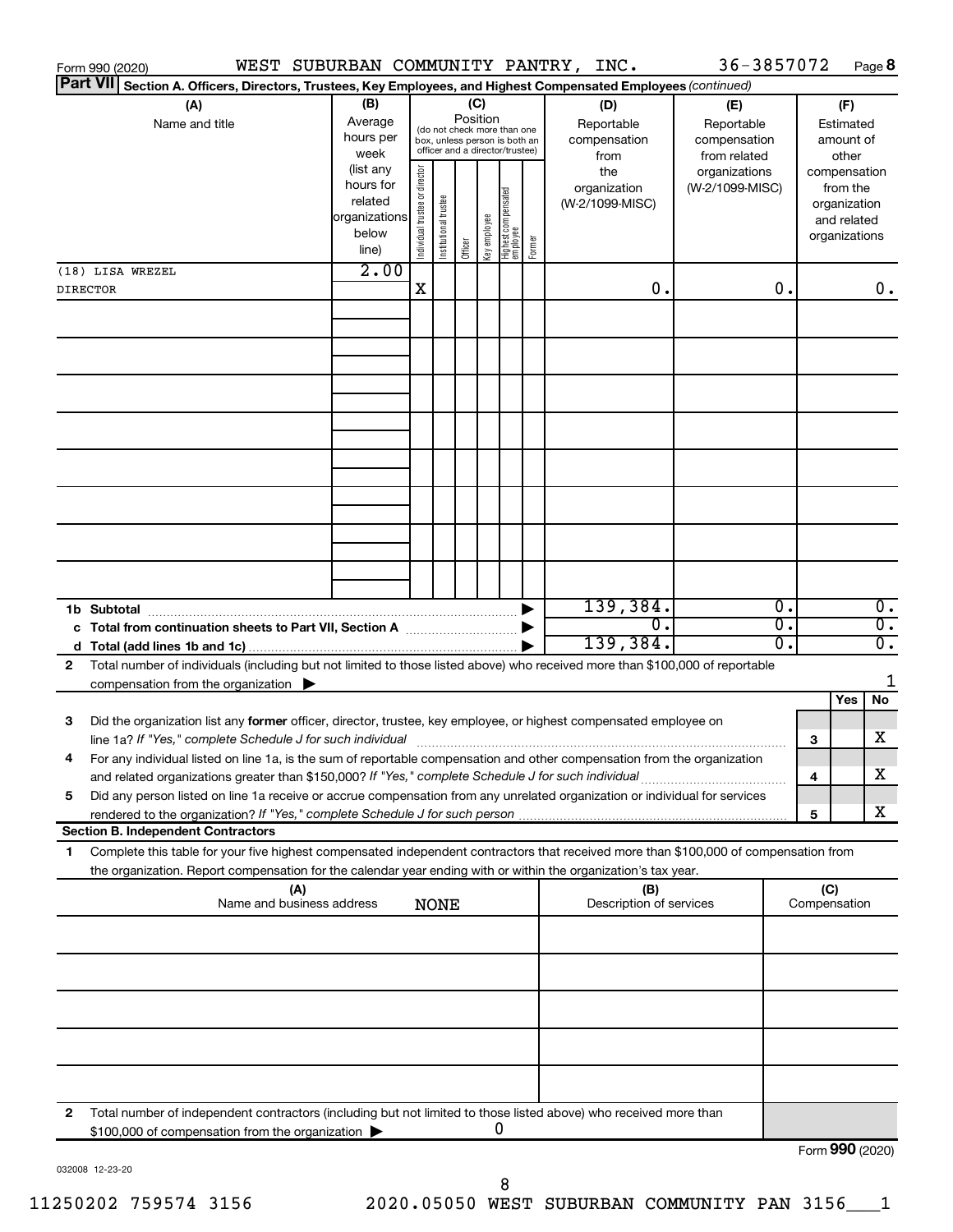|                                                           |    |         | WEST SUBURBAN COMMUNITY PANTRY, INC.<br>Form 990 (2020)                                                                                                                                                                                         |                             |                          |                          | 36-3857072                                                       | Page 9                                                          |
|-----------------------------------------------------------|----|---------|-------------------------------------------------------------------------------------------------------------------------------------------------------------------------------------------------------------------------------------------------|-----------------------------|--------------------------|--------------------------|------------------------------------------------------------------|-----------------------------------------------------------------|
| <b>Part VIII</b>                                          |    |         | <b>Statement of Revenue</b>                                                                                                                                                                                                                     |                             |                          |                          |                                                                  |                                                                 |
|                                                           |    |         |                                                                                                                                                                                                                                                 |                             |                          |                          |                                                                  |                                                                 |
|                                                           |    |         |                                                                                                                                                                                                                                                 |                             | (A)<br>Total revenue     | (B)<br>Related or exempt | $\overline{C}$<br>Unrelated<br>function revenue business revenue | (D)<br>Revenue excluded<br>from tax under<br>sections 512 - 514 |
|                                                           |    |         | 1a<br>1 a Federated campaigns                                                                                                                                                                                                                   |                             |                          |                          |                                                                  |                                                                 |
| Contributions, Gifts, Grants<br>and Other Similar Amounts |    |         | 1 <sub>b</sub><br><b>b</b> Membership dues<br>$\ldots \ldots \ldots \ldots \ldots$                                                                                                                                                              |                             |                          |                          |                                                                  |                                                                 |
|                                                           |    | с       | 1 <sub>c</sub><br>Fundraising events                                                                                                                                                                                                            | 176,675.                    |                          |                          |                                                                  |                                                                 |
|                                                           |    |         | 1 <sub>d</sub><br>d Related organizations                                                                                                                                                                                                       |                             |                          |                          |                                                                  |                                                                 |
|                                                           |    | е       | 1e<br>Government grants (contributions)                                                                                                                                                                                                         | 236,755.                    |                          |                          |                                                                  |                                                                 |
|                                                           |    | f       | All other contributions, gifts, grants, and                                                                                                                                                                                                     |                             |                          |                          |                                                                  |                                                                 |
|                                                           |    |         | similar amounts not included above<br>1f                                                                                                                                                                                                        | 3,270,121.                  |                          |                          |                                                                  |                                                                 |
|                                                           |    |         | Noncash contributions included in lines 1a-1f                                                                                                                                                                                                   | $\frac{1}{19}$ \$1,954,991. |                          |                          |                                                                  |                                                                 |
|                                                           |    |         |                                                                                                                                                                                                                                                 |                             | $\overline{3}$ ,683,551. |                          |                                                                  |                                                                 |
|                                                           |    |         |                                                                                                                                                                                                                                                 | <b>Business Code</b>        |                          |                          |                                                                  |                                                                 |
|                                                           |    | 2a<br>b | <u> 1989 - Johann Barn, fransk politik (d. 1989)</u>                                                                                                                                                                                            |                             |                          |                          |                                                                  |                                                                 |
|                                                           |    | с       | <u>and the state of the state of the state of the state of the state of the state of the state of the state of the state of the state of the state of the state of the state of the state of the state of the state of the state</u>            |                             |                          |                          |                                                                  |                                                                 |
|                                                           |    | d       | <u> 1989 - Johann Barbara, martin amerikan basal dan berasal dalam basal dalam basal dalam basal dalam basal dala</u><br><u> 1989 - Johann Barbara, martin a bhaile an t-Alban an t-Alban an t-Alban an t-Alban an t-Alban an t-Alban an t-</u> |                             |                          |                          |                                                                  |                                                                 |
| Program Service<br>Revenue                                |    | е       |                                                                                                                                                                                                                                                 |                             |                          |                          |                                                                  |                                                                 |
|                                                           |    | f       | All other program service revenue                                                                                                                                                                                                               |                             |                          |                          |                                                                  |                                                                 |
|                                                           |    |         |                                                                                                                                                                                                                                                 |                             |                          |                          |                                                                  |                                                                 |
|                                                           | 3  |         | Investment income (including dividends, interest, and                                                                                                                                                                                           |                             |                          |                          |                                                                  |                                                                 |
|                                                           |    |         |                                                                                                                                                                                                                                                 |                             | 2,541.                   |                          |                                                                  | 2,541.                                                          |
|                                                           | 4  |         | Income from investment of tax-exempt bond proceeds                                                                                                                                                                                              |                             |                          |                          |                                                                  |                                                                 |
|                                                           | 5  |         |                                                                                                                                                                                                                                                 |                             |                          |                          |                                                                  |                                                                 |
|                                                           |    |         | (i) Real                                                                                                                                                                                                                                        | (ii) Personal               |                          |                          |                                                                  |                                                                 |
|                                                           |    | 6а      | l 6a<br>Gross rents                                                                                                                                                                                                                             |                             |                          |                          |                                                                  |                                                                 |
|                                                           |    | b       | 6 <sub>b</sub><br>Less: rental expenses                                                                                                                                                                                                         |                             |                          |                          |                                                                  |                                                                 |
|                                                           |    | c       | 6c<br>Rental income or (loss)<br>d Net rental income or (loss)                                                                                                                                                                                  |                             |                          |                          |                                                                  |                                                                 |
|                                                           |    |         | (i) Securities<br>7 a Gross amount from sales of                                                                                                                                                                                                | (ii) Other                  |                          |                          |                                                                  |                                                                 |
|                                                           |    |         | assets other than inventory<br>7a                                                                                                                                                                                                               |                             |                          |                          |                                                                  |                                                                 |
|                                                           |    |         | <b>b</b> Less: cost or other basis                                                                                                                                                                                                              |                             |                          |                          |                                                                  |                                                                 |
|                                                           |    |         | and sales expenses<br>  7b                                                                                                                                                                                                                      |                             |                          |                          |                                                                  |                                                                 |
| evenue                                                    |    |         | 7c<br>c Gain or (loss)                                                                                                                                                                                                                          |                             |                          |                          |                                                                  |                                                                 |
|                                                           |    |         |                                                                                                                                                                                                                                                 |                             |                          |                          |                                                                  |                                                                 |
| Other <sub>R</sub>                                        |    |         | 8 a Gross income from fundraising events (not                                                                                                                                                                                                   |                             |                          |                          |                                                                  |                                                                 |
|                                                           |    |         | including $$176,675.$ of                                                                                                                                                                                                                        |                             |                          |                          |                                                                  |                                                                 |
|                                                           |    |         | contributions reported on line 1c). See                                                                                                                                                                                                         |                             |                          |                          |                                                                  |                                                                 |
|                                                           |    |         |                                                                                                                                                                                                                                                 | $ 8a $ 29,074.              |                          |                          |                                                                  |                                                                 |
|                                                           |    |         | 8b<br><b>b</b> Less: direct expenses                                                                                                                                                                                                            | 40,879.                     |                          |                          |                                                                  |                                                                 |
|                                                           |    |         | c Net income or (loss) from fundraising events                                                                                                                                                                                                  | ▶                           | $-11,805.$               |                          |                                                                  | $-11,805.$                                                      |
|                                                           |    |         | 9 a Gross income from gaming activities. See                                                                                                                                                                                                    |                             |                          |                          |                                                                  |                                                                 |
|                                                           |    |         | 9a<br>9 <sub>b</sub><br><b>b</b> Less: direct expenses <b>manually</b>                                                                                                                                                                          |                             |                          |                          |                                                                  |                                                                 |
|                                                           |    |         | c Net income or (loss) from gaming activities                                                                                                                                                                                                   |                             |                          |                          |                                                                  |                                                                 |
|                                                           |    |         | 10 a Gross sales of inventory, less returns                                                                                                                                                                                                     |                             |                          |                          |                                                                  |                                                                 |
|                                                           |    |         |                                                                                                                                                                                                                                                 |                             |                          |                          |                                                                  |                                                                 |
|                                                           |    |         | 10b<br><b>b</b> Less: cost of goods sold                                                                                                                                                                                                        |                             |                          |                          |                                                                  |                                                                 |
|                                                           |    |         | c Net income or (loss) from sales of inventory                                                                                                                                                                                                  |                             |                          |                          |                                                                  |                                                                 |
|                                                           |    |         |                                                                                                                                                                                                                                                 | <b>Business Code</b>        |                          |                          |                                                                  |                                                                 |
| Miscellaneous<br>Revenue                                  |    |         | 11 a MISCELLANEOUS INCOME                                                                                                                                                                                                                       | 900099                      | 662.                     | 662.                     |                                                                  |                                                                 |
|                                                           |    | b       |                                                                                                                                                                                                                                                 |                             |                          |                          |                                                                  |                                                                 |
|                                                           |    | c       |                                                                                                                                                                                                                                                 |                             |                          |                          |                                                                  |                                                                 |
|                                                           |    |         |                                                                                                                                                                                                                                                 |                             | 662.                     |                          |                                                                  |                                                                 |
|                                                           |    |         |                                                                                                                                                                                                                                                 |                             | 3,674,949.               | 662.                     | 0.                                                               | $-9,264.$                                                       |
| 032009 12-23-20                                           | 12 |         |                                                                                                                                                                                                                                                 |                             |                          |                          |                                                                  | Form 990 (2020)                                                 |
|                                                           |    |         |                                                                                                                                                                                                                                                 |                             |                          |                          |                                                                  |                                                                 |

9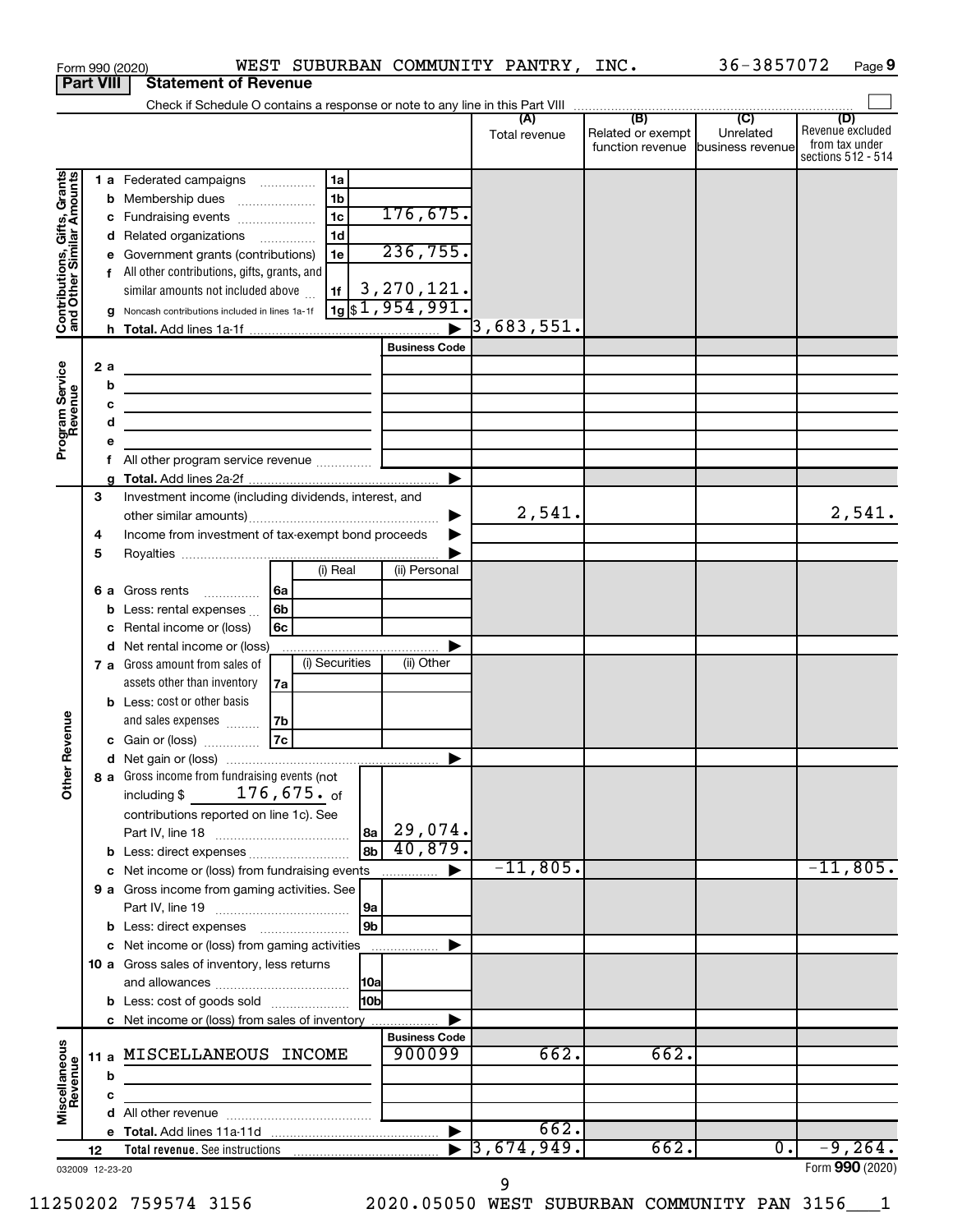**Part IX Statement of Functional Expenses**

Form 990 (2020) WEST SUBURBAN COMMUNITY PANTRY, INC. 36-3857072  $\,$  Page

|    | Section 501(c)(3) and 501(c)(4) organizations must complete all columns. All other organizations must complete column (A).                                 |                |                             |                                    | $\overline{\mathbf{x}}$ |
|----|------------------------------------------------------------------------------------------------------------------------------------------------------------|----------------|-----------------------------|------------------------------------|-------------------------|
|    | Check if Schedule O contains a response or note to any line in this Part IX                                                                                | (A)            | (B)                         | (C)                                | (D)                     |
|    | Do not include amounts reported on lines 6b,<br>7b, 8b, 9b, and 10b of Part VIII.                                                                          | Total expenses | Program service<br>expenses | Management and<br>general expenses | Fundraising<br>expenses |
| 1. | Grants and other assistance to domestic organizations                                                                                                      |                |                             |                                    |                         |
|    | and domestic governments. See Part IV, line 21                                                                                                             |                |                             |                                    |                         |
| 2  | Grants and other assistance to domestic                                                                                                                    |                |                             |                                    |                         |
|    | individuals. See Part IV, line 22                                                                                                                          | 2,086,714.     | 2,086,714.                  |                                    |                         |
| 3  | Grants and other assistance to foreign                                                                                                                     |                |                             |                                    |                         |
|    | organizations, foreign governments, and foreign                                                                                                            |                |                             |                                    |                         |
|    | individuals. See Part IV, lines 15 and 16                                                                                                                  |                |                             |                                    |                         |
| 4  | Benefits paid to or for members                                                                                                                            |                |                             |                                    |                         |
| 5  | Compensation of current officers, directors,                                                                                                               |                |                             |                                    |                         |
|    | trustees, and key employees                                                                                                                                | 139,384.       | 41,815.                     | 55,754.                            | 41,815.                 |
| 6  | Compensation not included above to disqualified                                                                                                            |                |                             |                                    |                         |
|    | persons (as defined under section 4958(f)(1)) and                                                                                                          |                |                             |                                    |                         |
|    | persons described in section 4958(c)(3)(B)                                                                                                                 |                |                             |                                    |                         |
| 7  |                                                                                                                                                            | 368, 338.      | 235,078.                    | 78,551.                            | 54,709.                 |
| 8  | Pension plan accruals and contributions (include                                                                                                           |                |                             |                                    |                         |
|    | section 401(k) and 403(b) employer contributions)                                                                                                          |                |                             |                                    |                         |
| 9  |                                                                                                                                                            | 20,561.        | 11, 213.                    | 5,439.                             | $\frac{3,909}{7,618}$   |
| 10 |                                                                                                                                                            | 40,070.        | 21,852.                     | 10,600.                            |                         |
| 11 | Fees for services (nonemployees):                                                                                                                          |                |                             |                                    |                         |
| a  |                                                                                                                                                            |                |                             |                                    |                         |
| b  |                                                                                                                                                            |                |                             |                                    |                         |
| c  |                                                                                                                                                            | 16,404.        |                             | 16,404.                            |                         |
|    |                                                                                                                                                            |                |                             |                                    |                         |
| е  | Professional fundraising services. See Part IV, line 17                                                                                                    |                |                             |                                    |                         |
| f. | Investment management fees                                                                                                                                 |                |                             |                                    |                         |
|    | g Other. (If line 11g amount exceeds 10% of line 25,                                                                                                       |                |                             |                                    |                         |
|    | column (A) amount, list line 11g expenses on Sch O.)                                                                                                       | 145,350.       | 69,046.                     | 52,235.<br>206.                    | $\frac{24,069}{413}$    |
| 12 |                                                                                                                                                            | 2,063.         | 1,444.                      |                                    |                         |
| 13 |                                                                                                                                                            | 96,178.        | 70,476.                     | 9,083.                             | 16,619.                 |
| 14 |                                                                                                                                                            | 32,073.        |                             | 32,073.                            |                         |
| 15 |                                                                                                                                                            |                |                             |                                    |                         |
| 16 |                                                                                                                                                            | 76,468.        | 76,468.                     |                                    |                         |
| 17 |                                                                                                                                                            | 8,401.         | 6,721.                      |                                    | 1,680.                  |
| 18 | Payments of travel or entertainment expenses                                                                                                               |                |                             |                                    |                         |
|    | for any federal, state, or local public officials                                                                                                          |                |                             |                                    |                         |
| 19 | Conferences, conventions, and meetings                                                                                                                     | 648.           |                             | 648                                |                         |
| 20 | Interest                                                                                                                                                   |                |                             |                                    |                         |
| 21 |                                                                                                                                                            | 47, 253.       | 47, 253.                    |                                    |                         |
| 22 | Depreciation, depletion, and amortization                                                                                                                  | 22,445.        | 18,824.                     | 3,621.                             |                         |
| 23 | Insurance<br>Other expenses. Itemize expenses not covered                                                                                                  |                |                             |                                    |                         |
| 24 | above (List miscellaneous expenses on line 24e. If<br>line 24e amount exceeds 10% of line 25, column (A)<br>amount, list line 24e expenses on Schedule O.) |                |                             |                                    |                         |
| a  | MISCELLANEOUS EXPENSES                                                                                                                                     | 39,606.        | 32,873.                     | 6,733.                             |                         |
| b  | FUNDRAISING                                                                                                                                                | 22,025.        |                             |                                    | 22,025.                 |
| c  | DUES AND SUBSCRIPTIONS                                                                                                                                     | 4,296.         | 4,296.                      |                                    |                         |
| d  | LICENSES AND FEES                                                                                                                                          | 4,131.         |                             | 4,131.                             |                         |
|    | e All other expenses                                                                                                                                       |                |                             |                                    |                         |
| 25 | Total functional expenses. Add lines 1 through 24e                                                                                                         | 3, 172, 408.   | 2,724,073.                  | 275,478.                           | 172,857.                |
| 26 | Joint costs. Complete this line only if the organization                                                                                                   |                |                             |                                    |                         |
|    | reported in column (B) joint costs from a combined                                                                                                         |                |                             |                                    |                         |
|    | educational campaign and fundraising solicitation.                                                                                                         |                |                             |                                    |                         |
|    | Check here $\blacktriangleright$<br>if following SOP 98-2 (ASC 958-720)                                                                                    |                |                             |                                    |                         |

032010 12-23-20

Form (2020) **990**

11250202 759574 3156 2020.05050 WEST SUBURBAN COMMUNITY PAN 3156\_\_\_1

10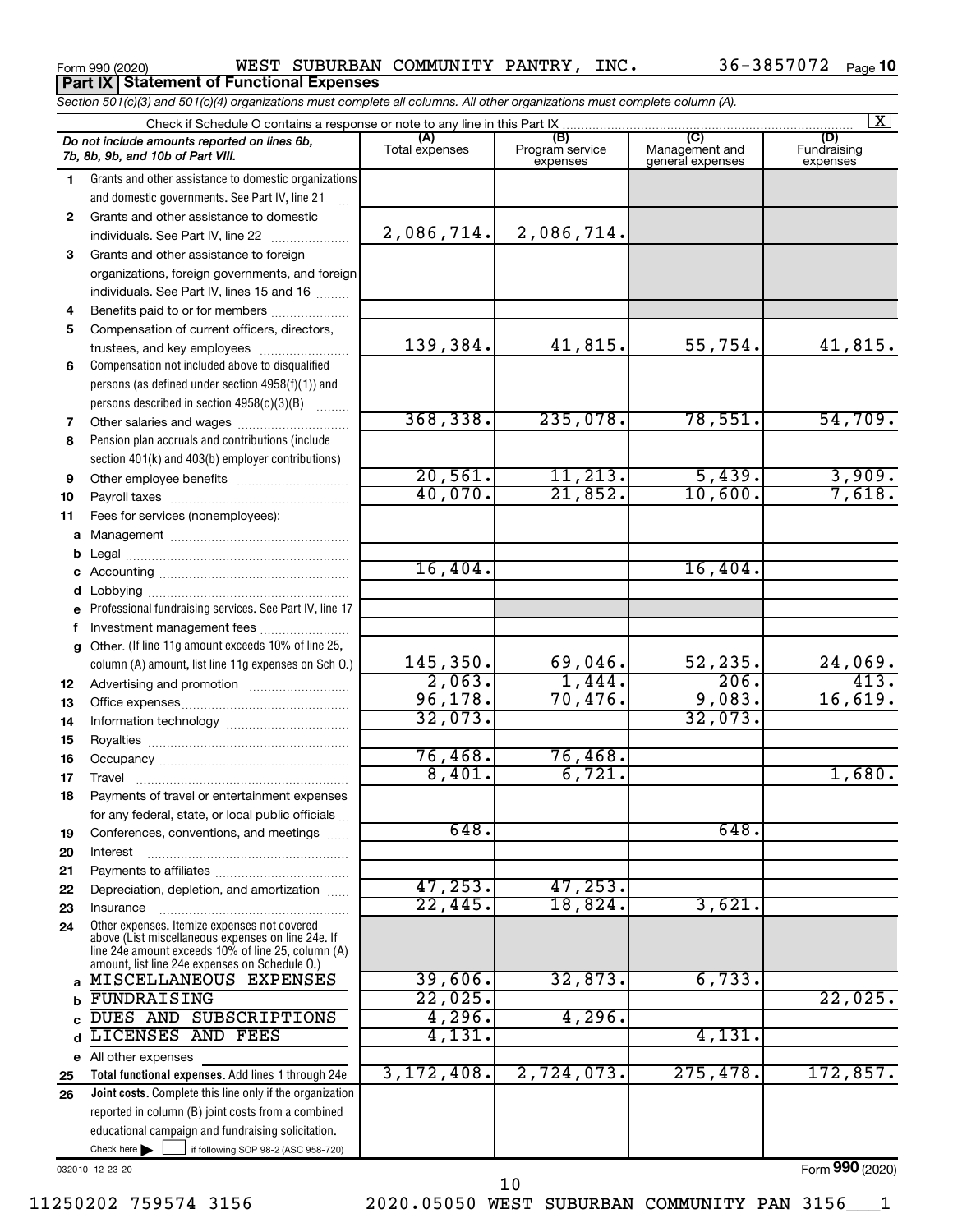#### Form 990 (2020) WEST SUBURBAN COMMUNITY PANTRY, INC. 36-3857072  $\,$  Page  $\,$ **Part X** | Balance Sheet

**(A) (B)** Check if Schedule O contains a response or note to any line in this Part X Beginning of year  $\vert$  | End of year

36-3857072 Page 11

| 1  |                                                                                    | 955,592.   | 1               | 841,904.        |
|----|------------------------------------------------------------------------------------|------------|-----------------|-----------------|
| 2  |                                                                                    | 653,841.   | $\mathbf{2}$    | 656, 299.       |
| 3  |                                                                                    |            | 3               |                 |
| 4  |                                                                                    |            | 4               |                 |
| 5  | Loans and other receivables from any current or former officer, director,          |            |                 |                 |
|    | trustee, key employee, creator or founder, substantial contributor, or 35%         |            |                 |                 |
|    | controlled entity or family member of any of these persons                         |            | 5               |                 |
| 6  | Loans and other receivables from other disqualified persons (as defined            |            |                 |                 |
|    | under section 4958(f)(1)), and persons described in section 4958(c)(3)(B)          |            | 6               |                 |
| 7  |                                                                                    |            | $\overline{7}$  |                 |
| 8  |                                                                                    |            | 8               |                 |
| 9  |                                                                                    |            | 9               |                 |
|    | 10a Land, buildings, and equipment: cost or other                                  |            |                 |                 |
|    |                                                                                    |            |                 |                 |
| b  |                                                                                    | 466,339.   | 10 <sub>c</sub> | 1,080,110.      |
| 11 |                                                                                    |            | 11              |                 |
| 12 |                                                                                    |            | 12              |                 |
| 13 |                                                                                    |            | 13              |                 |
|    |                                                                                    |            | 14              |                 |
| 14 |                                                                                    |            | 15              |                 |
| 15 |                                                                                    | 2,075,772. | 16              | 2,578,313.      |
| 16 |                                                                                    |            | 17              |                 |
| 17 |                                                                                    |            |                 |                 |
| 18 |                                                                                    |            | 18              |                 |
| 19 |                                                                                    |            | 19              |                 |
| 20 |                                                                                    |            | 20              |                 |
| 21 | Escrow or custodial account liability. Complete Part IV of Schedule D              |            | 21              |                 |
| 22 | Loans and other payables to any current or former officer, director,               |            |                 |                 |
|    | trustee, key employee, creator or founder, substantial contributor, or 35%         |            |                 |                 |
|    | controlled entity or family member of any of these persons                         | 500,000.   | 22              |                 |
| 23 | Secured mortgages and notes payable to unrelated third parties                     |            | 23              | 500,000.        |
| 24 | Unsecured notes and loans payable to unrelated third parties                       |            | 24              |                 |
| 25 | Other liabilities (including federal income tax, payables to related third         |            |                 |                 |
|    | parties, and other liabilities not included on lines 17-24). Complete Part X       |            |                 |                 |
|    | of Schedule D                                                                      |            | 25              |                 |
| 26 | Total liabilities. Add lines 17 through 25                                         | 500,000.   | 26              | 500,000.        |
|    | Organizations that follow FASB ASC 958, check here $\blacktriangleright \boxed{X}$ |            |                 |                 |
|    | and complete lines 27, 28, 32, and 33.                                             |            |                 |                 |
| 27 |                                                                                    | 1,182,435. | 27              | 1,985,103.      |
| 28 |                                                                                    | 393,337.   | 28              | 93, 210.        |
|    | Organizations that do not follow FASB ASC 958, check here $\blacktriangleright$    |            |                 |                 |
|    | and complete lines 29 through 33.                                                  |            |                 |                 |
| 29 |                                                                                    |            | 29              |                 |
| 30 | Paid-in or capital surplus, or land, building, or equipment fund                   |            | 30              |                 |
| 31 | Retained earnings, endowment, accumulated income, or other funds                   |            | 31              |                 |
| 32 |                                                                                    | 1,575,772. | 32              | 2,078,313.      |
| 33 |                                                                                    | 2,075,772. | 33              | 2,578,313.      |
|    |                                                                                    |            |                 | Form 990 (2020) |

**Assets**

**Liabilities**

**Net Assets or Fund Balances**

Net Assets or Fund Balances

 $\mathbf{r}$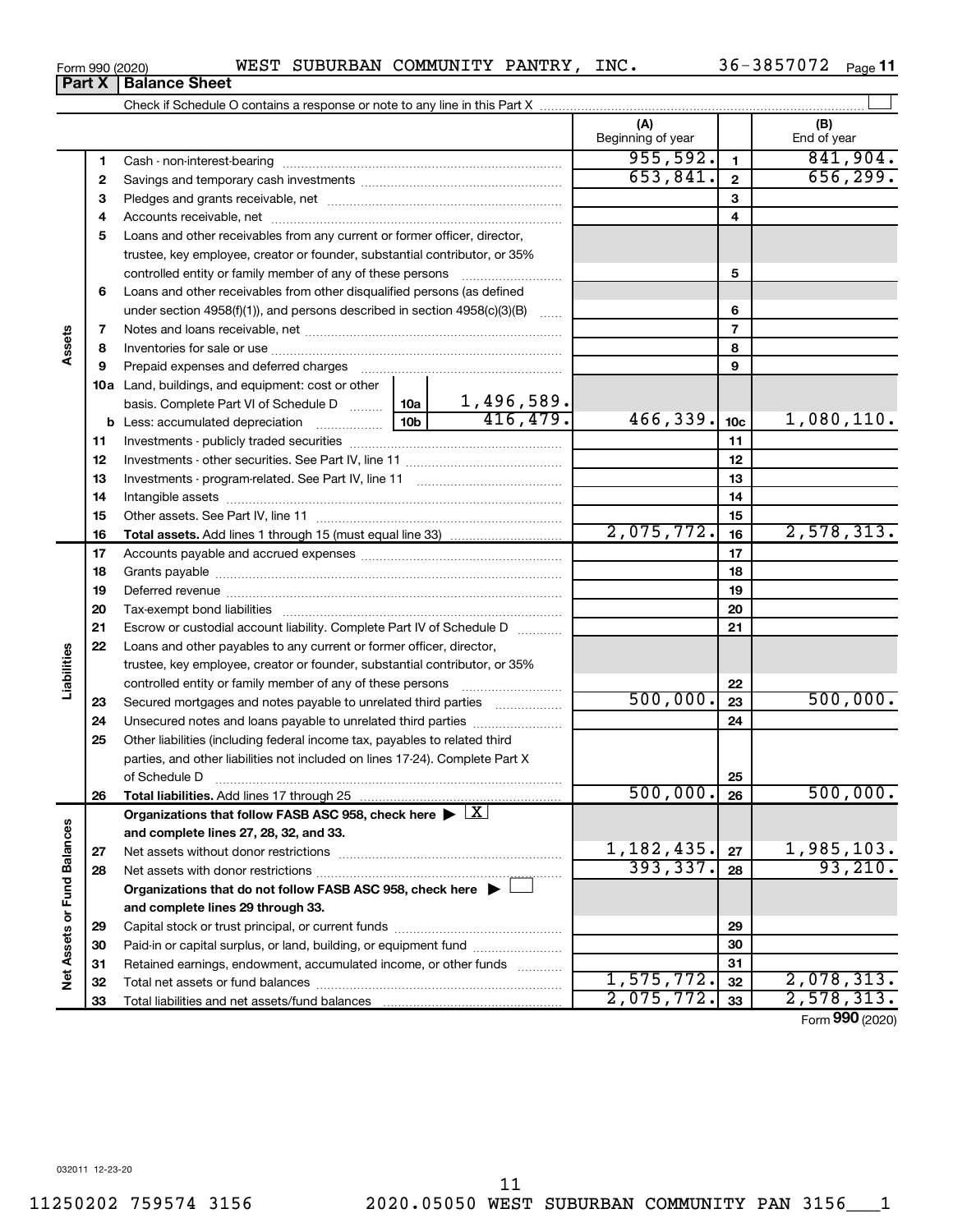|    | WEST SUBURBAN COMMUNITY PANTRY, INC.<br>Form 990 (2020)                                                                         |                         | 36-3857072     |     | Page 12                 |
|----|---------------------------------------------------------------------------------------------------------------------------------|-------------------------|----------------|-----|-------------------------|
|    | Part XI   Reconciliation of Net Assets                                                                                          |                         |                |     |                         |
|    |                                                                                                                                 |                         |                |     |                         |
|    |                                                                                                                                 |                         |                |     |                         |
| 1  |                                                                                                                                 | $\mathbf{1}$            | 3,674,949.     |     |                         |
| 2  |                                                                                                                                 | $\overline{2}$          | 3, 172, 408.   |     |                         |
| З  | Revenue less expenses. Subtract line 2 from line 1                                                                              | 3                       |                |     | 502, 541.               |
| 4  |                                                                                                                                 | $\overline{\mathbf{4}}$ | 1,575,772.     |     |                         |
| 5  |                                                                                                                                 | 5                       |                |     |                         |
| 6  |                                                                                                                                 | 6                       |                |     |                         |
| 7  | Investment expenses www.communication.com/www.communication.com/www.communication.com/www.com                                   | $\overline{7}$          |                |     |                         |
| 8  |                                                                                                                                 | 8                       |                |     |                         |
| 9  | Other changes in net assets or fund balances (explain on Schedule O) manufactured in the state of the state of                  | 9                       |                |     | $\overline{0}$ .        |
| 10 | Net assets or fund balances at end of year. Combine lines 3 through 9 (must equal Part X, line 32,                              |                         |                |     |                         |
|    |                                                                                                                                 | 10                      | 2,078,313.     |     |                         |
|    | Part XII Financial Statements and Reporting                                                                                     |                         |                |     |                         |
|    |                                                                                                                                 |                         |                |     | $\overline{\mathbf{x}}$ |
|    |                                                                                                                                 |                         |                | Yes | No                      |
| 1  | Accounting method used to prepare the Form 990: $\Box$ Cash $\Box$ Accrual $\Box X$ Other SEE SCH O                             |                         |                |     |                         |
|    | If the organization changed its method of accounting from a prior year or checked "Other," explain in Schedule O.               |                         |                |     |                         |
|    |                                                                                                                                 |                         | 2a             |     | х                       |
|    | If "Yes," check a box below to indicate whether the financial statements for the year were compiled or reviewed on a            |                         |                |     |                         |
|    | separate basis, consolidated basis, or both:                                                                                    |                         |                |     |                         |
|    | Both consolidated and separate basis<br>Separate basis<br>Consolidated basis                                                    |                         |                |     |                         |
|    |                                                                                                                                 |                         | 2 <sub>b</sub> | х   |                         |
|    | If "Yes," check a box below to indicate whether the financial statements for the year were audited on a separate basis,         |                         |                |     |                         |
|    | consolidated basis, or both:                                                                                                    |                         |                |     |                         |
|    | $ \mathbf{X} $ Separate basis<br>Consolidated basis<br>Both consolidated and separate basis                                     |                         |                |     |                         |
|    | c If "Yes" to line 2a or 2b, does the organization have a committee that assumes responsibility for oversight of the audit,     |                         |                |     |                         |
|    |                                                                                                                                 |                         | 2c             | х   |                         |
|    | If the organization changed either its oversight process or selection process during the tax year, explain on Schedule O.       |                         |                |     |                         |
|    | 3a As a result of a federal award, was the organization required to undergo an audit or audits as set forth in the Single Audit |                         |                |     |                         |
|    | Act and OMB Circular A-133?                                                                                                     |                         | 3a             |     | x                       |
|    | b If "Yes," did the organization undergo the required audit or audits? If the organization did not undergo the required audit   |                         |                |     |                         |
|    |                                                                                                                                 |                         | 3 <sub>b</sub> |     |                         |

Form (2020) **990**

032012 12-23-20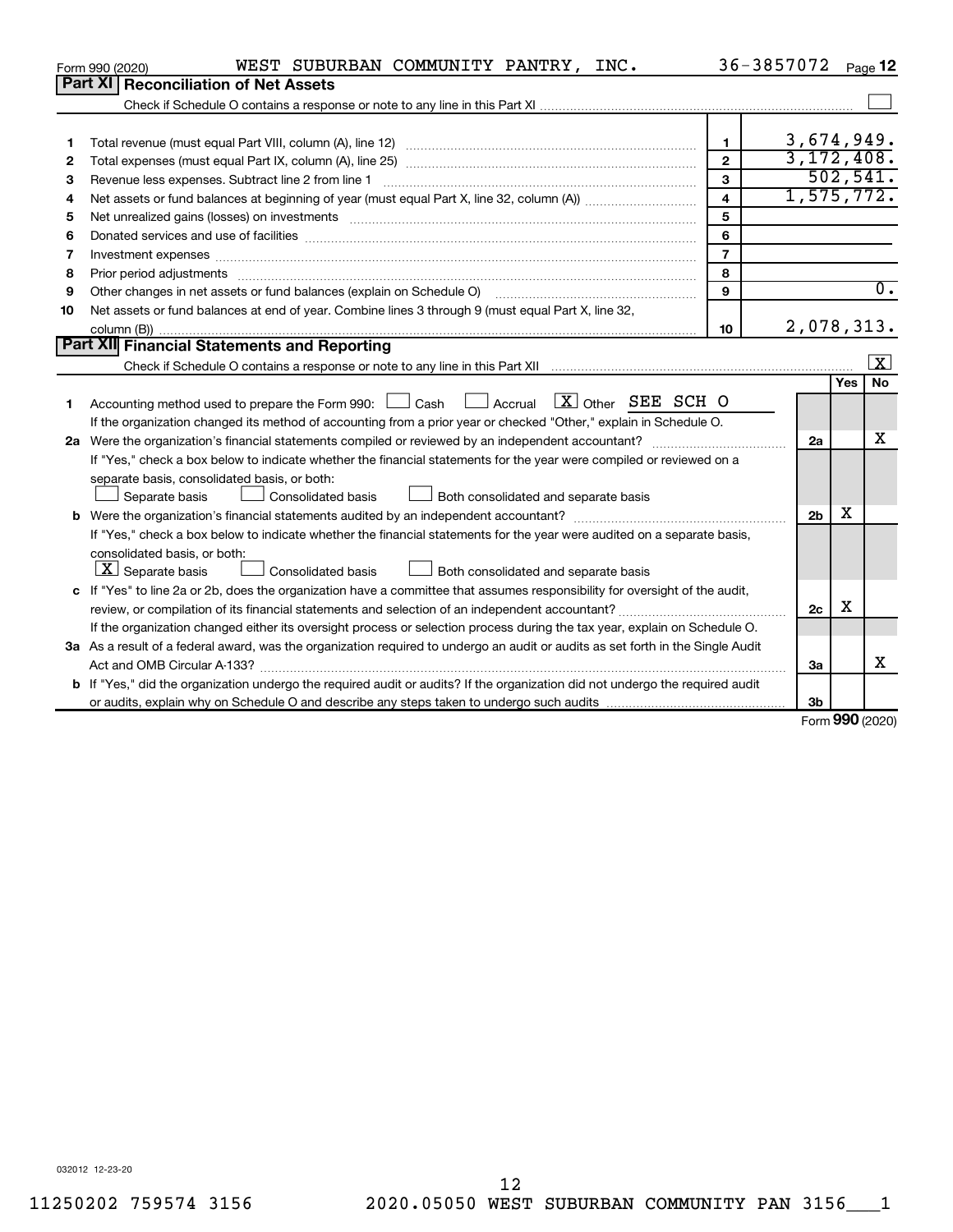**SCHEDULE A**

# **(Form 990 or 990-EZ) Complete if the organization is a section 501(c)(3) organization or a section Public Charity Status and Public Support 2020**

**4947(a)(1) nonexempt charitable trust.**

| OMB No. 1545-0047                   |
|-------------------------------------|
| 2020                                |
| <b>Open to Public</b><br>Inspection |
|                                     |

 $\Box$ 

 $\mathbf I$ 

|       |                                                                                                                                    | Department of the Treasury<br>Attach to Form 990 or Form 990-EZ.<br>Internal Revenue Service<br>Go to www.irs.gov/Form990 for instructions and the latest information. |  |                                                                                    |                                                                                                                                              | <b>Open to Public</b><br>Inspection |                                 |                            |  |                                       |  |  |
|-------|------------------------------------------------------------------------------------------------------------------------------------|------------------------------------------------------------------------------------------------------------------------------------------------------------------------|--|------------------------------------------------------------------------------------|----------------------------------------------------------------------------------------------------------------------------------------------|-------------------------------------|---------------------------------|----------------------------|--|---------------------------------------|--|--|
|       |                                                                                                                                    | Name of the organization                                                                                                                                               |  |                                                                                    |                                                                                                                                              |                                     |                                 |                            |  | <b>Employer identification number</b> |  |  |
|       |                                                                                                                                    |                                                                                                                                                                        |  |                                                                                    | WEST SUBURBAN COMMUNITY PANTRY, INC.                                                                                                         |                                     |                                 |                            |  | 36-3857072                            |  |  |
|       | Part I                                                                                                                             |                                                                                                                                                                        |  |                                                                                    | Reason for Public Charity Status. (All organizations must complete this part.) See instructions.                                             |                                     |                                 |                            |  |                                       |  |  |
|       |                                                                                                                                    |                                                                                                                                                                        |  |                                                                                    | The organization is not a private foundation because it is: (For lines 1 through 12, check only one box.)                                    |                                     |                                 |                            |  |                                       |  |  |
| 1.    |                                                                                                                                    |                                                                                                                                                                        |  |                                                                                    | A church, convention of churches, or association of churches described in section 170(b)(1)(A)(i).                                           |                                     |                                 |                            |  |                                       |  |  |
| 2     |                                                                                                                                    |                                                                                                                                                                        |  |                                                                                    | A school described in section 170(b)(1)(A)(ii). (Attach Schedule E (Form 990 or 990-EZ).)                                                    |                                     |                                 |                            |  |                                       |  |  |
| з     |                                                                                                                                    |                                                                                                                                                                        |  |                                                                                    | A hospital or a cooperative hospital service organization described in section 170(b)(1)(A)(iii).                                            |                                     |                                 |                            |  |                                       |  |  |
| 4     |                                                                                                                                    |                                                                                                                                                                        |  |                                                                                    | A medical research organization operated in conjunction with a hospital described in section 170(b)(1)(A)(iii). Enter the hospital's name,   |                                     |                                 |                            |  |                                       |  |  |
|       |                                                                                                                                    | city, and state:                                                                                                                                                       |  |                                                                                    |                                                                                                                                              |                                     |                                 |                            |  |                                       |  |  |
| 5     |                                                                                                                                    |                                                                                                                                                                        |  |                                                                                    | An organization operated for the benefit of a college or university owned or operated by a governmental unit described in                    |                                     |                                 |                            |  |                                       |  |  |
|       |                                                                                                                                    |                                                                                                                                                                        |  | section 170(b)(1)(A)(iv). (Complete Part II.)                                      |                                                                                                                                              |                                     |                                 |                            |  |                                       |  |  |
| 6     |                                                                                                                                    |                                                                                                                                                                        |  |                                                                                    | A federal, state, or local government or governmental unit described in section 170(b)(1)(A)(v).                                             |                                     |                                 |                            |  |                                       |  |  |
|       | $7 \mid X \mid$                                                                                                                    |                                                                                                                                                                        |  |                                                                                    | An organization that normally receives a substantial part of its support from a governmental unit or from the general public described in    |                                     |                                 |                            |  |                                       |  |  |
|       | section 170(b)(1)(A)(vi). (Complete Part II.)                                                                                      |                                                                                                                                                                        |  |                                                                                    |                                                                                                                                              |                                     |                                 |                            |  |                                       |  |  |
| 8     |                                                                                                                                    |                                                                                                                                                                        |  |                                                                                    | A community trust described in section 170(b)(1)(A)(vi). (Complete Part II.)                                                                 |                                     |                                 |                            |  |                                       |  |  |
| 9     |                                                                                                                                    |                                                                                                                                                                        |  |                                                                                    | An agricultural research organization described in section 170(b)(1)(A)(ix) operated in conjunction with a land-grant college                |                                     |                                 |                            |  |                                       |  |  |
|       |                                                                                                                                    |                                                                                                                                                                        |  |                                                                                    | or university or a non-land-grant college of agriculture (see instructions). Enter the name, city, and state of the college or               |                                     |                                 |                            |  |                                       |  |  |
|       |                                                                                                                                    | university:                                                                                                                                                            |  |                                                                                    |                                                                                                                                              |                                     |                                 |                            |  |                                       |  |  |
| 10    |                                                                                                                                    |                                                                                                                                                                        |  |                                                                                    | An organization that normally receives (1) more than 33 1/3% of its support from contributions, membership fees, and gross receipts from     |                                     |                                 |                            |  |                                       |  |  |
|       |                                                                                                                                    |                                                                                                                                                                        |  |                                                                                    | activities related to its exempt functions, subject to certain exceptions; and (2) no more than 33 1/3% of its support from gross investment |                                     |                                 |                            |  |                                       |  |  |
|       |                                                                                                                                    |                                                                                                                                                                        |  |                                                                                    | income and unrelated business taxable income (less section 511 tax) from businesses acquired by the organization after June 30, 1975.        |                                     |                                 |                            |  |                                       |  |  |
|       |                                                                                                                                    |                                                                                                                                                                        |  | See section 509(a)(2). (Complete Part III.)                                        |                                                                                                                                              |                                     |                                 |                            |  |                                       |  |  |
| 11    |                                                                                                                                    |                                                                                                                                                                        |  |                                                                                    | An organization organized and operated exclusively to test for public safety. See section 509(a)(4).                                         |                                     |                                 |                            |  |                                       |  |  |
| 12    |                                                                                                                                    | An organization organized and operated exclusively for the benefit of, to perform the functions of, or to carry out the purposes of one or                             |  |                                                                                    |                                                                                                                                              |                                     |                                 |                            |  |                                       |  |  |
|       | more publicly supported organizations described in section 509(a)(1) or section 509(a)(2). See section 509(a)(3). Check the box in |                                                                                                                                                                        |  |                                                                                    |                                                                                                                                              |                                     |                                 |                            |  |                                       |  |  |
|       |                                                                                                                                    |                                                                                                                                                                        |  |                                                                                    | lines 12a through 12d that describes the type of supporting organization and complete lines 12e, 12f, and 12g.                               |                                     |                                 |                            |  |                                       |  |  |
| a     |                                                                                                                                    |                                                                                                                                                                        |  |                                                                                    | Type I. A supporting organization operated, supervised, or controlled by its supported organization(s), typically by giving                  |                                     |                                 |                            |  |                                       |  |  |
|       |                                                                                                                                    |                                                                                                                                                                        |  |                                                                                    | the supported organization(s) the power to regularly appoint or elect a majority of the directors or trustees of the supporting              |                                     |                                 |                            |  |                                       |  |  |
|       |                                                                                                                                    |                                                                                                                                                                        |  | organization. You must complete Part IV, Sections A and B.                         |                                                                                                                                              |                                     |                                 |                            |  |                                       |  |  |
| b     |                                                                                                                                    |                                                                                                                                                                        |  |                                                                                    | Type II. A supporting organization supervised or controlled in connection with its supported organization(s), by having                      |                                     |                                 |                            |  |                                       |  |  |
|       |                                                                                                                                    |                                                                                                                                                                        |  |                                                                                    | control or management of the supporting organization vested in the same persons that control or manage the supported                         |                                     |                                 |                            |  |                                       |  |  |
|       |                                                                                                                                    |                                                                                                                                                                        |  | organization(s). You must complete Part IV, Sections A and C.                      |                                                                                                                                              |                                     |                                 |                            |  |                                       |  |  |
| с     |                                                                                                                                    |                                                                                                                                                                        |  |                                                                                    | Type III functionally integrated. A supporting organization operated in connection with, and functionally integrated with,                   |                                     |                                 |                            |  |                                       |  |  |
|       |                                                                                                                                    |                                                                                                                                                                        |  |                                                                                    | its supported organization(s) (see instructions). You must complete Part IV, Sections A, D, and E.                                           |                                     |                                 |                            |  |                                       |  |  |
| d     |                                                                                                                                    |                                                                                                                                                                        |  |                                                                                    | Type III non-functionally integrated. A supporting organization operated in connection with its supported organization(s)                    |                                     |                                 |                            |  |                                       |  |  |
|       |                                                                                                                                    |                                                                                                                                                                        |  |                                                                                    | that is not functionally integrated. The organization generally must satisfy a distribution requirement and an attentiveness                 |                                     |                                 |                            |  |                                       |  |  |
|       |                                                                                                                                    |                                                                                                                                                                        |  |                                                                                    | requirement (see instructions). You must complete Part IV, Sections A and D, and Part V.                                                     |                                     |                                 |                            |  |                                       |  |  |
| e     |                                                                                                                                    |                                                                                                                                                                        |  |                                                                                    | Check this box if the organization received a written determination from the IRS that it is a Type I, Type II, Type III                      |                                     |                                 |                            |  |                                       |  |  |
|       |                                                                                                                                    |                                                                                                                                                                        |  |                                                                                    | functionally integrated, or Type III non-functionally integrated supporting organization.                                                    |                                     |                                 |                            |  |                                       |  |  |
| f     |                                                                                                                                    |                                                                                                                                                                        |  |                                                                                    |                                                                                                                                              |                                     |                                 |                            |  |                                       |  |  |
|       |                                                                                                                                    | (i) Name of supported                                                                                                                                                  |  | Provide the following information about the supported organization(s).<br>(ii) EIN | (iii) Type of organization                                                                                                                   |                                     | (iv) Is the organization listed | (v) Amount of monetary     |  | (vi) Amount of other                  |  |  |
|       |                                                                                                                                    | organization                                                                                                                                                           |  |                                                                                    | (described on lines 1-10                                                                                                                     |                                     | in your governing document?     | support (see instructions) |  | support (see instructions)            |  |  |
|       |                                                                                                                                    |                                                                                                                                                                        |  |                                                                                    | above (see instructions))                                                                                                                    | Yes                                 | No                              |                            |  |                                       |  |  |
|       |                                                                                                                                    |                                                                                                                                                                        |  |                                                                                    |                                                                                                                                              |                                     |                                 |                            |  |                                       |  |  |
|       |                                                                                                                                    |                                                                                                                                                                        |  |                                                                                    |                                                                                                                                              |                                     |                                 |                            |  |                                       |  |  |
|       |                                                                                                                                    |                                                                                                                                                                        |  |                                                                                    |                                                                                                                                              |                                     |                                 |                            |  |                                       |  |  |
|       |                                                                                                                                    |                                                                                                                                                                        |  |                                                                                    |                                                                                                                                              |                                     |                                 |                            |  |                                       |  |  |
|       |                                                                                                                                    |                                                                                                                                                                        |  |                                                                                    |                                                                                                                                              |                                     |                                 |                            |  |                                       |  |  |
|       |                                                                                                                                    |                                                                                                                                                                        |  |                                                                                    |                                                                                                                                              |                                     |                                 |                            |  |                                       |  |  |
|       |                                                                                                                                    |                                                                                                                                                                        |  |                                                                                    |                                                                                                                                              |                                     |                                 |                            |  |                                       |  |  |
|       |                                                                                                                                    |                                                                                                                                                                        |  |                                                                                    |                                                                                                                                              |                                     |                                 |                            |  |                                       |  |  |
|       |                                                                                                                                    |                                                                                                                                                                        |  |                                                                                    |                                                                                                                                              |                                     |                                 |                            |  |                                       |  |  |
|       |                                                                                                                                    |                                                                                                                                                                        |  |                                                                                    |                                                                                                                                              |                                     |                                 |                            |  |                                       |  |  |
| Total |                                                                                                                                    |                                                                                                                                                                        |  |                                                                                    |                                                                                                                                              |                                     |                                 |                            |  |                                       |  |  |

LHA For Paperwork Reduction Act Notice, see the Instructions for Form 990 or 990-EZ. 032021 01-25-21 Schedule A (Form 990 or 990-EZ) 2020 13

11250202 759574 3156 2020.05050 WEST SUBURBAN COMMUNITY PAN 3156\_\_\_1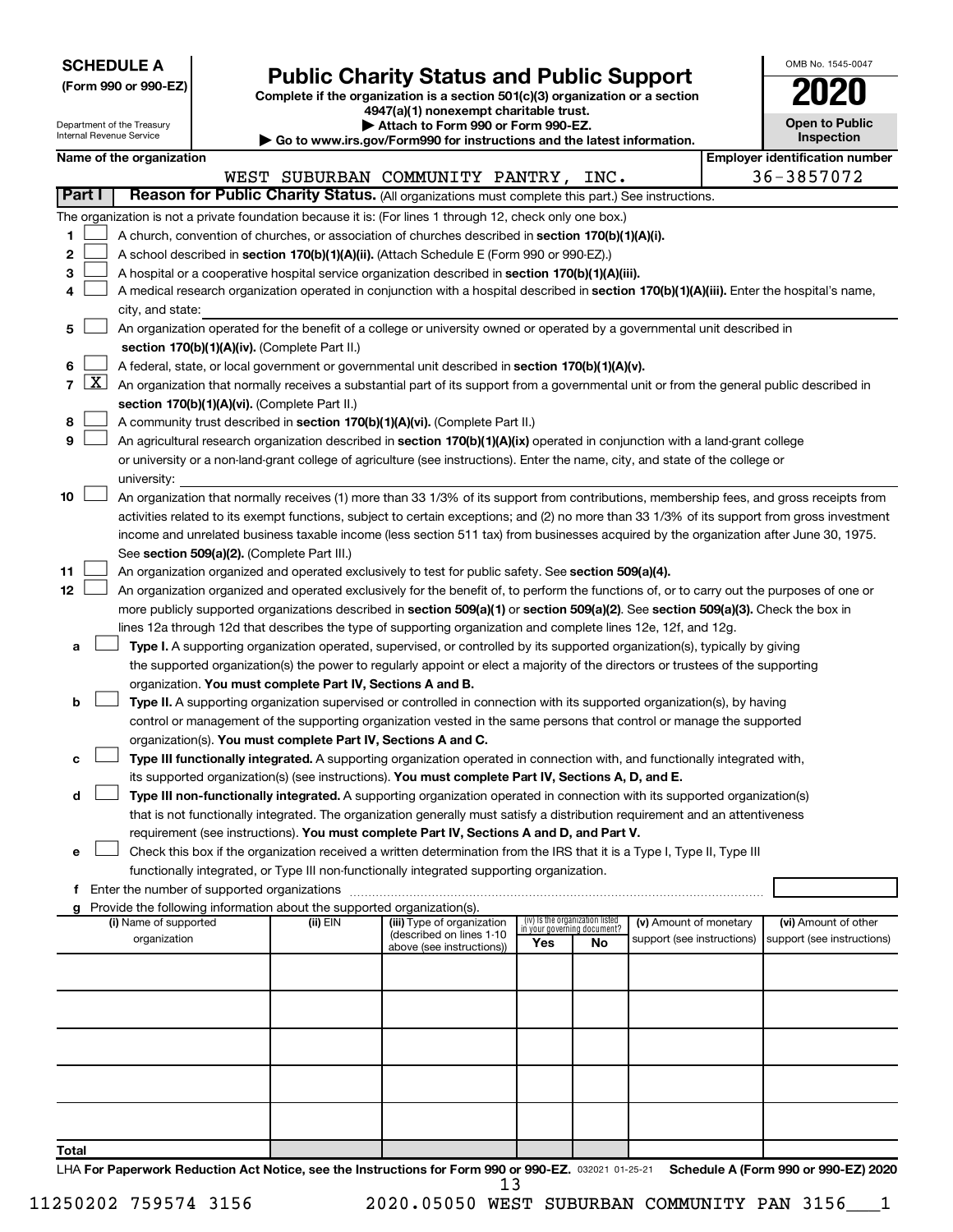#### 36-3857072 Page 2 Schedule A (Form 990 or 990-EZ) 2020 <code>WEST SUBURBAN COMMUNITY PANTRY</code> , <code>INC</code> .  $36$  –  $3857072$  <code>Page</code>

**Part II** | Support Schedule for Organizations Described in Sections 170(b)(1)(A)(iv) and 170(b)(1)(A)(vi)

(Complete only if you checked the box on line 5, 7, or 8 of Part I or if the organization failed to qualify under Part III. If the organization fails to qualify under the tests listed below, please complete Part III.)

|    | <b>Section A. Public Support</b>                                                                                                                                                                                               |              |            |            |            |                                      |                                    |
|----|--------------------------------------------------------------------------------------------------------------------------------------------------------------------------------------------------------------------------------|--------------|------------|------------|------------|--------------------------------------|------------------------------------|
|    | Calendar year (or fiscal year beginning in)                                                                                                                                                                                    | (a) 2016     | (b) 2017   | $(c)$ 2018 | $(d)$ 2019 | (e) 2020                             | (f) Total                          |
|    | 1 Gifts, grants, contributions, and                                                                                                                                                                                            |              |            |            |            |                                      |                                    |
|    | membership fees received. (Do not                                                                                                                                                                                              |              |            |            |            |                                      |                                    |
|    | include any "unusual grants.")                                                                                                                                                                                                 | 2, 322, 389. | 2,529,483. | 2,772,045. | 3,617,209. | 3,683,551.                           | 14,924,677.                        |
|    | 2 Tax revenues levied for the organ-                                                                                                                                                                                           |              |            |            |            |                                      |                                    |
|    | ization's benefit and either paid to                                                                                                                                                                                           |              |            |            |            |                                      |                                    |
|    | or expended on its behalf                                                                                                                                                                                                      |              |            |            |            |                                      |                                    |
|    | 3 The value of services or facilities                                                                                                                                                                                          |              |            |            |            |                                      |                                    |
|    | furnished by a governmental unit to                                                                                                                                                                                            |              |            |            |            |                                      |                                    |
|    | the organization without charge                                                                                                                                                                                                |              |            |            |            |                                      |                                    |
|    | 4 Total. Add lines 1 through 3                                                                                                                                                                                                 | 2,322,389    | 2,529,483. | 2,772,045  | 3,617,209  | 3,683,551.                           | 14,924,677.                        |
|    | 5 The portion of total contributions                                                                                                                                                                                           |              |            |            |            |                                      |                                    |
|    | by each person (other than a                                                                                                                                                                                                   |              |            |            |            |                                      |                                    |
|    | governmental unit or publicly                                                                                                                                                                                                  |              |            |            |            |                                      |                                    |
|    | supported organization) included                                                                                                                                                                                               |              |            |            |            |                                      |                                    |
|    | on line 1 that exceeds 2% of the                                                                                                                                                                                               |              |            |            |            |                                      |                                    |
|    | amount shown on line 11,                                                                                                                                                                                                       |              |            |            |            |                                      |                                    |
|    | column (f)                                                                                                                                                                                                                     |              |            |            |            |                                      | 228,692.                           |
|    | 6 Public support. Subtract line 5 from line 4.                                                                                                                                                                                 |              |            |            |            |                                      | 14,695,985.                        |
|    | <b>Section B. Total Support</b>                                                                                                                                                                                                |              |            |            |            |                                      |                                    |
|    | Calendar year (or fiscal year beginning in)                                                                                                                                                                                    | (a) 2016     | (b) 2017   | $(c)$ 2018 | $(d)$ 2019 | (e) 2020                             | (f) Total                          |
|    | <b>7</b> Amounts from line 4                                                                                                                                                                                                   | 2,322,389    | 2,529,483. | 2,772,045  | 3,617,209  | 3,683,551                            | 14,924,677.                        |
|    | 8 Gross income from interest,                                                                                                                                                                                                  |              |            |            |            |                                      |                                    |
|    | dividends, payments received on                                                                                                                                                                                                |              |            |            |            |                                      |                                    |
|    | securities loans, rents, royalties,                                                                                                                                                                                            |              |            |            |            |                                      |                                    |
|    | and income from similar sources                                                                                                                                                                                                | 1,154.       | 6,971.     | 12,146.    | 13,218.    | 2,541.                               | 36,030.                            |
|    | 9 Net income from unrelated business                                                                                                                                                                                           |              |            |            |            |                                      |                                    |
|    | activities, whether or not the                                                                                                                                                                                                 |              |            |            |            |                                      |                                    |
|    | business is regularly carried on                                                                                                                                                                                               |              |            |            |            |                                      |                                    |
|    | 10 Other income. Do not include gain                                                                                                                                                                                           |              |            |            |            |                                      |                                    |
|    | or loss from the sale of capital                                                                                                                                                                                               |              |            |            |            |                                      |                                    |
|    | assets (Explain in Part VI.)                                                                                                                                                                                                   | 11,725.      |            | 351.       | 171.       | 662.                                 | 12,909.                            |
|    | 11 Total support. Add lines 7 through 10                                                                                                                                                                                       |              |            |            |            |                                      | 14, 973, 616.                      |
|    | <b>12</b> Gross receipts from related activities, etc. (see instructions)                                                                                                                                                      |              |            |            |            | 12                                   | 225,962.                           |
|    | 13 First 5 years. If the Form 990 is for the organization's first, second, third, fourth, or fifth tax year as a section 501(c)(3)                                                                                             |              |            |            |            |                                      |                                    |
|    |                                                                                                                                                                                                                                |              |            |            |            |                                      |                                    |
|    | <b>Section C. Computation of Public Support Percentage</b>                                                                                                                                                                     |              |            |            |            |                                      | 98.15                              |
|    |                                                                                                                                                                                                                                |              |            |            |            | 14                                   | %<br>98.50                         |
|    |                                                                                                                                                                                                                                |              |            |            |            | 15                                   | %                                  |
|    | 16a 33 1/3% support test - 2020. If the organization did not check the box on line 13, and line 14 is 33 1/3% or more, check this box and                                                                                      |              |            |            |            |                                      |                                    |
|    | stop here. The organization qualifies as a publicly supported organization manufaction manufacture or the organization manufacture or the organization manufacture or the organization manufacture or the state of the state o |              |            |            |            |                                      | $\blacktriangleright$ $\mathbf{X}$ |
|    | b 33 1/3% support test - 2019. If the organization did not check a box on line 13 or 16a, and line 15 is 33 1/3% or more, check this box                                                                                       |              |            |            |            |                                      |                                    |
|    |                                                                                                                                                                                                                                |              |            |            |            |                                      |                                    |
|    | 17a 10% -facts-and-circumstances test - 2020. If the organization did not check a box on line 13, 16a, or 16b, and line 14 is 10% or more,                                                                                     |              |            |            |            |                                      |                                    |
|    | and if the organization meets the facts-and-circumstances test, check this box and stop here. Explain in Part VI how the organization                                                                                          |              |            |            |            |                                      |                                    |
|    | meets the facts-and-circumstances test. The organization qualifies as a publicly supported organization                                                                                                                        |              |            |            |            |                                      |                                    |
|    | <b>b 10%</b> -facts-and-circumstances test - 2019. If the organization did not check a box on line 13, 16a, 16b, or 17a, and line 15 is 10% or                                                                                 |              |            |            |            |                                      |                                    |
|    | more, and if the organization meets the facts-and-circumstances test, check this box and stop here. Explain in Part VI how the                                                                                                 |              |            |            |            |                                      |                                    |
|    | organization meets the facts-and-circumstances test. The organization qualifies as a publicly supported organization                                                                                                           |              |            |            |            |                                      |                                    |
| 18 | Private foundation. If the organization did not check a box on line 13, 16a, 16b, 17a, or 17b, check this box and see instructions.                                                                                            |              |            |            |            |                                      |                                    |
|    |                                                                                                                                                                                                                                |              |            |            |            | Schedule A (Form 990 or 990-EZ) 2020 |                                    |

032022 01-25-21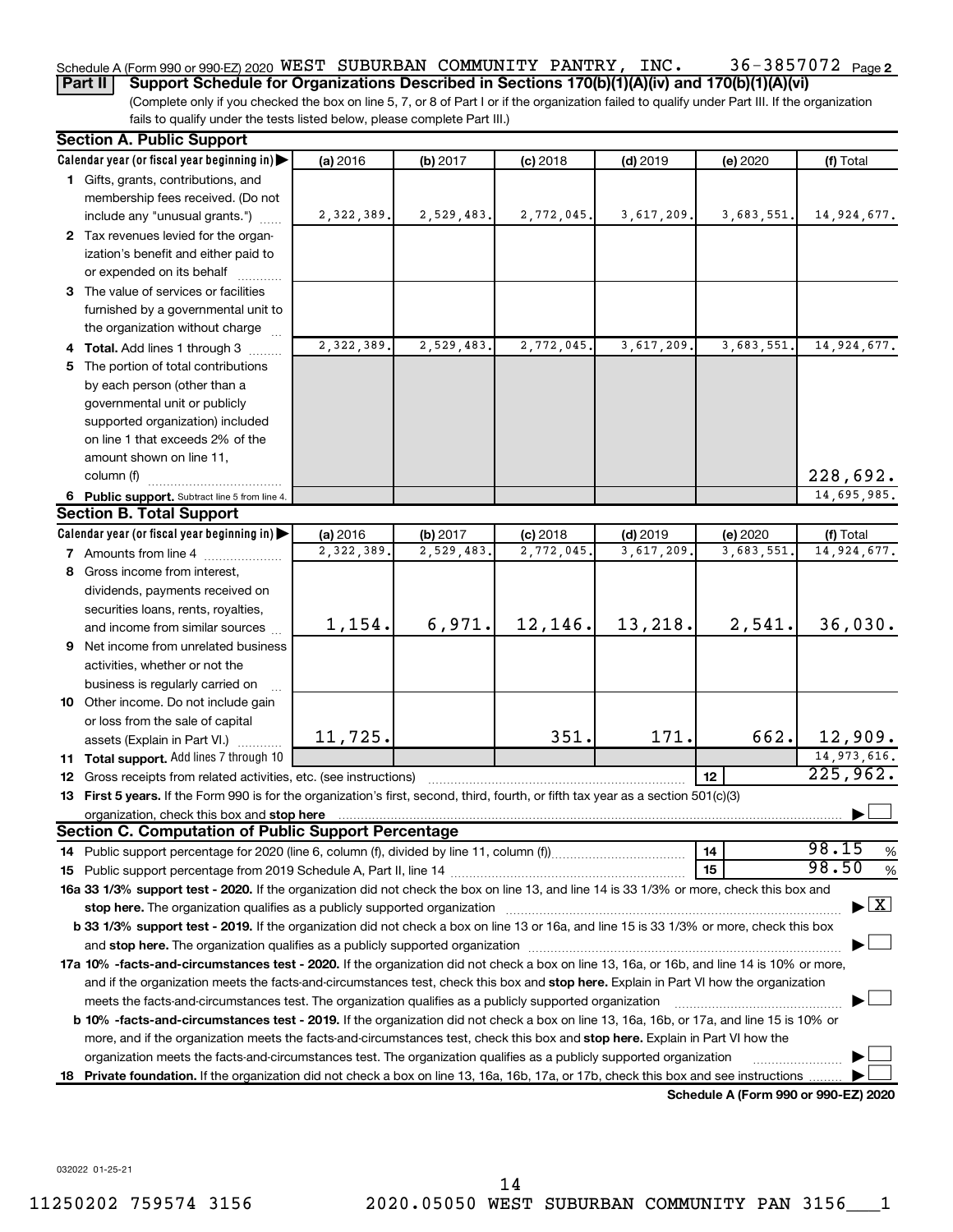#### Schedule A (Form 990 or 990-EZ) 2020 <code>WEST SUBURBAN COMMUNITY PANTRY</code> , <code>INC</code> .  $36$  –  $3857072$  <code>Page</code> **Part III | Support Schedule for Organizations Described in Section 509(a)(2)**

(Complete only if you checked the box on line 10 of Part I or if the organization failed to qualify under Part II. If the organization fails to qualify under the tests listed below, please complete Part II.)

| 3.<br>4<br>5. | 1 Gifts, grants, contributions, and<br>membership fees received. (Do not<br>include any "unusual grants.")<br>2 Gross receipts from admissions,<br>merchandise sold or services per-<br>formed, or facilities furnished in<br>any activity that is related to the<br>organization's tax-exempt purpose<br>Gross receipts from activities that<br>are not an unrelated trade or bus-<br>iness under section 513<br>Tax revenues levied for the organ-<br>ization's benefit and either paid to<br>or expended on its behalf<br>.<br>The value of services or facilities<br>furnished by a governmental unit to<br>the organization without charge<br>6 Total. Add lines 1 through 5<br>7a Amounts included on lines 1, 2, and<br>3 received from disqualified persons<br><b>b</b> Amounts included on lines 2 and 3 received |          |          |            |            |          |                                      |
|---------------|----------------------------------------------------------------------------------------------------------------------------------------------------------------------------------------------------------------------------------------------------------------------------------------------------------------------------------------------------------------------------------------------------------------------------------------------------------------------------------------------------------------------------------------------------------------------------------------------------------------------------------------------------------------------------------------------------------------------------------------------------------------------------------------------------------------------------|----------|----------|------------|------------|----------|--------------------------------------|
|               |                                                                                                                                                                                                                                                                                                                                                                                                                                                                                                                                                                                                                                                                                                                                                                                                                            |          |          |            |            |          |                                      |
|               |                                                                                                                                                                                                                                                                                                                                                                                                                                                                                                                                                                                                                                                                                                                                                                                                                            |          |          |            |            |          |                                      |
|               |                                                                                                                                                                                                                                                                                                                                                                                                                                                                                                                                                                                                                                                                                                                                                                                                                            |          |          |            |            |          |                                      |
|               |                                                                                                                                                                                                                                                                                                                                                                                                                                                                                                                                                                                                                                                                                                                                                                                                                            |          |          |            |            |          |                                      |
|               |                                                                                                                                                                                                                                                                                                                                                                                                                                                                                                                                                                                                                                                                                                                                                                                                                            |          |          |            |            |          |                                      |
|               |                                                                                                                                                                                                                                                                                                                                                                                                                                                                                                                                                                                                                                                                                                                                                                                                                            |          |          |            |            |          |                                      |
|               |                                                                                                                                                                                                                                                                                                                                                                                                                                                                                                                                                                                                                                                                                                                                                                                                                            |          |          |            |            |          |                                      |
|               |                                                                                                                                                                                                                                                                                                                                                                                                                                                                                                                                                                                                                                                                                                                                                                                                                            |          |          |            |            |          |                                      |
|               |                                                                                                                                                                                                                                                                                                                                                                                                                                                                                                                                                                                                                                                                                                                                                                                                                            |          |          |            |            |          |                                      |
|               |                                                                                                                                                                                                                                                                                                                                                                                                                                                                                                                                                                                                                                                                                                                                                                                                                            |          |          |            |            |          |                                      |
|               |                                                                                                                                                                                                                                                                                                                                                                                                                                                                                                                                                                                                                                                                                                                                                                                                                            |          |          |            |            |          |                                      |
|               |                                                                                                                                                                                                                                                                                                                                                                                                                                                                                                                                                                                                                                                                                                                                                                                                                            |          |          |            |            |          |                                      |
|               |                                                                                                                                                                                                                                                                                                                                                                                                                                                                                                                                                                                                                                                                                                                                                                                                                            |          |          |            |            |          |                                      |
|               |                                                                                                                                                                                                                                                                                                                                                                                                                                                                                                                                                                                                                                                                                                                                                                                                                            |          |          |            |            |          |                                      |
|               |                                                                                                                                                                                                                                                                                                                                                                                                                                                                                                                                                                                                                                                                                                                                                                                                                            |          |          |            |            |          |                                      |
|               | from other than disqualified persons that<br>exceed the greater of \$5,000 or 1% of the<br>amount on line 13 for the year                                                                                                                                                                                                                                                                                                                                                                                                                                                                                                                                                                                                                                                                                                  |          |          |            |            |          |                                      |
|               | c Add lines 7a and 7b                                                                                                                                                                                                                                                                                                                                                                                                                                                                                                                                                                                                                                                                                                                                                                                                      |          |          |            |            |          |                                      |
|               | 8 Public support. (Subtract line 7c from line 6.)                                                                                                                                                                                                                                                                                                                                                                                                                                                                                                                                                                                                                                                                                                                                                                          |          |          |            |            |          |                                      |
|               | <b>Section B. Total Support</b>                                                                                                                                                                                                                                                                                                                                                                                                                                                                                                                                                                                                                                                                                                                                                                                            |          |          |            |            |          |                                      |
|               | Calendar year (or fiscal year beginning in)                                                                                                                                                                                                                                                                                                                                                                                                                                                                                                                                                                                                                                                                                                                                                                                | (a) 2016 | (b) 2017 | $(c)$ 2018 | $(d)$ 2019 | (e) 2020 | (f) Total                            |
|               | <b>9</b> Amounts from line 6                                                                                                                                                                                                                                                                                                                                                                                                                                                                                                                                                                                                                                                                                                                                                                                               |          |          |            |            |          |                                      |
|               | <b>10a</b> Gross income from interest,<br>dividends, payments received on<br>securities loans, rents, royalties,<br>and income from similar sources                                                                                                                                                                                                                                                                                                                                                                                                                                                                                                                                                                                                                                                                        |          |          |            |            |          |                                      |
|               | <b>b</b> Unrelated business taxable income                                                                                                                                                                                                                                                                                                                                                                                                                                                                                                                                                                                                                                                                                                                                                                                 |          |          |            |            |          |                                      |
|               | (less section 511 taxes) from businesses<br>acquired after June 30, 1975                                                                                                                                                                                                                                                                                                                                                                                                                                                                                                                                                                                                                                                                                                                                                   |          |          |            |            |          |                                      |
|               | c Add lines 10a and 10b                                                                                                                                                                                                                                                                                                                                                                                                                                                                                                                                                                                                                                                                                                                                                                                                    |          |          |            |            |          |                                      |
|               | 11 Net income from unrelated business<br>activities not included in line 10b.<br>whether or not the business is<br>regularly carried on                                                                                                                                                                                                                                                                                                                                                                                                                                                                                                                                                                                                                                                                                    |          |          |            |            |          |                                      |
|               | <b>12</b> Other income. Do not include gain<br>or loss from the sale of capital<br>assets (Explain in Part VI.)                                                                                                                                                                                                                                                                                                                                                                                                                                                                                                                                                                                                                                                                                                            |          |          |            |            |          |                                      |
|               | <b>13</b> Total support. (Add lines 9, 10c, 11, and 12.)                                                                                                                                                                                                                                                                                                                                                                                                                                                                                                                                                                                                                                                                                                                                                                   |          |          |            |            |          |                                      |
|               | 14 First 5 years. If the Form 990 is for the organization's first, second, third, fourth, or fifth tax year as a section 501(c)(3) organization,                                                                                                                                                                                                                                                                                                                                                                                                                                                                                                                                                                                                                                                                           |          |          |            |            |          |                                      |
|               |                                                                                                                                                                                                                                                                                                                                                                                                                                                                                                                                                                                                                                                                                                                                                                                                                            |          |          |            |            |          |                                      |
|               | Section C. Computation of Public Support Percentage                                                                                                                                                                                                                                                                                                                                                                                                                                                                                                                                                                                                                                                                                                                                                                        |          |          |            |            |          |                                      |
|               |                                                                                                                                                                                                                                                                                                                                                                                                                                                                                                                                                                                                                                                                                                                                                                                                                            |          |          |            |            | 15       | %                                    |
|               |                                                                                                                                                                                                                                                                                                                                                                                                                                                                                                                                                                                                                                                                                                                                                                                                                            |          |          |            |            | 16       | %                                    |
|               | Section D. Computation of Investment Income Percentage                                                                                                                                                                                                                                                                                                                                                                                                                                                                                                                                                                                                                                                                                                                                                                     |          |          |            |            |          |                                      |
|               |                                                                                                                                                                                                                                                                                                                                                                                                                                                                                                                                                                                                                                                                                                                                                                                                                            |          |          |            |            | 17       | %                                    |
|               | 18 Investment income percentage from 2019 Schedule A, Part III, line 17                                                                                                                                                                                                                                                                                                                                                                                                                                                                                                                                                                                                                                                                                                                                                    |          |          |            |            | 18       | %                                    |
|               | 19a 33 1/3% support tests - 2020. If the organization did not check the box on line 14, and line 15 is more than 33 1/3%, and line 17 is not                                                                                                                                                                                                                                                                                                                                                                                                                                                                                                                                                                                                                                                                               |          |          |            |            |          |                                      |
|               |                                                                                                                                                                                                                                                                                                                                                                                                                                                                                                                                                                                                                                                                                                                                                                                                                            |          |          |            |            |          |                                      |
|               | more than 33 1/3%, check this box and stop here. The organization qualifies as a publicly supported organization                                                                                                                                                                                                                                                                                                                                                                                                                                                                                                                                                                                                                                                                                                           |          |          |            |            |          |                                      |
|               | <b>b 33 1/3% support tests - 2019.</b> If the organization did not check a box on line 14 or line 19a, and line 16 is more than 33 1/3%, and                                                                                                                                                                                                                                                                                                                                                                                                                                                                                                                                                                                                                                                                               |          |          |            |            |          |                                      |
|               | line 18 is not more than 33 1/3%, check this box and stop here. The organization qualifies as a publicly supported organization                                                                                                                                                                                                                                                                                                                                                                                                                                                                                                                                                                                                                                                                                            |          |          |            |            |          |                                      |
|               | 032023 01-25-21                                                                                                                                                                                                                                                                                                                                                                                                                                                                                                                                                                                                                                                                                                                                                                                                            |          |          |            |            |          | Schedule A (Form 990 or 990-EZ) 2020 |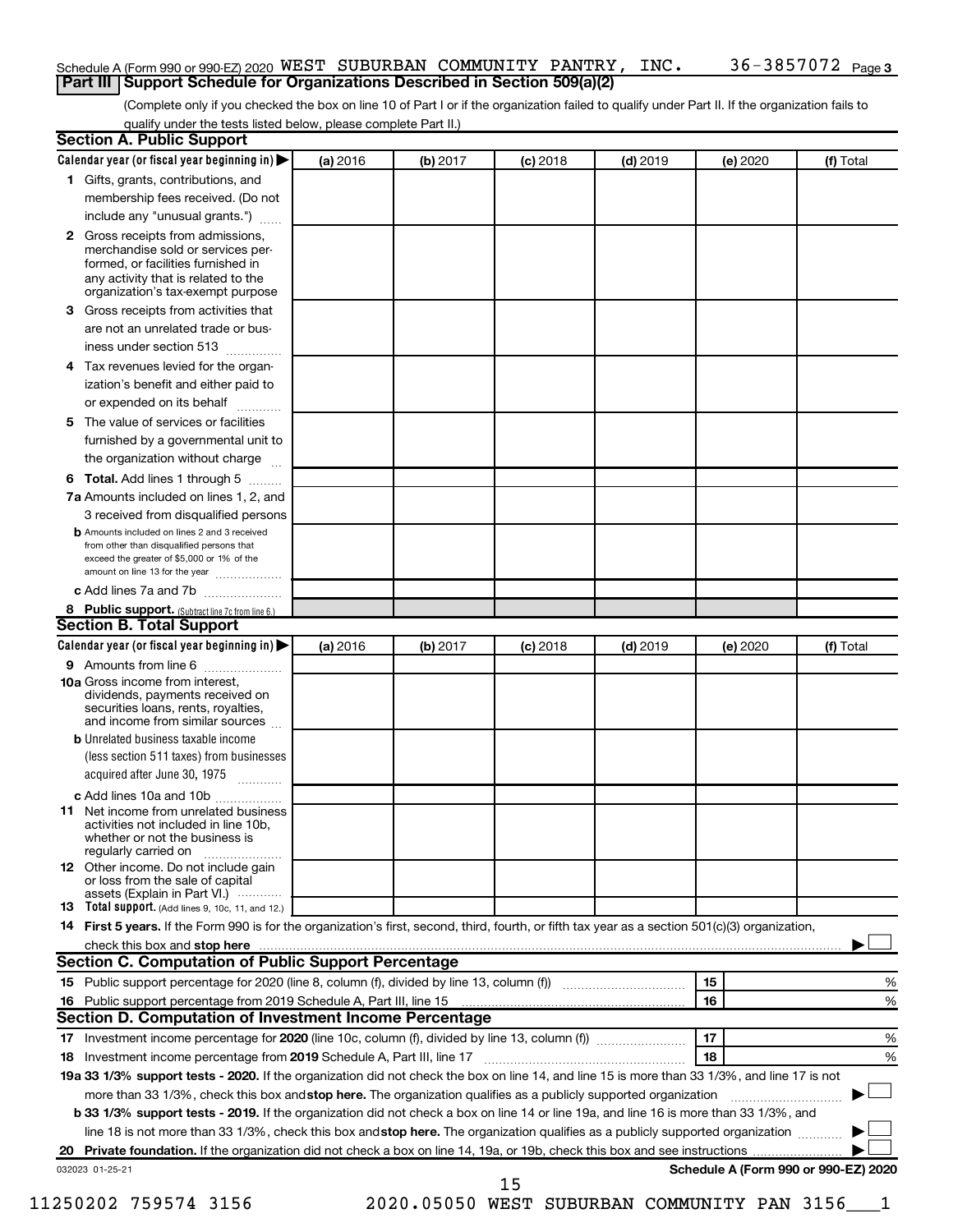### **Part IV Supporting Organizations**

(Complete only if you checked a box in line 12 on Part I. If you checked box 12a, Part I, complete Sections A and B. If you checked box 12b, Part I, complete Sections A and C. If you checked box 12c, Part I, complete Sections A, D, and E. If you checked box 12d, Part I, complete Sections A and D, and complete Part V.)

### **Section A. All Supporting Organizations**

- **1** Are all of the organization's supported organizations listed by name in the organization's governing documents? If "No," describe in Part VI how the supported organizations are designated. If designated by *class or purpose, describe the designation. If historic and continuing relationship, explain.*
- **2** Did the organization have any supported organization that does not have an IRS determination of status under section 509(a)(1) or (2)? If "Yes," explain in Part **VI** how the organization determined that the supported *organization was described in section 509(a)(1) or (2).*
- **3a** Did the organization have a supported organization described in section 501(c)(4), (5), or (6)? If "Yes," answer *lines 3b and 3c below.*
- **b** Did the organization confirm that each supported organization qualified under section 501(c)(4), (5), or (6) and satisfied the public support tests under section 509(a)(2)? If "Yes," describe in Part VI when and how the *organization made the determination.*
- **c** Did the organization ensure that all support to such organizations was used exclusively for section 170(c)(2)(B) purposes? If "Yes," explain in Part VI what controls the organization put in place to ensure such use.
- **4 a** *If* Was any supported organization not organized in the United States ("foreign supported organization")? *"Yes," and if you checked box 12a or 12b in Part I, answer lines 4b and 4c below.*
- **b** Did the organization have ultimate control and discretion in deciding whether to make grants to the foreign supported organization? If "Yes," describe in Part VI how the organization had such control and discretion *despite being controlled or supervised by or in connection with its supported organizations.*
- **c** Did the organization support any foreign supported organization that does not have an IRS determination under sections 501(c)(3) and 509(a)(1) or (2)? If "Yes," explain in Part VI what controls the organization used *to ensure that all support to the foreign supported organization was used exclusively for section 170(c)(2)(B) purposes.*
- **5a** Did the organization add, substitute, or remove any supported organizations during the tax year? If "Yes," answer lines 5b and 5c below (if applicable). Also, provide detail in **Part VI,** including (i) the names and EIN *numbers of the supported organizations added, substituted, or removed; (ii) the reasons for each such action; (iii) the authority under the organization's organizing document authorizing such action; and (iv) how the action was accomplished (such as by amendment to the organizing document).*
- **b Type I or Type II only.** Was any added or substituted supported organization part of a class already designated in the organization's organizing document?
- **c Substitutions only.**  Was the substitution the result of an event beyond the organization's control?
- **6** Did the organization provide support (whether in the form of grants or the provision of services or facilities) to **Part VI.** support or benefit one or more of the filing organization's supported organizations? If "Yes," provide detail in anyone other than (i) its supported organizations, (ii) individuals that are part of the charitable class benefited by one or more of its supported organizations, or (iii) other supporting organizations that also
- **7** Did the organization provide a grant, loan, compensation, or other similar payment to a substantial contributor regard to a substantial contributor? If "Yes," complete Part I of Schedule L (Form 990 or 990-EZ). (as defined in section 4958(c)(3)(C)), a family member of a substantial contributor, or a 35% controlled entity with
- **8** Did the organization make a loan to a disqualified person (as defined in section 4958) not described in line 7? *If "Yes," complete Part I of Schedule L (Form 990 or 990-EZ).*
- **9 a** Was the organization controlled directly or indirectly at any time during the tax year by one or more in section 509(a)(1) or (2))? If "Yes," provide detail in **Part VI.** disqualified persons, as defined in section 4946 (other than foundation managers and organizations described
- **b** Did one or more disqualified persons (as defined in line 9a) hold a controlling interest in any entity in which the supporting organization had an interest? If "Yes," provide detail in Part VI.
- **c** Did a disqualified person (as defined in line 9a) have an ownership interest in, or derive any personal benefit from, assets in which the supporting organization also had an interest? If "Yes," provide detail in Part VI.
- **10 a** Was the organization subject to the excess business holdings rules of section 4943 because of section supporting organizations)? If "Yes," answer line 10b below. 4943(f) (regarding certain Type II supporting organizations, and all Type III non-functionally integrated
	- **b** Did the organization have any excess business holdings in the tax year? (Use Schedule C, Form 4720, to *determine whether the organization had excess business holdings.)*

032024 01-25-21

**Schedule A (Form 990 or 990-EZ) 2020**

**Yes No**

**1**

**2**

**3a**

**3b**

**3c**

**4a**

**4b**

**4c**

**5a**

**5b 5c**

**6**

**7**

**8**

**9a**

**9b**

**9c**

**10a**

**10b**

16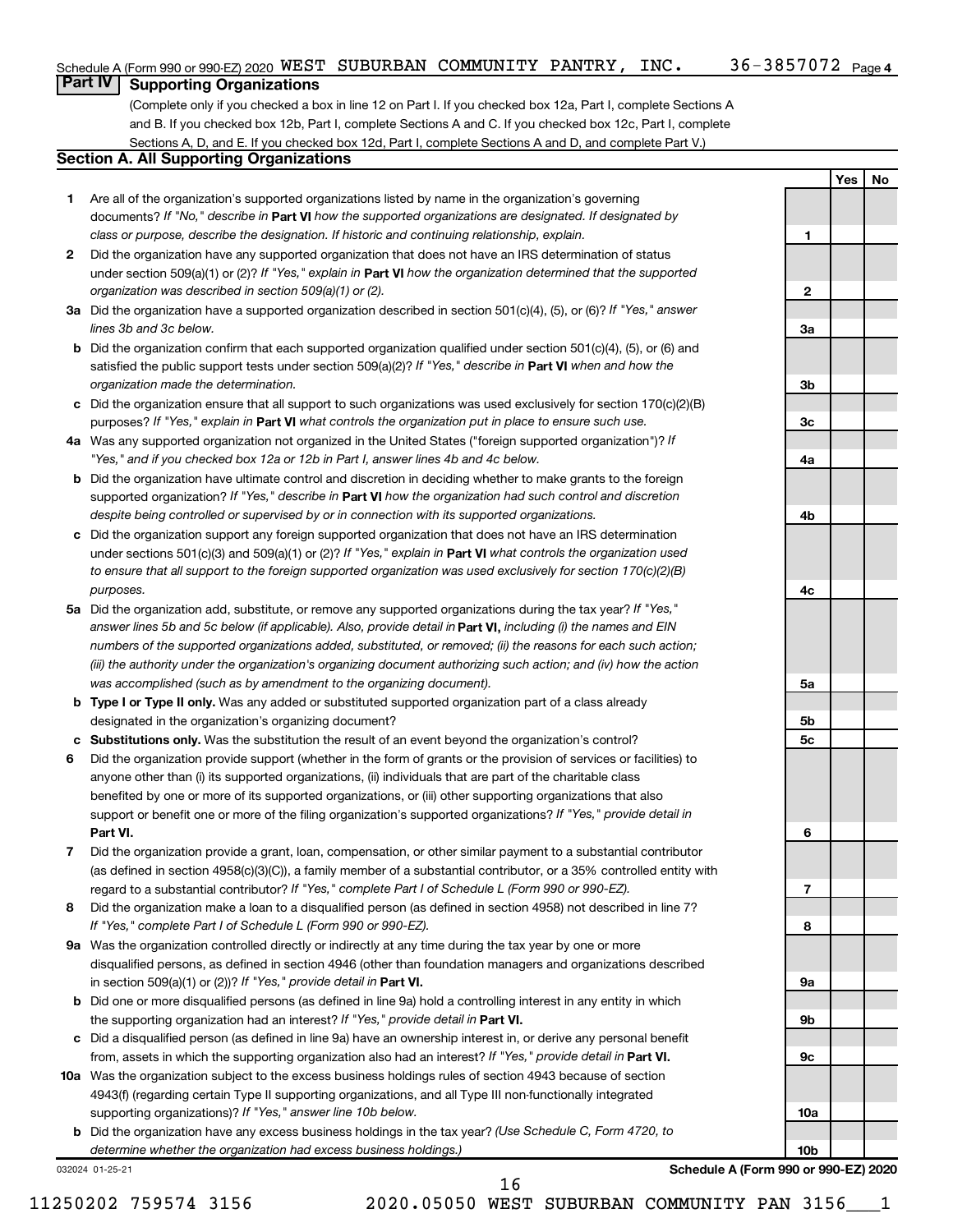#### $36 - 3857072$  Page 5 Schedule A (Form 990 or 990-EZ) 2020 <code>WEST SUBURBAN COMMUNITY PANTRY</code> , <code>INC</code> .  $36$  –  $3857072$  <code>Page</code>

|              | <b>Part IV   Supporting Organizations (continued)</b>                                                                                                                                                                                                                                                                                                                                                                                                                                                                                                                                                                                                |              |     |    |
|--------------|------------------------------------------------------------------------------------------------------------------------------------------------------------------------------------------------------------------------------------------------------------------------------------------------------------------------------------------------------------------------------------------------------------------------------------------------------------------------------------------------------------------------------------------------------------------------------------------------------------------------------------------------------|--------------|-----|----|
|              |                                                                                                                                                                                                                                                                                                                                                                                                                                                                                                                                                                                                                                                      |              | Yes | No |
| 11           | Has the organization accepted a gift or contribution from any of the following persons?                                                                                                                                                                                                                                                                                                                                                                                                                                                                                                                                                              |              |     |    |
|              | a A person who directly or indirectly controls, either alone or together with persons described in lines 11b and                                                                                                                                                                                                                                                                                                                                                                                                                                                                                                                                     |              |     |    |
|              | 11c below, the governing body of a supported organization?                                                                                                                                                                                                                                                                                                                                                                                                                                                                                                                                                                                           | 11a          |     |    |
|              | <b>b</b> A family member of a person described in line 11a above?                                                                                                                                                                                                                                                                                                                                                                                                                                                                                                                                                                                    | 11b          |     |    |
|              | c A 35% controlled entity of a person described in line 11a or 11b above? If "Yes" to line 11a, 11b, or 11c, provide                                                                                                                                                                                                                                                                                                                                                                                                                                                                                                                                 |              |     |    |
|              | detail in Part VI.                                                                                                                                                                                                                                                                                                                                                                                                                                                                                                                                                                                                                                   | 11c          |     |    |
|              | <b>Section B. Type I Supporting Organizations</b>                                                                                                                                                                                                                                                                                                                                                                                                                                                                                                                                                                                                    |              |     |    |
|              |                                                                                                                                                                                                                                                                                                                                                                                                                                                                                                                                                                                                                                                      |              | Yes | No |
| 1            | Did the governing body, members of the governing body, officers acting in their official capacity, or membership of one or<br>more supported organizations have the power to regularly appoint or elect at least a majority of the organization's officers,<br>directors, or trustees at all times during the tax year? If "No," describe in Part VI how the supported organization(s)<br>effectively operated, supervised, or controlled the organization's activities. If the organization had more than one supported<br>organization, describe how the powers to appoint and/or remove officers, directors, or trustees were allocated among the |              |     |    |
|              | supported organizations and what conditions or restrictions, if any, applied to such powers during the tax year.                                                                                                                                                                                                                                                                                                                                                                                                                                                                                                                                     | 1            |     |    |
| 2            | Did the organization operate for the benefit of any supported organization other than the supported                                                                                                                                                                                                                                                                                                                                                                                                                                                                                                                                                  |              |     |    |
|              | organization(s) that operated, supervised, or controlled the supporting organization? If "Yes," explain in                                                                                                                                                                                                                                                                                                                                                                                                                                                                                                                                           |              |     |    |
|              | Part VI how providing such benefit carried out the purposes of the supported organization(s) that operated,                                                                                                                                                                                                                                                                                                                                                                                                                                                                                                                                          |              |     |    |
|              | supervised, or controlled the supporting organization.                                                                                                                                                                                                                                                                                                                                                                                                                                                                                                                                                                                               | $\mathbf{2}$ |     |    |
|              | <b>Section C. Type II Supporting Organizations</b>                                                                                                                                                                                                                                                                                                                                                                                                                                                                                                                                                                                                   |              |     |    |
|              |                                                                                                                                                                                                                                                                                                                                                                                                                                                                                                                                                                                                                                                      |              | Yes | No |
| 1.           | Were a majority of the organization's directors or trustees during the tax year also a majority of the directors                                                                                                                                                                                                                                                                                                                                                                                                                                                                                                                                     |              |     |    |
|              | or trustees of each of the organization's supported organization(s)? If "No," describe in Part VI how control                                                                                                                                                                                                                                                                                                                                                                                                                                                                                                                                        |              |     |    |
|              | or management of the supporting organization was vested in the same persons that controlled or managed                                                                                                                                                                                                                                                                                                                                                                                                                                                                                                                                               |              |     |    |
|              | the supported organization(s).                                                                                                                                                                                                                                                                                                                                                                                                                                                                                                                                                                                                                       | 1            |     |    |
|              | Section D. All Type III Supporting Organizations                                                                                                                                                                                                                                                                                                                                                                                                                                                                                                                                                                                                     |              |     |    |
|              |                                                                                                                                                                                                                                                                                                                                                                                                                                                                                                                                                                                                                                                      |              | Yes | No |
| 1            | Did the organization provide to each of its supported organizations, by the last day of the fifth month of the                                                                                                                                                                                                                                                                                                                                                                                                                                                                                                                                       |              |     |    |
|              | organization's tax year, (i) a written notice describing the type and amount of support provided during the prior tax                                                                                                                                                                                                                                                                                                                                                                                                                                                                                                                                |              |     |    |
|              | year, (ii) a copy of the Form 990 that was most recently filed as of the date of notification, and (iii) copies of the                                                                                                                                                                                                                                                                                                                                                                                                                                                                                                                               |              |     |    |
|              | organization's governing documents in effect on the date of notification, to the extent not previously provided?                                                                                                                                                                                                                                                                                                                                                                                                                                                                                                                                     | 1            |     |    |
| $\mathbf{2}$ | Were any of the organization's officers, directors, or trustees either (i) appointed or elected by the supported                                                                                                                                                                                                                                                                                                                                                                                                                                                                                                                                     |              |     |    |
|              | organization(s) or (ii) serving on the governing body of a supported organization? If "No," explain in Part VI how                                                                                                                                                                                                                                                                                                                                                                                                                                                                                                                                   |              |     |    |
|              | the organization maintained a close and continuous working relationship with the supported organization(s).                                                                                                                                                                                                                                                                                                                                                                                                                                                                                                                                          | $\mathbf{2}$ |     |    |
| 3            | By reason of the relationship described in line 2, above, did the organization's supported organizations have a                                                                                                                                                                                                                                                                                                                                                                                                                                                                                                                                      |              |     |    |
|              | significant voice in the organization's investment policies and in directing the use of the organization's                                                                                                                                                                                                                                                                                                                                                                                                                                                                                                                                           |              |     |    |
|              | income or assets at all times during the tax year? If "Yes," describe in Part VI the role the organization's                                                                                                                                                                                                                                                                                                                                                                                                                                                                                                                                         |              |     |    |
|              | supported organizations played in this regard.                                                                                                                                                                                                                                                                                                                                                                                                                                                                                                                                                                                                       | 3            |     |    |
|              | Section E. Type III Functionally Integrated Supporting Organizations                                                                                                                                                                                                                                                                                                                                                                                                                                                                                                                                                                                 |              |     |    |
| 1.           | Check the box next to the method that the organization used to satisfy the Integral Part Test during the yealsee instructions).                                                                                                                                                                                                                                                                                                                                                                                                                                                                                                                      |              |     |    |
| a            | The organization satisfied the Activities Test. Complete line 2 below.                                                                                                                                                                                                                                                                                                                                                                                                                                                                                                                                                                               |              |     |    |
| b            | The organization is the parent of each of its supported organizations. Complete line 3 below.                                                                                                                                                                                                                                                                                                                                                                                                                                                                                                                                                        |              |     |    |
| с            | The organization supported a governmental entity. Describe in Part VI how you supported a governmental entity (see instructions).                                                                                                                                                                                                                                                                                                                                                                                                                                                                                                                    |              |     |    |
| 2            | Activities Test. Answer lines 2a and 2b below.                                                                                                                                                                                                                                                                                                                                                                                                                                                                                                                                                                                                       |              | Yes | No |
| а            | Did substantially all of the organization's activities during the tax year directly further the exempt purposes of                                                                                                                                                                                                                                                                                                                                                                                                                                                                                                                                   |              |     |    |
|              | the supported organization(s) to which the organization was responsive? If "Yes," then in Part VI identify                                                                                                                                                                                                                                                                                                                                                                                                                                                                                                                                           |              |     |    |
|              | those supported organizations and explain how these activities directly furthered their exempt purposes,                                                                                                                                                                                                                                                                                                                                                                                                                                                                                                                                             |              |     |    |
|              | how the organization was responsive to those supported organizations, and how the organization determined                                                                                                                                                                                                                                                                                                                                                                                                                                                                                                                                            |              |     |    |
|              | that these activities constituted substantially all of its activities.                                                                                                                                                                                                                                                                                                                                                                                                                                                                                                                                                                               | 2a           |     |    |
|              | astivities desaribed in line Oslabous<br>constitute cetivities that but fex the experimetion's involv                                                                                                                                                                                                                                                                                                                                                                                                                                                                                                                                                |              |     |    |

- **b** Did the activities described in line 2a, above, constitute activities that, but for the organization's involvement, **Part VI**  *the reasons for the organization's position that its supported organization(s) would have engaged in* one or more of the organization's supported organization(s) would have been engaged in? If "Yes," explain in *these activities but for the organization's involvement.*
- 3 Parent of Supported Organizations. Answer lines 3a and 3b below.
- **a** Did the organization have the power to regularly appoint or elect a majority of the officers, directors, or trustees of each of the supported organizations? If "Yes" or "No" provide details in Part VI.
- **b** Did the organization exercise a substantial degree of direction over the policies, programs, and activities of each of its supported organizations? If "Yes," describe in Part VI the role played by the organization in this regard.

032025 01-25-21

**Schedule A (Form 990 or 990-EZ) 2020**

**2b**

**3a**

**3b**

17

11250202 759574 3156 2020.05050 WEST SUBURBAN COMMUNITY PAN 3156\_\_\_1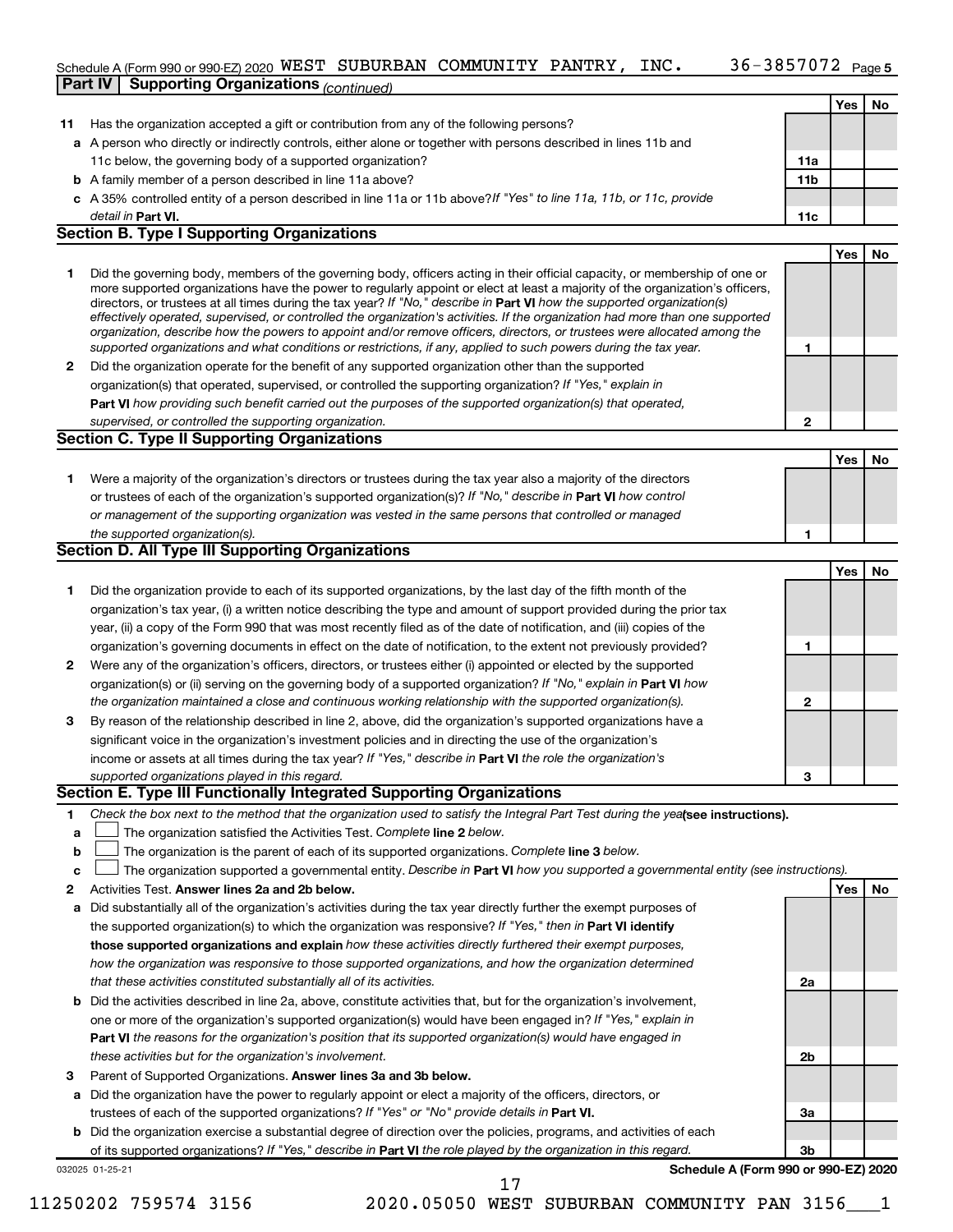| Schedule A (Form 990 or 990-EZ) 2020 WEST SUBURBAN COMMUNITY PANTRY, INC.               |  |  | 36-3857072 <sub>Page 6</sub> |  |
|-----------------------------------------------------------------------------------------|--|--|------------------------------|--|
| <b>Part V</b>   Type III Non-Functionally Integrated 509(a)(3) Supporting Organizations |  |  |                              |  |

1 **I** Check here if the organization satisfied the Integral Part Test as a qualifying trust on Nov. 20, 1970 (explain in Part VI). See instructions. All other Type III non-functionally integrated supporting organizations must complete Sections A through E.

|                                         | Section A - Adjusted Net Income                                             |                | (A) Prior Year | (B) Current Year<br>(optional) |
|-----------------------------------------|-----------------------------------------------------------------------------|----------------|----------------|--------------------------------|
| 1                                       | Net short-term capital gain                                                 | 1              |                |                                |
| 2                                       | Recoveries of prior-year distributions                                      | $\mathbf{2}$   |                |                                |
| З                                       | Other gross income (see instructions)                                       | 3              |                |                                |
| 4                                       | Add lines 1 through 3.                                                      | 4              |                |                                |
| 5                                       | Depreciation and depletion                                                  | 5              |                |                                |
| 6                                       | Portion of operating expenses paid or incurred for production or            |                |                |                                |
|                                         | collection of gross income or for management, conservation, or              |                |                |                                |
|                                         | maintenance of property held for production of income (see instructions)    | 6              |                |                                |
| 7                                       | Other expenses (see instructions)                                           | $\overline{7}$ |                |                                |
| 8                                       | Adjusted Net Income (subtract lines 5, 6, and 7 from line 4)                | 8              |                |                                |
| <b>Section B - Minimum Asset Amount</b> |                                                                             |                | (A) Prior Year | (B) Current Year<br>(optional) |
| 1                                       | Aggregate fair market value of all non-exempt-use assets (see               |                |                |                                |
|                                         | instructions for short tax year or assets held for part of year):           |                |                |                                |
|                                         | a Average monthly value of securities                                       | 1a             |                |                                |
|                                         | <b>b</b> Average monthly cash balances                                      | 1b             |                |                                |
|                                         | c Fair market value of other non-exempt-use assets                          | 1c             |                |                                |
|                                         | d Total (add lines 1a, 1b, and 1c)                                          | 1d             |                |                                |
|                                         | e Discount claimed for blockage or other factors                            |                |                |                                |
|                                         | (explain in detail in Part VI):                                             |                |                |                                |
| 2                                       | Acquisition indebtedness applicable to non-exempt-use assets                | $\mathbf{2}$   |                |                                |
| 3                                       | Subtract line 2 from line 1d.                                               | 3              |                |                                |
| 4                                       | Cash deemed held for exempt use. Enter 0.015 of line 3 (for greater amount, |                |                |                                |
|                                         | see instructions).                                                          | 4              |                |                                |
| 5                                       | Net value of non-exempt-use assets (subtract line 4 from line 3)            | 5              |                |                                |
| 6                                       | Multiply line 5 by 0.035.                                                   | 6              |                |                                |
| 7                                       | Recoveries of prior-year distributions                                      | $\overline{7}$ |                |                                |
| 8                                       | Minimum Asset Amount (add line 7 to line 6)                                 | 8              |                |                                |
|                                         | <b>Section C - Distributable Amount</b>                                     |                |                | <b>Current Year</b>            |
| 1                                       | Adjusted net income for prior year (from Section A, line 8, column A)       | 1              |                |                                |
| 2                                       | Enter 0.85 of line 1.                                                       | $\mathbf{2}$   |                |                                |
| З                                       | Minimum asset amount for prior year (from Section B, line 8, column A)      | 3              |                |                                |
| 4                                       | Enter greater of line 2 or line 3.                                          | 4              |                |                                |
| 5                                       | Income tax imposed in prior year                                            | 5              |                |                                |
| 6                                       | <b>Distributable Amount.</b> Subtract line 5 from line 4, unless subject to |                |                |                                |
|                                         | emergency temporary reduction (see instructions).                           | 6              |                |                                |
|                                         |                                                                             |                |                |                                |

**7** Check here if the current year is the organization's first as a non-functionally integrated Type III supporting organization (see instructions).

**Schedule A (Form 990 or 990-EZ) 2020**

032026 01-25-21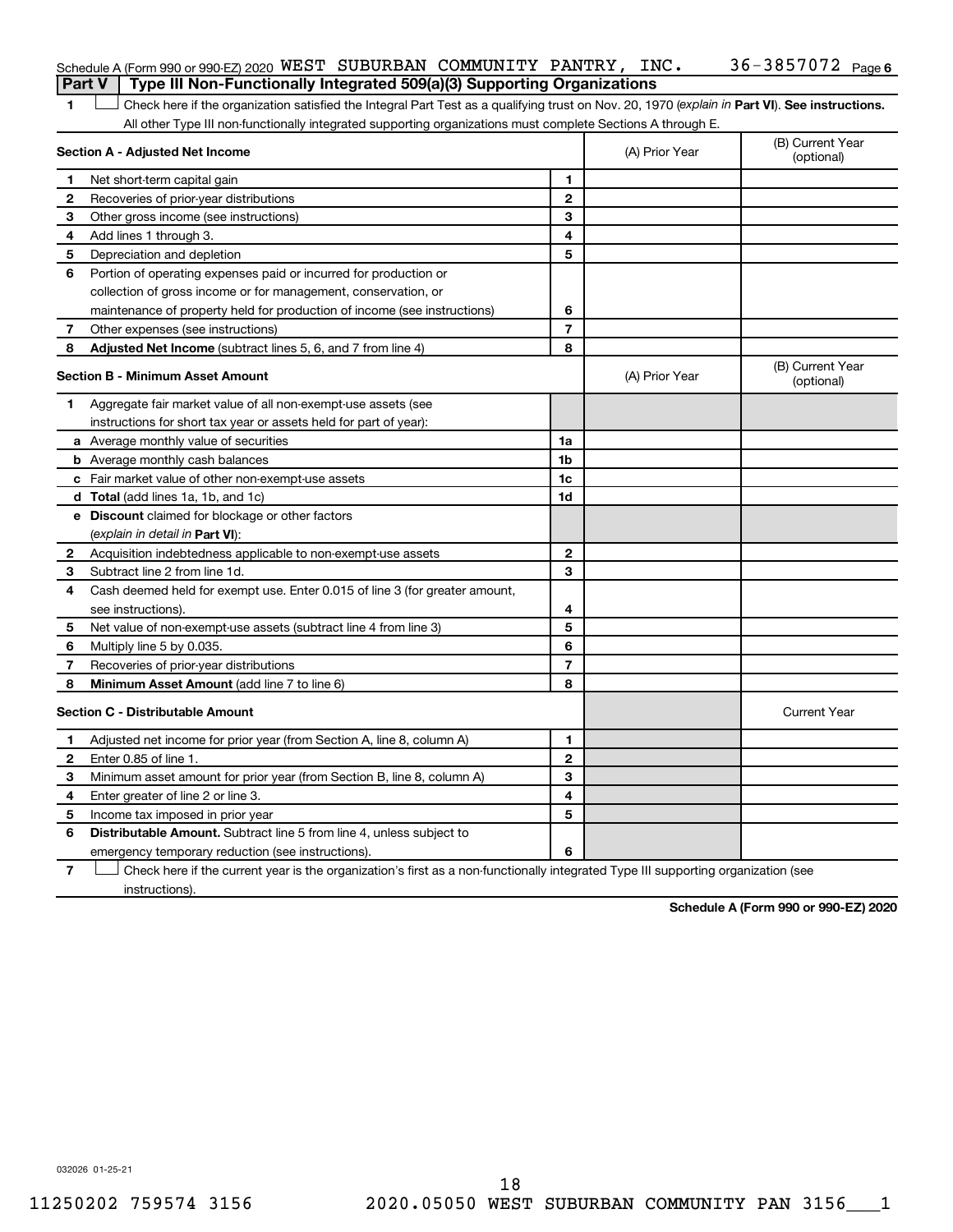#### 36-3857072 Page 7 Schedule A (Form 990 or 990-EZ) 2020 <code>WEST SUBURBAN COMMUNITY PANTRY</code> , <code>INC</code> .  $36$  –  $3857072$  <code>Page</code>

| <b>Part V</b> | Type III Non-Functionally Integrated 509(a)(3) Supporting Organizations (continued)        |                             |                                       |              |                                         |
|---------------|--------------------------------------------------------------------------------------------|-----------------------------|---------------------------------------|--------------|-----------------------------------------|
|               | <b>Section D - Distributions</b>                                                           |                             |                                       |              | <b>Current Year</b>                     |
| 1             | Amounts paid to supported organizations to accomplish exempt purposes                      |                             |                                       | 1            |                                         |
| 2             | Amounts paid to perform activity that directly furthers exempt purposes of supported       |                             |                                       |              |                                         |
|               | organizations, in excess of income from activity                                           |                             |                                       | $\mathbf{2}$ |                                         |
| 3             | Administrative expenses paid to accomplish exempt purposes of supported organizations      |                             |                                       | 3            |                                         |
| 4             | Amounts paid to acquire exempt-use assets                                                  |                             |                                       | 4            |                                         |
| 5             | Qualified set-aside amounts (prior IRS approval required - provide details in Part VI)     |                             | 5                                     |              |                                         |
| 6             | Other distributions (describe in Part VI). See instructions.                               |                             | 6                                     |              |                                         |
| 7             | Total annual distributions. Add lines 1 through 6.                                         |                             | 7                                     |              |                                         |
| 8             | Distributions to attentive supported organizations to which the organization is responsive |                             |                                       |              |                                         |
|               | (provide details in Part VI). See instructions.                                            |                             |                                       | 8            |                                         |
| 9             | Distributable amount for 2020 from Section C, line 6                                       |                             |                                       | 9            |                                         |
| 10            | Line 8 amount divided by line 9 amount                                                     |                             |                                       | 10           |                                         |
|               |                                                                                            | (i)                         | (ii)                                  |              | (iii)                                   |
|               | <b>Section E - Distribution Allocations (see instructions)</b>                             | <b>Excess Distributions</b> | <b>Underdistributions</b><br>Pre-2020 |              | <b>Distributable</b><br>Amount for 2020 |
| 1.            | Distributable amount for 2020 from Section C, line 6                                       |                             |                                       |              |                                         |
| 2             | Underdistributions, if any, for years prior to 2020 (reason-                               |                             |                                       |              |                                         |
|               | able cause required - explain in Part VI). See instructions.                               |                             |                                       |              |                                         |
| 3             | Excess distributions carryover, if any, to 2020                                            |                             |                                       |              |                                         |
|               | a From 2015                                                                                |                             |                                       |              |                                         |
|               | <b>b</b> From 2016                                                                         |                             |                                       |              |                                         |
|               | c From 2017                                                                                |                             |                                       |              |                                         |
|               | d From 2018                                                                                |                             |                                       |              |                                         |
|               | e From 2019                                                                                |                             |                                       |              |                                         |
|               | f Total of lines 3a through 3e                                                             |                             |                                       |              |                                         |
|               | g Applied to underdistributions of prior years                                             |                             |                                       |              |                                         |
|               | h Applied to 2020 distributable amount                                                     |                             |                                       |              |                                         |
| Ť.            | Carryover from 2015 not applied (see instructions)                                         |                             |                                       |              |                                         |
|               | Remainder. Subtract lines 3g, 3h, and 3i from line 3f.                                     |                             |                                       |              |                                         |
| 4             | Distributions for 2020 from Section D,                                                     |                             |                                       |              |                                         |
|               | line $7:$                                                                                  |                             |                                       |              |                                         |
|               | a Applied to underdistributions of prior years                                             |                             |                                       |              |                                         |
|               | <b>b</b> Applied to 2020 distributable amount                                              |                             |                                       |              |                                         |
| c             | Remainder. Subtract lines 4a and 4b from line 4.                                           |                             |                                       |              |                                         |
| 5             | Remaining underdistributions for years prior to 2020, if                                   |                             |                                       |              |                                         |
|               | any. Subtract lines 3g and 4a from line 2. For result greater                              |                             |                                       |              |                                         |
|               | than zero, explain in Part VI. See instructions.                                           |                             |                                       |              |                                         |
| 6             | Remaining underdistributions for 2020. Subtract lines 3h                                   |                             |                                       |              |                                         |
|               | and 4b from line 1. For result greater than zero, explain in                               |                             |                                       |              |                                         |
|               | <b>Part VI.</b> See instructions.                                                          |                             |                                       |              |                                         |
| 7             | Excess distributions carryover to 2021. Add lines 3j                                       |                             |                                       |              |                                         |
|               | and 4c.                                                                                    |                             |                                       |              |                                         |
| 8             | Breakdown of line 7:                                                                       |                             |                                       |              |                                         |
|               | a Excess from 2016                                                                         |                             |                                       |              |                                         |
|               | <b>b</b> Excess from 2017                                                                  |                             |                                       |              |                                         |
|               | c Excess from 2018                                                                         |                             |                                       |              |                                         |
|               | d Excess from 2019                                                                         |                             |                                       |              |                                         |
|               | e Excess from 2020                                                                         |                             |                                       |              |                                         |

**Schedule A (Form 990 or 990-EZ) 2020**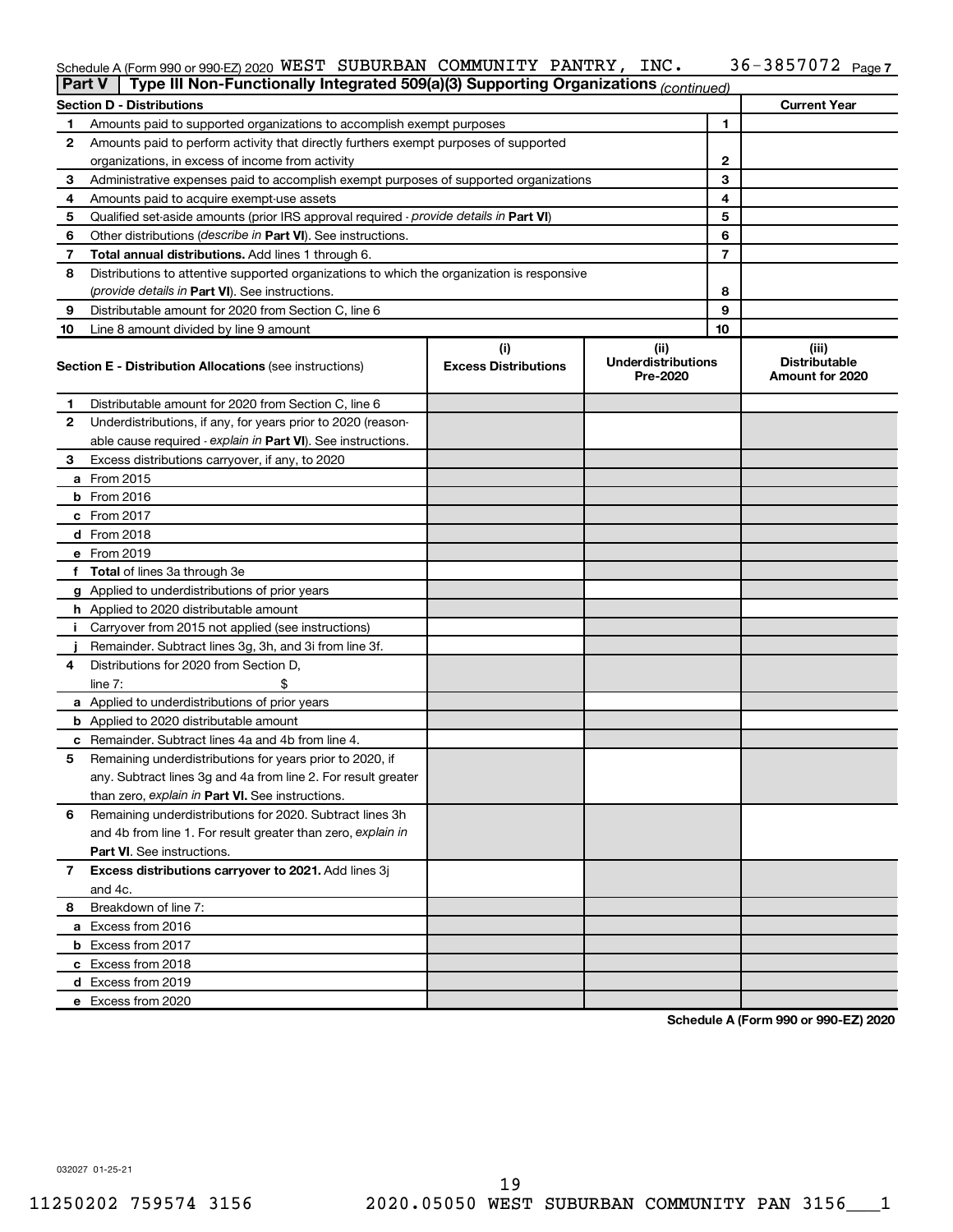| Schedule A (Form 990 or 990-EZ) 2020 WEST SUBURBAN COMMUNITY PANTRY, INC. |                                                                                                                                                                                                                                                                                                                                                                                                                                   |  |    |                                             |                                      | 36-3857072 Page 8 |
|---------------------------------------------------------------------------|-----------------------------------------------------------------------------------------------------------------------------------------------------------------------------------------------------------------------------------------------------------------------------------------------------------------------------------------------------------------------------------------------------------------------------------|--|----|---------------------------------------------|--------------------------------------|-------------------|
| <b>Part VI</b>                                                            | Supplemental Information. Provide the explanations required by Part II, line 10; Part II, line 17a or 17b; Part III, line 12;<br>Part IV, Section A, lines 1, 2, 3b, 3c, 4b, 4c, 5a, 6, 9a, 9b, 9c, 11a, 11b, and 11c; Part IV, Section B, lines 1 and 2; Part IV, Section C,<br>line 1; Part IV, Section D, lines 2 and 3; Part IV, Section E, lines 1c, 2a, 2b, 3a, and 3b; Part V, line 1; Part V, Section B, line 1e; Part V, |  |    |                                             |                                      |                   |
| (See instructions.)                                                       | Section D, lines 5, 6, and 8; and Part V, Section E, lines 2, 5, and 6. Also complete this part for any additional information.                                                                                                                                                                                                                                                                                                   |  |    |                                             |                                      |                   |
|                                                                           |                                                                                                                                                                                                                                                                                                                                                                                                                                   |  |    |                                             |                                      |                   |
|                                                                           |                                                                                                                                                                                                                                                                                                                                                                                                                                   |  |    |                                             |                                      |                   |
|                                                                           |                                                                                                                                                                                                                                                                                                                                                                                                                                   |  |    |                                             |                                      |                   |
|                                                                           |                                                                                                                                                                                                                                                                                                                                                                                                                                   |  |    |                                             |                                      |                   |
|                                                                           |                                                                                                                                                                                                                                                                                                                                                                                                                                   |  |    |                                             |                                      |                   |
|                                                                           |                                                                                                                                                                                                                                                                                                                                                                                                                                   |  |    |                                             |                                      |                   |
|                                                                           |                                                                                                                                                                                                                                                                                                                                                                                                                                   |  |    |                                             |                                      |                   |
|                                                                           |                                                                                                                                                                                                                                                                                                                                                                                                                                   |  |    |                                             |                                      |                   |
|                                                                           |                                                                                                                                                                                                                                                                                                                                                                                                                                   |  |    |                                             |                                      |                   |
|                                                                           |                                                                                                                                                                                                                                                                                                                                                                                                                                   |  |    |                                             |                                      |                   |
|                                                                           |                                                                                                                                                                                                                                                                                                                                                                                                                                   |  |    |                                             |                                      |                   |
|                                                                           |                                                                                                                                                                                                                                                                                                                                                                                                                                   |  |    |                                             |                                      |                   |
|                                                                           |                                                                                                                                                                                                                                                                                                                                                                                                                                   |  |    |                                             |                                      |                   |
|                                                                           |                                                                                                                                                                                                                                                                                                                                                                                                                                   |  |    |                                             |                                      |                   |
|                                                                           |                                                                                                                                                                                                                                                                                                                                                                                                                                   |  |    |                                             |                                      |                   |
|                                                                           |                                                                                                                                                                                                                                                                                                                                                                                                                                   |  |    |                                             |                                      |                   |
|                                                                           |                                                                                                                                                                                                                                                                                                                                                                                                                                   |  |    |                                             |                                      |                   |
|                                                                           |                                                                                                                                                                                                                                                                                                                                                                                                                                   |  |    |                                             |                                      |                   |
|                                                                           |                                                                                                                                                                                                                                                                                                                                                                                                                                   |  |    |                                             |                                      |                   |
|                                                                           |                                                                                                                                                                                                                                                                                                                                                                                                                                   |  |    |                                             |                                      |                   |
|                                                                           |                                                                                                                                                                                                                                                                                                                                                                                                                                   |  |    |                                             |                                      |                   |
|                                                                           |                                                                                                                                                                                                                                                                                                                                                                                                                                   |  |    |                                             |                                      |                   |
|                                                                           |                                                                                                                                                                                                                                                                                                                                                                                                                                   |  |    |                                             |                                      |                   |
|                                                                           |                                                                                                                                                                                                                                                                                                                                                                                                                                   |  |    |                                             |                                      |                   |
|                                                                           |                                                                                                                                                                                                                                                                                                                                                                                                                                   |  |    |                                             |                                      |                   |
|                                                                           |                                                                                                                                                                                                                                                                                                                                                                                                                                   |  |    |                                             |                                      |                   |
|                                                                           |                                                                                                                                                                                                                                                                                                                                                                                                                                   |  |    |                                             |                                      |                   |
|                                                                           |                                                                                                                                                                                                                                                                                                                                                                                                                                   |  |    |                                             |                                      |                   |
|                                                                           |                                                                                                                                                                                                                                                                                                                                                                                                                                   |  |    |                                             |                                      |                   |
|                                                                           |                                                                                                                                                                                                                                                                                                                                                                                                                                   |  |    |                                             |                                      |                   |
|                                                                           |                                                                                                                                                                                                                                                                                                                                                                                                                                   |  |    |                                             |                                      |                   |
|                                                                           |                                                                                                                                                                                                                                                                                                                                                                                                                                   |  |    |                                             |                                      |                   |
|                                                                           |                                                                                                                                                                                                                                                                                                                                                                                                                                   |  |    |                                             |                                      |                   |
|                                                                           |                                                                                                                                                                                                                                                                                                                                                                                                                                   |  |    |                                             |                                      |                   |
| 032028 01-25-21                                                           |                                                                                                                                                                                                                                                                                                                                                                                                                                   |  |    |                                             | Schedule A (Form 990 or 990-EZ) 2020 |                   |
| 11250202 759574 3156                                                      |                                                                                                                                                                                                                                                                                                                                                                                                                                   |  | 20 | 2020.05050 WEST SUBURBAN COMMUNITY PAN 3156 |                                      |                   |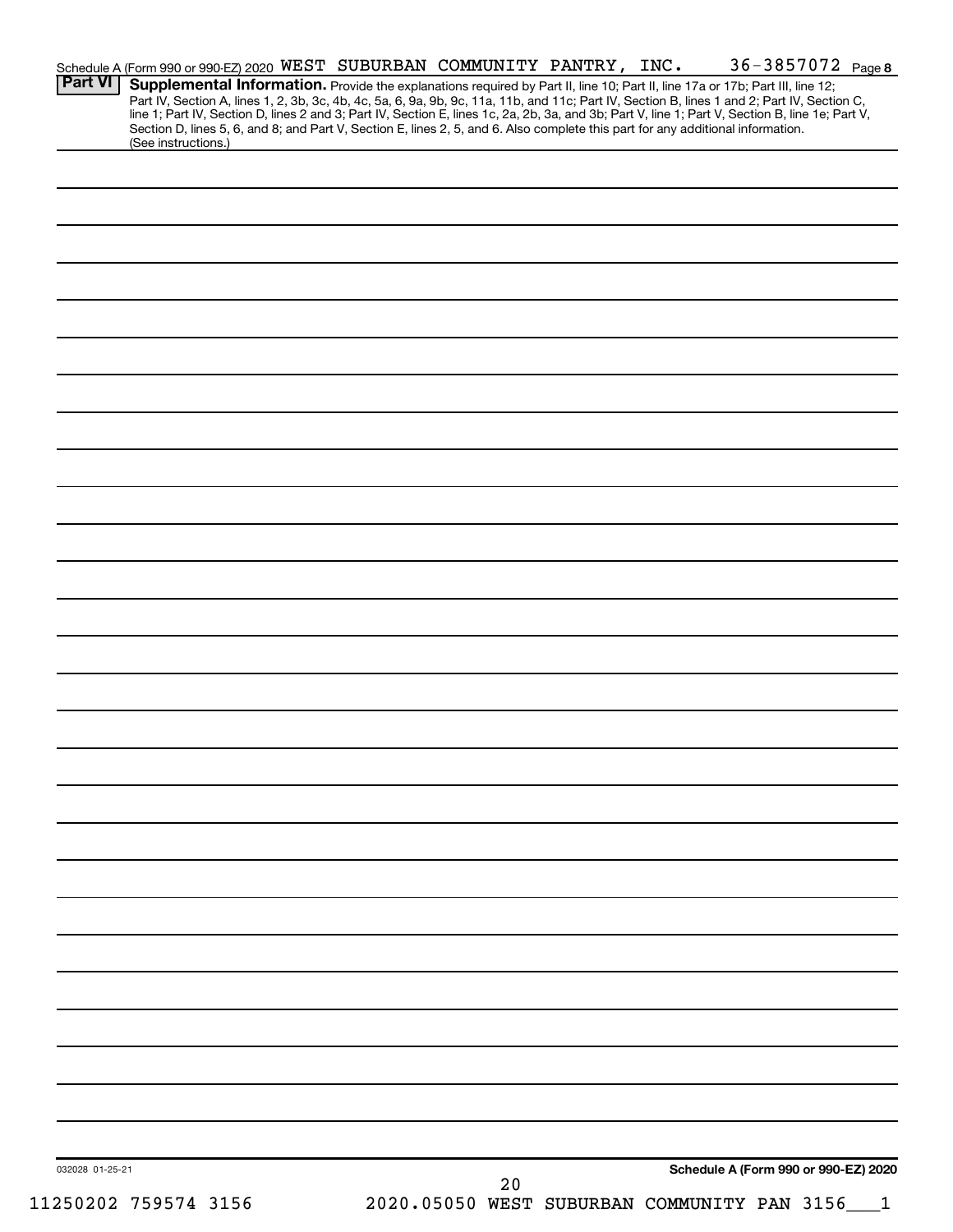## **Identification of Excess Contributions Included on Part II, Line 5 Schedule A <sup>2020</sup>**

## **\*\* Do Not File \*\* \*\*\* Not Open to Public Inspection \*\*\***

| <b>Contributor's Name</b>                                 | <b>Total</b><br><b>Contributions</b> | <b>Excess</b><br><b>Contributions</b> |
|-----------------------------------------------------------|--------------------------------------|---------------------------------------|
| <b>BARBARA GULICK</b>                                     | 439,349.                             | 139,877.                              |
| ROBERT AND PATRICIA WHEELER FAMILY FOUNDATION             | 369,359.                             | 69,887.                               |
| RONALD L MCDANIEL FOUNDATION                              | 318,400.                             | 18,928.                               |
|                                                           |                                      |                                       |
|                                                           |                                      |                                       |
|                                                           |                                      |                                       |
|                                                           |                                      |                                       |
|                                                           |                                      |                                       |
|                                                           |                                      |                                       |
|                                                           |                                      |                                       |
|                                                           |                                      |                                       |
|                                                           |                                      |                                       |
|                                                           |                                      |                                       |
|                                                           |                                      |                                       |
|                                                           |                                      |                                       |
|                                                           |                                      |                                       |
|                                                           |                                      |                                       |
|                                                           |                                      |                                       |
|                                                           |                                      |                                       |
|                                                           |                                      |                                       |
|                                                           |                                      |                                       |
|                                                           |                                      |                                       |
|                                                           |                                      |                                       |
| Total Excess Contributions to Schedule A, Part II, Line 5 |                                      | 228,692.                              |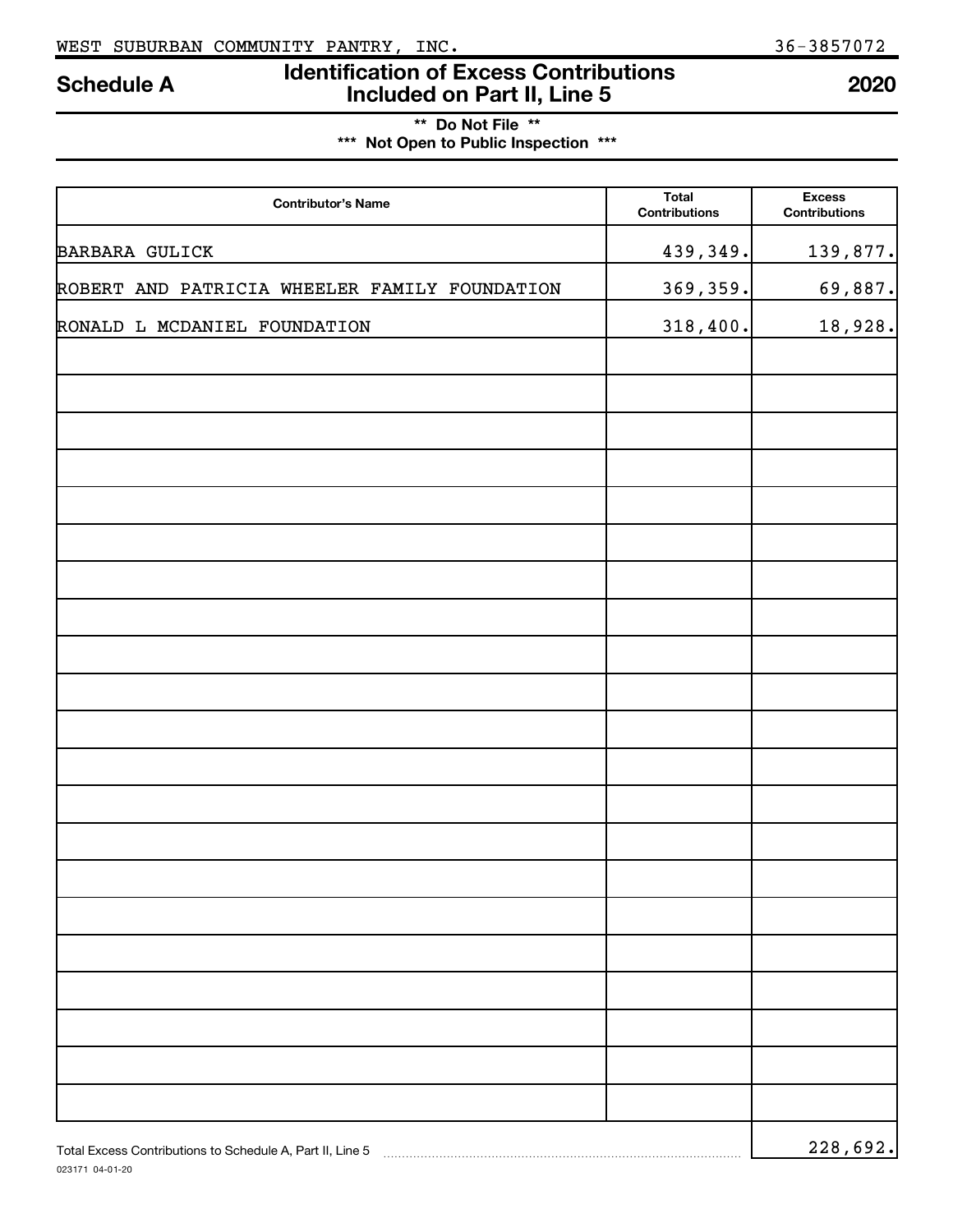# **Schedule B Schedule of Contributors**

**or 990-PF) | Attach to Form 990, Form 990-EZ, or Form 990-PF. | Go to www.irs.gov/Form990 for the latest information.** OMB No. 1545-0047

**2020**

| Internal Revenue Service       |                                                                              |                                                                                                                                                                                                                                                                                         |                                                                                                                                                       |
|--------------------------------|------------------------------------------------------------------------------|-----------------------------------------------------------------------------------------------------------------------------------------------------------------------------------------------------------------------------------------------------------------------------------------|-------------------------------------------------------------------------------------------------------------------------------------------------------|
| Name of the organization       |                                                                              |                                                                                                                                                                                                                                                                                         | <b>Employer identification number</b>                                                                                                                 |
|                                | SUBURBAN COMMUNITY PANTRY,<br>WEST                                           | INC.                                                                                                                                                                                                                                                                                    | 36-3857072                                                                                                                                            |
| Organization type (check one): |                                                                              |                                                                                                                                                                                                                                                                                         |                                                                                                                                                       |
| Filers of:                     | Section:                                                                     |                                                                                                                                                                                                                                                                                         |                                                                                                                                                       |
| Form 990 or 990-EZ             | $\lfloor x \rfloor$ 501(c)( 3) (enter number) organization                   |                                                                                                                                                                                                                                                                                         |                                                                                                                                                       |
|                                |                                                                              | 4947(a)(1) nonexempt charitable trust not treated as a private foundation                                                                                                                                                                                                               |                                                                                                                                                       |
|                                | 527 political organization                                                   |                                                                                                                                                                                                                                                                                         |                                                                                                                                                       |
| Form 990-PF                    | 501(c)(3) exempt private foundation                                          |                                                                                                                                                                                                                                                                                         |                                                                                                                                                       |
|                                |                                                                              | 4947(a)(1) nonexempt charitable trust treated as a private foundation                                                                                                                                                                                                                   |                                                                                                                                                       |
|                                | 501(c)(3) taxable private foundation                                         |                                                                                                                                                                                                                                                                                         |                                                                                                                                                       |
|                                |                                                                              |                                                                                                                                                                                                                                                                                         |                                                                                                                                                       |
|                                | Check if your organization is covered by the General Rule or a Special Rule. | Note: Only a section 501(c)(7), (8), or (10) organization can check boxes for both the General Rule and a Special Rule. See instructions.                                                                                                                                               |                                                                                                                                                       |
| <b>General Rule</b>            |                                                                              |                                                                                                                                                                                                                                                                                         |                                                                                                                                                       |
|                                |                                                                              | For an organization filing Form 990, 990-EZ, or 990-PF that received, during the year, contributions totaling \$5,000 or more (in money or<br>property) from any one contributor. Complete Parts I and II. See instructions for determining a contributor's total contributions.        |                                                                                                                                                       |
| <b>Special Rules</b>           |                                                                              |                                                                                                                                                                                                                                                                                         |                                                                                                                                                       |
| $\boxed{\text{X}}$             | or (ii) Form 990-EZ, line 1. Complete Parts I and II.                        | For an organization described in section 501(c)(3) filing Form 990 or 990-EZ that met the 33 1/3% support test of the regulations under<br>sections 509(a)(1) and 170(b)(1)(A)(vi), that checked Schedule A (Form 990 or 990-EZ), Part II, line 13, 16a, or 16b, and that received from | any one contributor, during the year, total contributions of the greater of (1) \$5,000; or (2) 2% of the amount on (i) Form 990, Part VIII, line 1h; |
|                                |                                                                              | Earlon ergenization described in section $E(1/\sqrt{2})$ (9) or $(10)$ filing Earm 000 or 000 EZ that resolved from any on                                                                                                                                                              |                                                                                                                                                       |

For an organization described in section 501(c)(7), (8), or (10) filing Form 990 or 990-EZ that received from any one contributor, during the year, total contributions of more than \$1,000 exclusively for religious, charitable, scientific, literary, or educational purposes, or for the prevention of cruelty to children or animals. Complete Parts I (entering "N/A" in column (b) instead of the contributor name and address), II, and III.

purpose. Don't complete any of the parts unless the General Rule applies to this organization because it received nonexclusively year, contributions exclusively for religious, charitable, etc., purposes, but no such contributions totaled more than \$1,000. If this box is checked, enter here the total contributions that were received during the year for an exclusively religious, charitable, etc., For an organization described in section 501(c)(7), (8), or (10) filing Form 990 or 990-EZ that received from any one contributor, during the religious, charitable, etc., contributions totaling \$5,000 or more during the year  $\ldots$  $\ldots$  $\ldots$  $\ldots$  $\ldots$  $\ldots$ 

**Caution:**  An organization that isn't covered by the General Rule and/or the Special Rules doesn't file Schedule B (Form 990, 990-EZ, or 990-PF),  **must** but it answer "No" on Part IV, line 2, of its Form 990; or check the box on line H of its Form 990-EZ or on its Form 990-PF, Part I, line 2, to certify that it doesn't meet the filing requirements of Schedule B (Form 990, 990-EZ, or 990-PF).

LHA For Paperwork Reduction Act Notice, see the instructions for Form 990, 990-EZ, or 990-PF. Schedule B (Form 990, 990-EZ, or 990-PF) (2020)

 $\mathcal{L}^{\text{eff}}$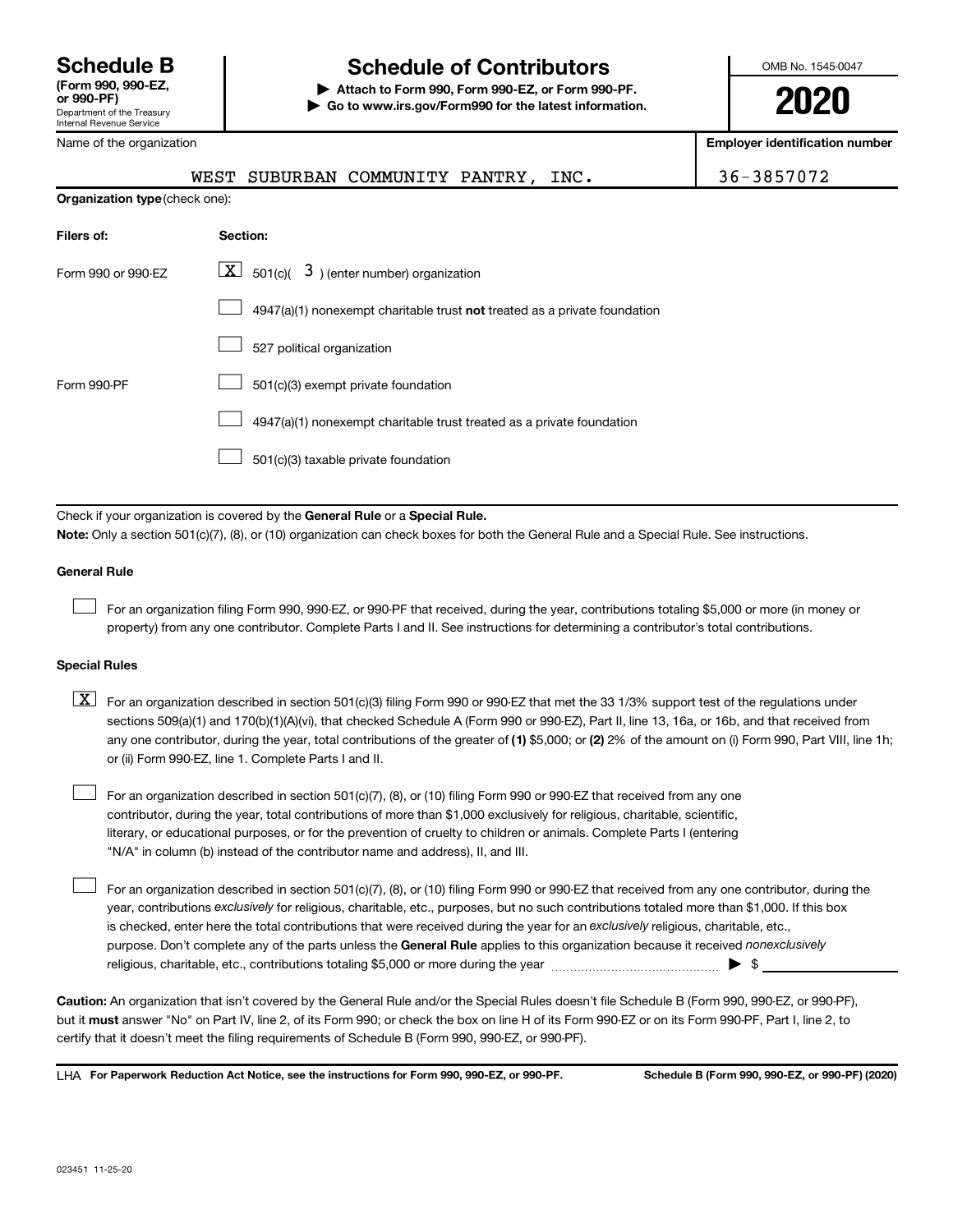| Schedule B (Form 990, 990-EZ, or 990-PF) (2020) | Page |  |
|-------------------------------------------------|------|--|
|                                                 |      |  |

Name of organization

**Employer identification number**

#### WEST SUBURBAN COMMUNITY PANTRY, INC. 36-3857072

Part I Contributors (see instructions). Use duplicate copies of Part I if additional space is needed.

| (a)<br>No.      | (b)<br>Name, address, and ZIP + 4                                                                | (c)<br><b>Total contributions</b> | (d)<br>Type of contribution                                                                                                         |
|-----------------|--------------------------------------------------------------------------------------------------|-----------------------------------|-------------------------------------------------------------------------------------------------------------------------------------|
| 1               | DUPAGE COUNTY BOARD<br>421 NORTH COUNTY FARM ROAD<br>WHEATON, IL 60187                           | 213,789.<br>\$                    | x<br>Person<br>Payroll<br>Noncash<br>(Complete Part II for<br>noncash contributions.)                                               |
| (a)<br>No.      | (b)<br>Name, address, and ZIP + 4                                                                | (c)<br><b>Total contributions</b> | (d)<br>Type of contribution                                                                                                         |
| $\overline{a}$  | PATRICIA WHEELER FAMILY<br>ROBERT AND<br>FOUNDATION<br>1036 OLESEN DRIVE<br>NAPERVILLE, IL 60540 | 75,283.<br>\$                     | x<br>Person<br>Payroll<br>Noncash<br>(Complete Part II for<br>noncash contributions.)                                               |
| (a)<br>No.      | (b)<br>Name, address, and ZIP + 4                                                                | (c)<br><b>Total contributions</b> | (d)<br>Type of contribution                                                                                                         |
| 3               | RONALD L. MCDANIEL FOUNDATION<br>8005 WOODSIDE LN.<br>BURR RIDGE, IL 60527                       | 76,000.<br>\$                     | x<br>Person<br>Payroll<br>Noncash<br>(Complete Part II for<br>noncash contributions.)                                               |
| (a)<br>No.      | (b)<br>Name, address, and ZIP + 4                                                                | (c)<br><b>Total contributions</b> | (d)<br>Type of contribution                                                                                                         |
|                 |                                                                                                  | \$                                | Person<br>Payroll<br>Noncash<br>(Complete Part II for<br>noncash contributions.)                                                    |
| (a)<br>No.      | (b)<br>Name, address, and ZIP + 4                                                                | (c)<br><b>Total contributions</b> | (d)<br>Type of contribution                                                                                                         |
|                 |                                                                                                  | \$                                | Person<br>Payroll<br>Noncash<br>(Complete Part II for<br>noncash contributions.)                                                    |
| (a)<br>No.      | (b)<br>Name, address, and ZIP + 4                                                                | (c)<br><b>Total contributions</b> | (d)<br>Type of contribution                                                                                                         |
| 023452 11-25-20 |                                                                                                  | \$                                | Person<br>Payroll<br>Noncash<br>(Complete Part II for<br>noncash contributions.)<br>Schedule B (Form 990, 990-EZ, or 990-PF) (2020) |
|                 | 22                                                                                               |                                   |                                                                                                                                     |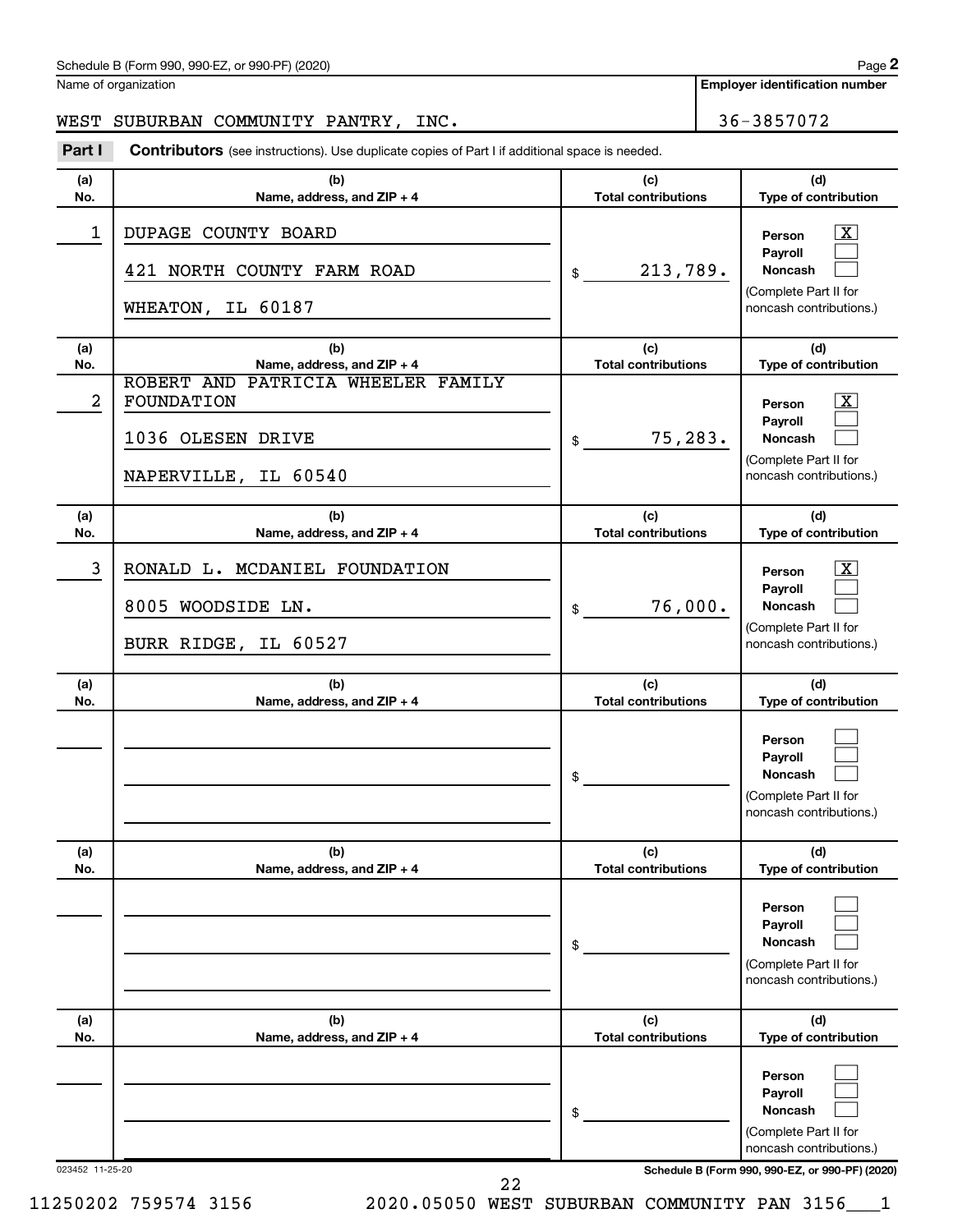Name of organization

**Employer identification number**

WEST SUBURBAN COMMUNITY PANTRY, INC. 4 26-3857072

023453 11-25-20 **Schedule B (Form 990, 990-EZ, or 990-PF) (2020) (a) No. from Part I (c) FMV (or estimate) (b) Description of noncash property given (d) Date received (a) No. from Part I (c) FMV (or estimate) (b) Description of noncash property given (d) Date received (a) No. from Part I (c) FMV (or estimate) (b) Description of noncash property given (d) Date received (a) No. from Part I (c) FMV (or estimate) (b) Description of noncash property given (d) Date received (a) No. from Part I (c) FMV (or estimate) (b) Description of noncash property given (d) Date received (a) No. from Part I (c) FMV (or estimate) (b) Description of noncash property given (d) Date received** Part II Noncash Property (see instructions). Use duplicate copies of Part II if additional space is needed. (See instructions.) \$ (See instructions.) \$ (See instructions.) \$ (See instructions.) \$ (See instructions.) \$ (See instructions.) \$ 23

11250202 759574 3156 2020.05050 WEST SUBURBAN COMMUNITY PAN 3156\_\_\_1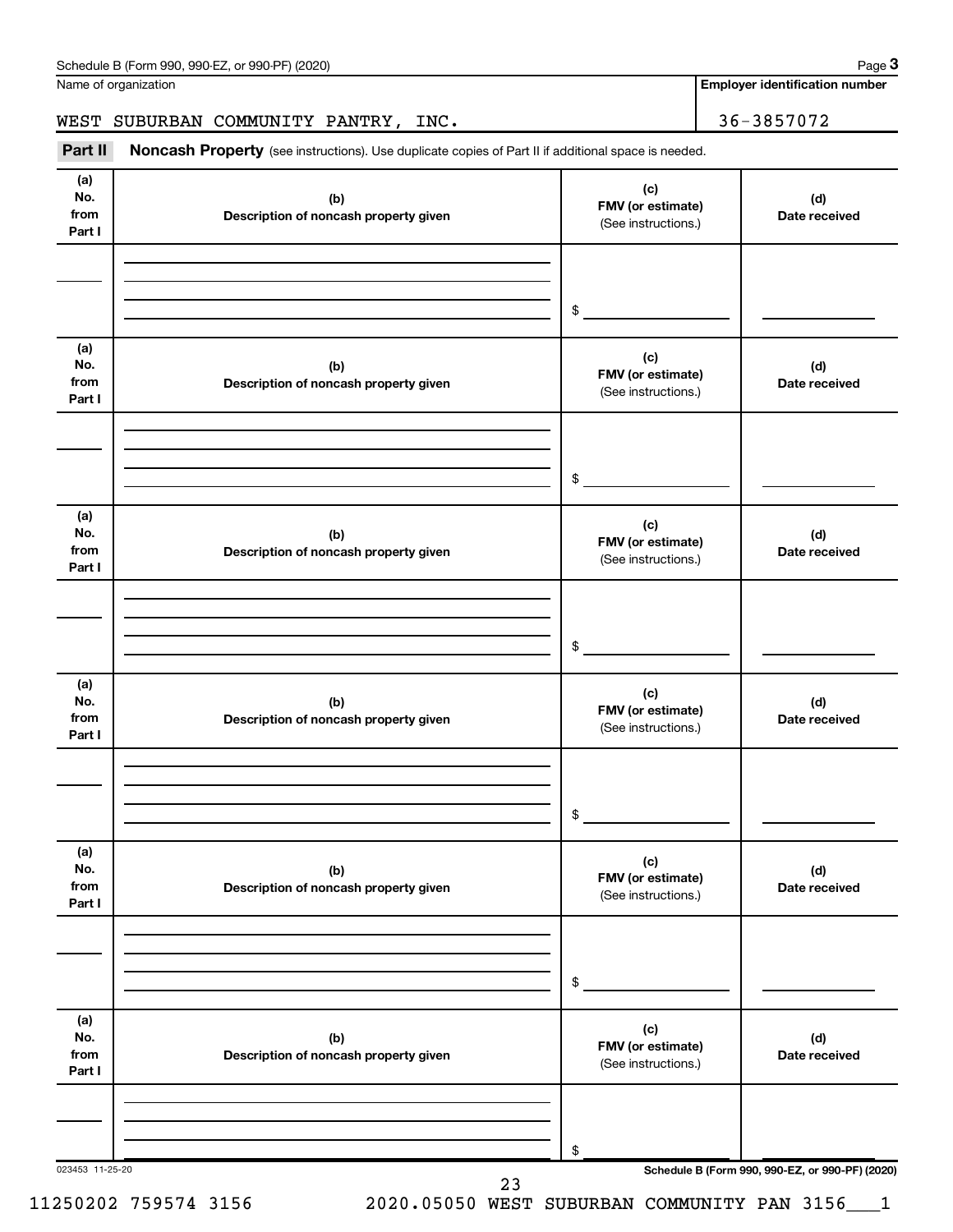| Name of organization      |                                                                                                                                                                                                                                                                                                                                           |                      | <b>Employer identification number</b>                                                                                                                                        |
|---------------------------|-------------------------------------------------------------------------------------------------------------------------------------------------------------------------------------------------------------------------------------------------------------------------------------------------------------------------------------------|----------------------|------------------------------------------------------------------------------------------------------------------------------------------------------------------------------|
| Part III                  | WEST SUBURBAN COMMUNITY PANTRY, INC.                                                                                                                                                                                                                                                                                                      |                      | 36-3857072<br>Exclusively religious, charitable, etc., contributions to organizations described in section 501(c)(7), (8), or (10) that total more than \$1,000 for the year |
|                           | from any one contributor. Complete columns (a) through (e) and the following line entry. For organizations<br>completing Part III, enter the total of exclusively religious, charitable, etc., contributions of \$1,000 or less for the year. (Enter this info. once.)<br>Use duplicate copies of Part III if additional space is needed. |                      |                                                                                                                                                                              |
| (a) No.<br>from<br>Part I | (b) Purpose of gift                                                                                                                                                                                                                                                                                                                       | (c) Use of gift      | (d) Description of how gift is held                                                                                                                                          |
|                           |                                                                                                                                                                                                                                                                                                                                           |                      |                                                                                                                                                                              |
|                           |                                                                                                                                                                                                                                                                                                                                           | (e) Transfer of gift |                                                                                                                                                                              |
|                           | Transferee's name, address, and ZIP + 4                                                                                                                                                                                                                                                                                                   |                      | Relationship of transferor to transferee                                                                                                                                     |
| (a) No.<br>from           | (b) Purpose of gift                                                                                                                                                                                                                                                                                                                       | (c) Use of gift      | (d) Description of how gift is held                                                                                                                                          |
| Part I                    |                                                                                                                                                                                                                                                                                                                                           |                      |                                                                                                                                                                              |
|                           |                                                                                                                                                                                                                                                                                                                                           | (e) Transfer of gift |                                                                                                                                                                              |
|                           | Transferee's name, address, and ZIP + 4                                                                                                                                                                                                                                                                                                   |                      | Relationship of transferor to transferee                                                                                                                                     |
|                           |                                                                                                                                                                                                                                                                                                                                           |                      |                                                                                                                                                                              |
| (a) No.<br>from<br>Part I | (b) Purpose of gift                                                                                                                                                                                                                                                                                                                       | (c) Use of gift      | (d) Description of how gift is held                                                                                                                                          |
|                           |                                                                                                                                                                                                                                                                                                                                           |                      |                                                                                                                                                                              |
|                           |                                                                                                                                                                                                                                                                                                                                           | (e) Transfer of gift |                                                                                                                                                                              |
|                           | Transferee's name, address, and ZIP + 4                                                                                                                                                                                                                                                                                                   |                      | Relationship of transferor to transferee                                                                                                                                     |
| (a) No.<br>from           |                                                                                                                                                                                                                                                                                                                                           |                      |                                                                                                                                                                              |
| Part I                    | (b) Purpose of gift                                                                                                                                                                                                                                                                                                                       | (c) Use of gift      | (d) Description of how gift is held                                                                                                                                          |
|                           |                                                                                                                                                                                                                                                                                                                                           | (e) Transfer of gift |                                                                                                                                                                              |
|                           | Transferee's name, address, and ZIP + 4                                                                                                                                                                                                                                                                                                   |                      | Relationship of transferor to transferee                                                                                                                                     |
|                           |                                                                                                                                                                                                                                                                                                                                           |                      |                                                                                                                                                                              |
| 023454 11-25-20           |                                                                                                                                                                                                                                                                                                                                           | 24                   | Schedule B (Form 990, 990-EZ, or 990-PF) (2020)                                                                                                                              |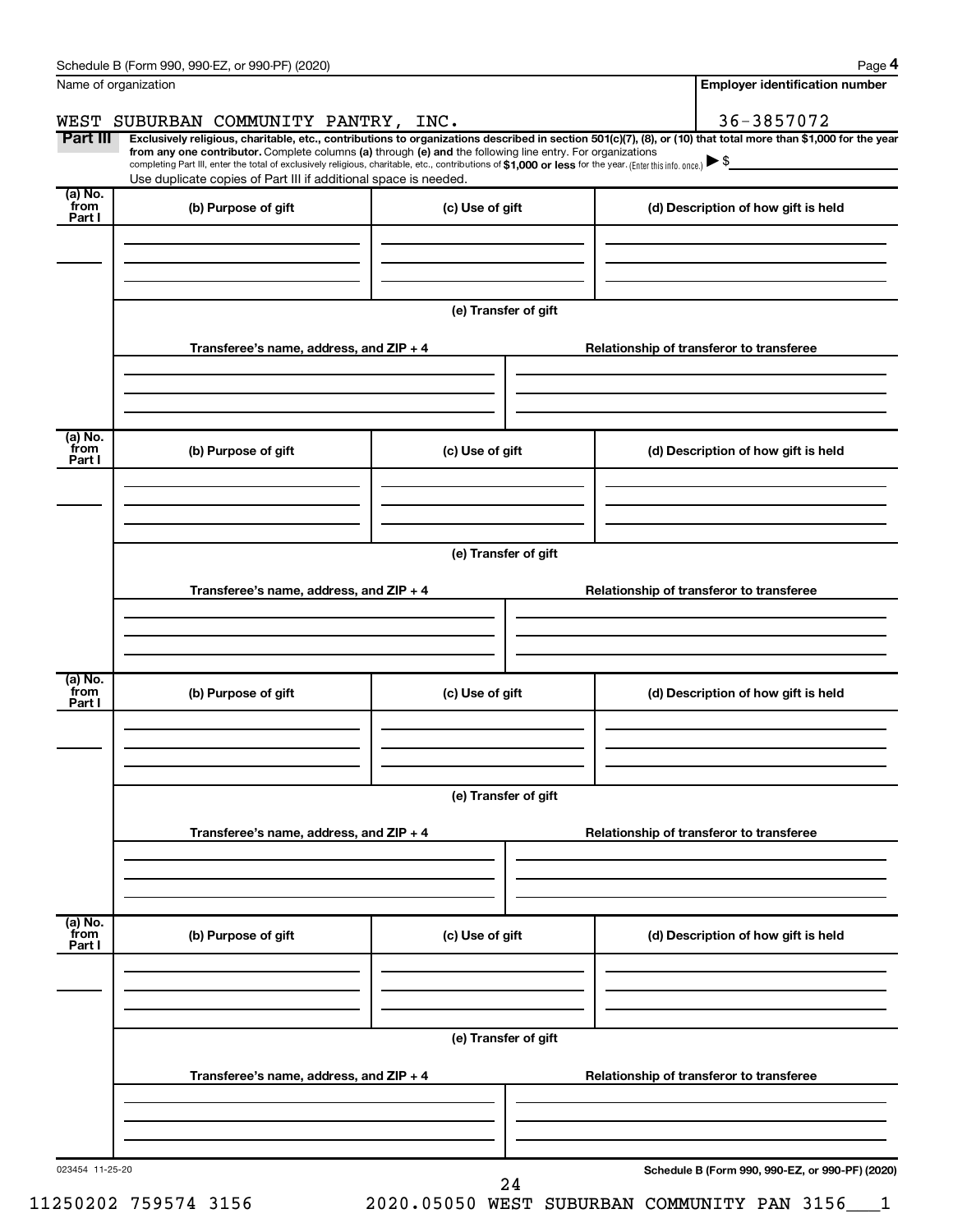# **SCHEDULE D Supplemental Financial Statements**<br>(Form 990) **2020**<br>**2020**

**(Form 990) | Complete if the organization answered "Yes" on Form 990, Part IV, line 6, 7, 8, 9, 10, 11a, 11b, 11c, 11d, 11e, 11f, 12a, or 12b.**



Department of the Treasury Internal Revenue Service **Name of the organization Employer identification number**

**| Attach to Form 990. |Go to www.irs.gov/Form990 for instructions and the latest information.**

|                       | organization answered "Yes" on Form 990, Part IV, line 6.                                                                                                                                                                                                                                    |                                                    |
|-----------------------|----------------------------------------------------------------------------------------------------------------------------------------------------------------------------------------------------------------------------------------------------------------------------------------------|----------------------------------------------------|
|                       | (a) Donor advised funds                                                                                                                                                                                                                                                                      | (b) Funds and other accounts                       |
| 1                     |                                                                                                                                                                                                                                                                                              |                                                    |
| 2                     | Aggregate value of contributions to (during year)                                                                                                                                                                                                                                            |                                                    |
| З                     |                                                                                                                                                                                                                                                                                              |                                                    |
| 4                     |                                                                                                                                                                                                                                                                                              |                                                    |
| 5                     | Did the organization inform all donors and donor advisors in writing that the assets held in donor advised funds                                                                                                                                                                             |                                                    |
|                       |                                                                                                                                                                                                                                                                                              | Yes                                                |
| 6                     | Did the organization inform all grantees, donors, and donor advisors in writing that grant funds can be used only                                                                                                                                                                            |                                                    |
|                       | for charitable purposes and not for the benefit of the donor or donor advisor, or for any other purpose conferring                                                                                                                                                                           |                                                    |
|                       |                                                                                                                                                                                                                                                                                              | <b>Yes</b>                                         |
| Part II               | Conservation Easements. Complete if the organization answered "Yes" on Form 990, Part IV, line 7.                                                                                                                                                                                            |                                                    |
| 1.                    | Purpose(s) of conservation easements held by the organization (check all that apply).                                                                                                                                                                                                        |                                                    |
|                       | Preservation of land for public use (for example, recreation or education)                                                                                                                                                                                                                   | Preservation of a historically important land area |
|                       | Protection of natural habitat                                                                                                                                                                                                                                                                | Preservation of a certified historic structure     |
|                       | Preservation of open space                                                                                                                                                                                                                                                                   |                                                    |
| 2                     | Complete lines 2a through 2d if the organization held a qualified conservation contribution in the form of a conservation easement on the last                                                                                                                                               |                                                    |
|                       | day of the tax year.                                                                                                                                                                                                                                                                         | Held at the End of the Tax Year                    |
| а                     |                                                                                                                                                                                                                                                                                              | 2a                                                 |
| b                     | Total acreage restricted by conservation easements                                                                                                                                                                                                                                           | 2 <sub>b</sub>                                     |
| с                     |                                                                                                                                                                                                                                                                                              | 2c                                                 |
|                       | d Number of conservation easements included in (c) acquired after 7/25/06, and not on a historic structure                                                                                                                                                                                   |                                                    |
|                       |                                                                                                                                                                                                                                                                                              | 2d                                                 |
|                       | listed in the National Register [111] Marshall Register [11] Marshall Register [11] Marshall Register [11] Marshall Register [11] Marshall Register [11] Marshall Register [11] Marshall Register [11] Marshall Register [11]                                                                |                                                    |
| 3                     | Number of conservation easements modified, transferred, released, extinguished, or terminated by the organization during the tax                                                                                                                                                             |                                                    |
|                       | $year \blacktriangleright$<br>Number of states where property subject to conservation easement is located ><br>Does the organization have a written policy regarding the periodic monitoring, inspection, handling of<br>violations, and enforcement of the conservation easements it holds? | Yes                                                |
|                       | Staff and volunteer hours devoted to monitoring, inspecting, handling of violations, and enforcing conservation easements during the year                                                                                                                                                    |                                                    |
|                       | Amount of expenses incurred in monitoring, inspecting, handling of violations, and enforcing conservation easements during the year<br>$\blacktriangleright$ \$                                                                                                                              |                                                    |
| 4<br>5<br>6<br>7<br>8 | Does each conservation easement reported on line 2(d) above satisfy the requirements of section 170(h)(4)(B)(i)                                                                                                                                                                              | Yes                                                |
| 9                     | In Part XIII, describe how the organization reports conservation easements in its revenue and expense statement and                                                                                                                                                                          |                                                    |
|                       | balance sheet, and include, if applicable, the text of the footnote to the organization's financial statements that describes the                                                                                                                                                            |                                                    |
|                       | organization's accounting for conservation easements.                                                                                                                                                                                                                                        |                                                    |
|                       | Organizations Maintaining Collections of Art, Historical Treasures, or Other Similar Assets.<br>Part III<br>Complete if the organization answered "Yes" on Form 990, Part IV, line 8.                                                                                                        |                                                    |
|                       | 1a If the organization elected, as permitted under FASB ASC 958, not to report in its revenue statement and balance sheet works                                                                                                                                                              |                                                    |
|                       | of art, historical treasures, or other similar assets held for public exhibition, education, or research in furtherance of public                                                                                                                                                            |                                                    |
|                       | service, provide in Part XIII the text of the footnote to its financial statements that describes these items.                                                                                                                                                                               |                                                    |
|                       | <b>b</b> If the organization elected, as permitted under FASB ASC 958, to report in its revenue statement and balance sheet works of                                                                                                                                                         |                                                    |
|                       | art, historical treasures, or other similar assets held for public exhibition, education, or research in furtherance of public service,                                                                                                                                                      |                                                    |
|                       | provide the following amounts relating to these items:                                                                                                                                                                                                                                       |                                                    |
|                       |                                                                                                                                                                                                                                                                                              |                                                    |
|                       | (ii) Assets included in Form 990, Part X                                                                                                                                                                                                                                                     | $\blacktriangleright$ \$                           |
|                       | If the organization received or held works of art, historical treasures, or other similar assets for financial gain, provide                                                                                                                                                                 |                                                    |
| 2                     | the following amounts required to be reported under FASB ASC 958 relating to these items:                                                                                                                                                                                                    |                                                    |
|                       |                                                                                                                                                                                                                                                                                              | - \$<br>▶                                          |
|                       |                                                                                                                                                                                                                                                                                              | $\blacktriangleright$ s                            |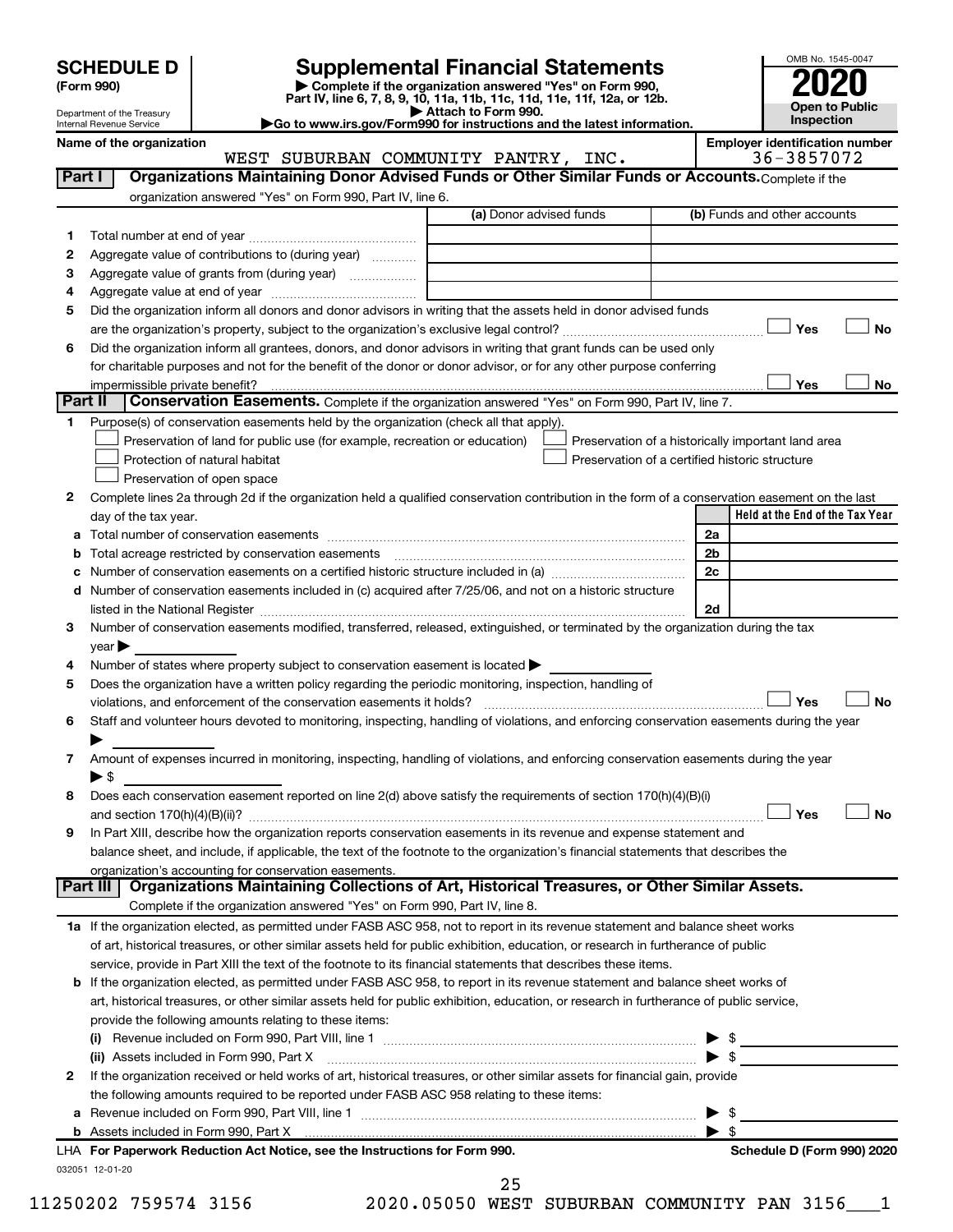|               | Schedule D (Form 990) 2020                                                                                                                                                                                                     | WEST SUBURBAN COMMUNITY PANTRY, INC. |                |                   |                                                                                                                                                                                                                                 |  |                 | 36-3857072 Page 2 |                |          |           |
|---------------|--------------------------------------------------------------------------------------------------------------------------------------------------------------------------------------------------------------------------------|--------------------------------------|----------------|-------------------|---------------------------------------------------------------------------------------------------------------------------------------------------------------------------------------------------------------------------------|--|-----------------|-------------------|----------------|----------|-----------|
|               | Part III<br>Organizations Maintaining Collections of Art, Historical Treasures, or Other Similar Assets (continued)                                                                                                            |                                      |                |                   |                                                                                                                                                                                                                                 |  |                 |                   |                |          |           |
| 3             | Using the organization's acquisition, accession, and other records, check any of the following that make significant use of its                                                                                                |                                      |                |                   |                                                                                                                                                                                                                                 |  |                 |                   |                |          |           |
|               | collection items (check all that apply):                                                                                                                                                                                       |                                      |                |                   |                                                                                                                                                                                                                                 |  |                 |                   |                |          |           |
| a             | Public exhibition                                                                                                                                                                                                              |                                      |                |                   | Loan or exchange program                                                                                                                                                                                                        |  |                 |                   |                |          |           |
| b             | Scholarly research                                                                                                                                                                                                             |                                      |                |                   | Other and the contract of the contract of the contract of the contract of the contract of the contract of the contract of the contract of the contract of the contract of the contract of the contract of the contract of the c |  |                 |                   |                |          |           |
| c             | Preservation for future generations                                                                                                                                                                                            |                                      |                |                   |                                                                                                                                                                                                                                 |  |                 |                   |                |          |           |
| 4             | Provide a description of the organization's collections and explain how they further the organization's exempt purpose in Part XIII.                                                                                           |                                      |                |                   |                                                                                                                                                                                                                                 |  |                 |                   |                |          |           |
| 5             | During the year, did the organization solicit or receive donations of art, historical treasures, or other similar assets                                                                                                       |                                      |                |                   |                                                                                                                                                                                                                                 |  |                 |                   |                |          |           |
|               | Yes<br>No<br>Part IV                                                                                                                                                                                                           |                                      |                |                   |                                                                                                                                                                                                                                 |  |                 |                   |                |          |           |
|               | <b>Escrow and Custodial Arrangements.</b> Complete if the organization answered "Yes" on Form 990, Part IV, line 9, or<br>reported an amount on Form 990, Part X, line 21.                                                     |                                      |                |                   |                                                                                                                                                                                                                                 |  |                 |                   |                |          |           |
|               | 1a Is the organization an agent, trustee, custodian or other intermediary for contributions or other assets not included                                                                                                       |                                      |                |                   |                                                                                                                                                                                                                                 |  |                 |                   |                |          |           |
|               |                                                                                                                                                                                                                                |                                      |                |                   |                                                                                                                                                                                                                                 |  |                 |                   | Yes            |          | <b>No</b> |
|               | b If "Yes," explain the arrangement in Part XIII and complete the following table:                                                                                                                                             |                                      |                |                   |                                                                                                                                                                                                                                 |  |                 |                   |                |          |           |
|               |                                                                                                                                                                                                                                |                                      |                |                   |                                                                                                                                                                                                                                 |  |                 |                   | Amount         |          |           |
|               | c Beginning balance measurements and the contract of the contract of the contract of the contract of the contract of the contract of the contract of the contract of the contract of the contract of the contract of the contr |                                      |                |                   |                                                                                                                                                                                                                                 |  | 1c              |                   |                |          |           |
|               |                                                                                                                                                                                                                                |                                      |                |                   |                                                                                                                                                                                                                                 |  | 1d              |                   |                |          |           |
|               | e Distributions during the year manufactured and continuum control of the control of the control of the state of the control of the control of the control of the control of the control of the control of the control of the  |                                      |                |                   |                                                                                                                                                                                                                                 |  | 1e              |                   |                |          |           |
|               |                                                                                                                                                                                                                                |                                      |                |                   |                                                                                                                                                                                                                                 |  | 1f              |                   |                |          |           |
|               | 2a Did the organization include an amount on Form 990, Part X, line 21, for escrow or custodial account liability?                                                                                                             |                                      |                |                   |                                                                                                                                                                                                                                 |  |                 |                   | Yes            |          | No        |
|               | <b>b</b> If "Yes," explain the arrangement in Part XIII. Check here if the explanation has been provided on Part XIII                                                                                                          |                                      |                |                   |                                                                                                                                                                                                                                 |  |                 |                   |                |          |           |
| <b>Part V</b> | <b>Endowment Funds.</b> Complete if the organization answered "Yes" on Form 990, Part IV, line 10.                                                                                                                             |                                      |                |                   |                                                                                                                                                                                                                                 |  |                 |                   |                |          |           |
|               |                                                                                                                                                                                                                                | (a) Current year                     | (b) Prior year |                   | (c) Two years back $\vert$ (d) Three years back $\vert$ (e) Four years back                                                                                                                                                     |  |                 |                   |                |          |           |
|               | 1a Beginning of year balance                                                                                                                                                                                                   |                                      |                |                   |                                                                                                                                                                                                                                 |  |                 |                   |                |          |           |
| b             |                                                                                                                                                                                                                                |                                      |                |                   |                                                                                                                                                                                                                                 |  |                 |                   |                |          |           |
| c             | Net investment earnings, gains, and losses                                                                                                                                                                                     |                                      |                |                   |                                                                                                                                                                                                                                 |  |                 |                   |                |          |           |
|               |                                                                                                                                                                                                                                |                                      |                |                   |                                                                                                                                                                                                                                 |  |                 |                   |                |          |           |
|               | e Other expenditures for facilities                                                                                                                                                                                            |                                      |                |                   |                                                                                                                                                                                                                                 |  |                 |                   |                |          |           |
|               | and programs                                                                                                                                                                                                                   |                                      |                |                   |                                                                                                                                                                                                                                 |  |                 |                   |                |          |           |
|               |                                                                                                                                                                                                                                |                                      |                |                   |                                                                                                                                                                                                                                 |  |                 |                   |                |          |           |
| g             |                                                                                                                                                                                                                                |                                      |                |                   |                                                                                                                                                                                                                                 |  |                 |                   |                |          |           |
| 2             | Provide the estimated percentage of the current year end balance (line 1g, column (a)) held as:                                                                                                                                |                                      |                |                   |                                                                                                                                                                                                                                 |  |                 |                   |                |          |           |
| а             | Board designated or quasi-endowment                                                                                                                                                                                            |                                      | %              |                   |                                                                                                                                                                                                                                 |  |                 |                   |                |          |           |
| b             | Permanent endowment >                                                                                                                                                                                                          | %                                    |                |                   |                                                                                                                                                                                                                                 |  |                 |                   |                |          |           |
| с             | Term endowment $\blacktriangleright$                                                                                                                                                                                           | %                                    |                |                   |                                                                                                                                                                                                                                 |  |                 |                   |                |          |           |
|               | The percentages on lines 2a, 2b, and 2c should equal 100%.                                                                                                                                                                     |                                      |                |                   |                                                                                                                                                                                                                                 |  |                 |                   |                |          |           |
|               | 3a Are there endowment funds not in the possession of the organization that are held and administered for the organization                                                                                                     |                                      |                |                   |                                                                                                                                                                                                                                 |  |                 |                   |                |          |           |
|               | by:                                                                                                                                                                                                                            |                                      |                |                   |                                                                                                                                                                                                                                 |  |                 |                   |                | Yes      | No        |
|               | (i)                                                                                                                                                                                                                            |                                      |                |                   |                                                                                                                                                                                                                                 |  |                 |                   | 3a(i)          |          |           |
|               |                                                                                                                                                                                                                                |                                      |                |                   |                                                                                                                                                                                                                                 |  |                 |                   | 3a(ii)         |          |           |
|               |                                                                                                                                                                                                                                |                                      |                |                   |                                                                                                                                                                                                                                 |  |                 |                   | 3b             |          |           |
| 4             | Describe in Part XIII the intended uses of the organization's endowment funds.<br><b>Land, Buildings, and Equipment.</b><br><b>Part VI</b>                                                                                     |                                      |                |                   |                                                                                                                                                                                                                                 |  |                 |                   |                |          |           |
|               | Complete if the organization answered "Yes" on Form 990, Part IV, line 11a. See Form 990, Part X, line 10.                                                                                                                     |                                      |                |                   |                                                                                                                                                                                                                                 |  |                 |                   |                |          |           |
|               | Description of property                                                                                                                                                                                                        | (a) Cost or other                    |                | (b) Cost or other |                                                                                                                                                                                                                                 |  | (c) Accumulated |                   | (d) Book value |          |           |
|               |                                                                                                                                                                                                                                | basis (investment)                   |                | basis (other)     |                                                                                                                                                                                                                                 |  | depreciation    |                   |                |          |           |
|               |                                                                                                                                                                                                                                |                                      |                |                   | 105,000.                                                                                                                                                                                                                        |  |                 |                   |                | 105,000. |           |
|               |                                                                                                                                                                                                                                |                                      |                |                   | 485,384.                                                                                                                                                                                                                        |  | 170,341.        |                   |                | 315,043. |           |
|               |                                                                                                                                                                                                                                |                                      |                |                   |                                                                                                                                                                                                                                 |  |                 |                   |                |          |           |
|               |                                                                                                                                                                                                                                |                                      |                |                   |                                                                                                                                                                                                                                 |  |                 |                   |                |          |           |
|               |                                                                                                                                                                                                                                |                                      |                |                   | 906, 205.                                                                                                                                                                                                                       |  | 246, 138.       |                   |                | 660,067. |           |
|               | Total. Add lines 1a through 1e. (Column (d) must equal Form 990, Part X, column (B), line 10c.)                                                                                                                                |                                      |                |                   |                                                                                                                                                                                                                                 |  |                 |                   | 1,080,110.     |          |           |
|               |                                                                                                                                                                                                                                |                                      |                |                   |                                                                                                                                                                                                                                 |  |                 |                   |                |          |           |

**Schedule D (Form 990) 2020**

032052 12-01-20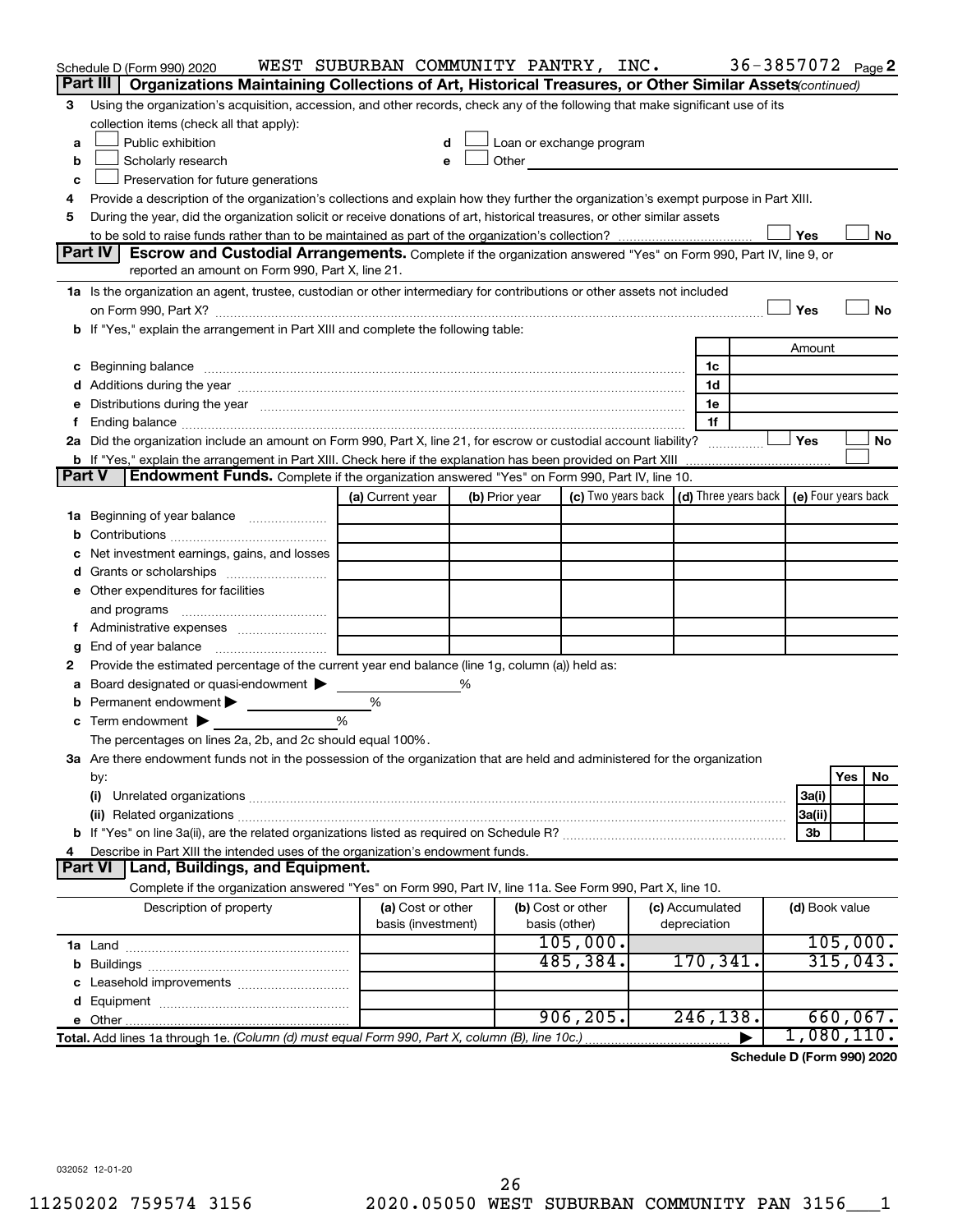|                                           |                                                                                                                   |                 | Complete if the organization answered "Yes" on Form 990, Part IV, line 11b. See Form 990, Part X, line 12. |                |
|-------------------------------------------|-------------------------------------------------------------------------------------------------------------------|-----------------|------------------------------------------------------------------------------------------------------------|----------------|
|                                           | (a) Description of security or category (including name of security)                                              | (b) Book value  | (c) Method of valuation: Cost or end-of-year market value                                                  |                |
|                                           | (1) Financial derivatives                                                                                         |                 |                                                                                                            |                |
|                                           |                                                                                                                   |                 |                                                                                                            |                |
| (3) Other                                 |                                                                                                                   |                 |                                                                                                            |                |
| (A)                                       |                                                                                                                   |                 |                                                                                                            |                |
| (B)                                       |                                                                                                                   |                 |                                                                                                            |                |
| (C)                                       |                                                                                                                   |                 |                                                                                                            |                |
| (D)                                       |                                                                                                                   |                 |                                                                                                            |                |
| (E)                                       |                                                                                                                   |                 |                                                                                                            |                |
| (F)                                       |                                                                                                                   |                 |                                                                                                            |                |
| (G)                                       |                                                                                                                   |                 |                                                                                                            |                |
| (H)                                       |                                                                                                                   |                 |                                                                                                            |                |
|                                           | Total. (Col. (b) must equal Form 990, Part X, col. (B) line 12.) $\blacktriangleright$                            |                 |                                                                                                            |                |
|                                           | Part VIII Investments - Program Related.                                                                          |                 |                                                                                                            |                |
|                                           | Complete if the organization answered "Yes" on Form 990, Part IV, line 11c. See Form 990, Part X, line 13.        |                 |                                                                                                            |                |
|                                           | (a) Description of investment                                                                                     | (b) Book value  | (c) Method of valuation: Cost or end-of-year market value                                                  |                |
| (1)                                       |                                                                                                                   |                 |                                                                                                            |                |
| (2)                                       |                                                                                                                   |                 |                                                                                                            |                |
| (3)                                       |                                                                                                                   |                 |                                                                                                            |                |
| (4)                                       |                                                                                                                   |                 |                                                                                                            |                |
| (5)                                       |                                                                                                                   |                 |                                                                                                            |                |
| (6)                                       |                                                                                                                   |                 |                                                                                                            |                |
| (7)                                       |                                                                                                                   |                 |                                                                                                            |                |
| (8)                                       |                                                                                                                   |                 |                                                                                                            |                |
| (9)                                       |                                                                                                                   |                 |                                                                                                            |                |
|                                           |                                                                                                                   |                 |                                                                                                            |                |
|                                           | Total. (Col. (b) must equal Form 990, Part X, col. (B) line 13.) $\blacktriangleright$                            |                 |                                                                                                            |                |
| Part IX                                   | <b>Other Assets.</b>                                                                                              |                 |                                                                                                            |                |
|                                           | Complete if the organization answered "Yes" on Form 990, Part IV, line 11d. See Form 990, Part X, line 15.        |                 |                                                                                                            |                |
|                                           |                                                                                                                   | (a) Description |                                                                                                            | (b) Book value |
|                                           |                                                                                                                   |                 |                                                                                                            |                |
|                                           |                                                                                                                   |                 |                                                                                                            |                |
|                                           |                                                                                                                   |                 |                                                                                                            |                |
| (1)<br>(2)<br>(3)<br>(4)                  |                                                                                                                   |                 |                                                                                                            |                |
|                                           |                                                                                                                   |                 |                                                                                                            |                |
|                                           |                                                                                                                   |                 |                                                                                                            |                |
|                                           |                                                                                                                   |                 |                                                                                                            |                |
|                                           |                                                                                                                   |                 |                                                                                                            |                |
|                                           |                                                                                                                   |                 |                                                                                                            |                |
|                                           | Total. (Column (b) must equal Form 990, Part X, col. (B) line 15.)                                                |                 |                                                                                                            |                |
| (5)<br>(6)<br>(7)<br>(8)<br>(9)<br>Part X | <b>Other Liabilities.</b>                                                                                         |                 |                                                                                                            |                |
|                                           | Complete if the organization answered "Yes" on Form 990, Part IV, line 11e or 11f. See Form 990, Part X, line 25. |                 |                                                                                                            |                |
|                                           | (a) Description of liability                                                                                      |                 |                                                                                                            | (b) Book value |
|                                           | Federal income taxes                                                                                              |                 |                                                                                                            |                |
|                                           |                                                                                                                   |                 |                                                                                                            |                |
|                                           |                                                                                                                   |                 |                                                                                                            |                |
|                                           |                                                                                                                   |                 |                                                                                                            |                |
| (1)<br>(2)<br>(3)<br>(4)<br>(5)           |                                                                                                                   |                 |                                                                                                            |                |
| (6)                                       |                                                                                                                   |                 |                                                                                                            |                |
| (7)                                       |                                                                                                                   |                 |                                                                                                            |                |
| (8)                                       |                                                                                                                   |                 |                                                                                                            |                |
| (9)                                       |                                                                                                                   |                 |                                                                                                            |                |

Schedule D (Form 990) 2020 Page WEST SUBURBAN COMMUNITY PANTRY, INC. 36-3857072

36-3857072 Page 3

032053 12-01-20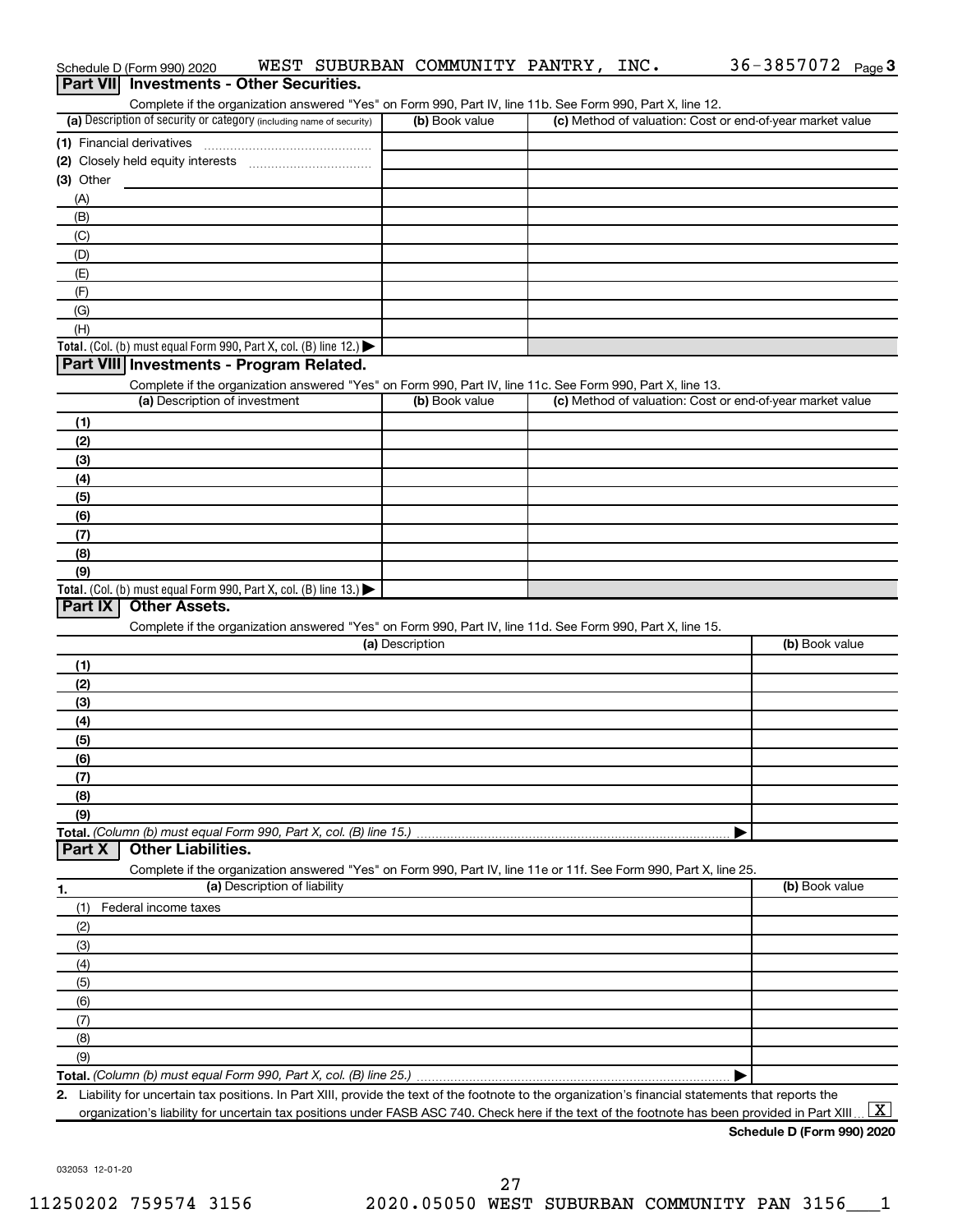|    | WEST SUBURBAN COMMUNITY PANTRY, INC.<br>Schedule D (Form 990) 2020                                                      |                |            |                | 36-3857072 $_{Page 4}$ |
|----|-------------------------------------------------------------------------------------------------------------------------|----------------|------------|----------------|------------------------|
|    | Part XI<br>Reconciliation of Revenue per Audited Financial Statements With Revenue per Return.                          |                |            |                |                        |
|    | Complete if the organization answered "Yes" on Form 990, Part IV, line 12a.                                             |                |            |                |                        |
| 1  | Total revenue, gains, and other support per audited financial statements                                                |                |            | $\mathbf 1$    | 3,710,683.             |
| 2  | Amounts included on line 1 but not on Form 990, Part VIII, line 12:                                                     |                |            |                |                        |
| a  |                                                                                                                         | 2a             |            |                |                        |
| b  |                                                                                                                         | 2 <sub>b</sub> |            |                |                        |
| с  |                                                                                                                         | 2 <sub>c</sub> |            |                |                        |
| d  | Other (Describe in Part XIII.) (2000) (2000) (2000) (2010) (2010) (2010) (2010) (2010) (2010) (2010) (2010) (20         | 2d             | 35,734.    |                |                        |
| е  | Add lines 2a through 2d                                                                                                 |                |            | 2e             | 35,734.                |
| З  | Subtract line 2e from line 1                                                                                            |                |            | 3              | 3,674,949.             |
| 4  | Amounts included on Form 990, Part VIII, line 12, but not on line 1:                                                    |                |            |                |                        |
| a  |                                                                                                                         |                |            |                |                        |
|    |                                                                                                                         | 4 <sub>b</sub> |            |                |                        |
| c. | Add lines 4a and 4b                                                                                                     |                |            | 4с             |                        |
| 5  |                                                                                                                         | 5              | 3,674,949. |                |                        |
|    |                                                                                                                         |                |            |                |                        |
|    | Part XII   Reconciliation of Expenses per Audited Financial Statements With Expenses per Return.                        |                |            |                |                        |
|    | Complete if the organization answered "Yes" on Form 990, Part IV, line 12a.                                             |                |            |                |                        |
| 1  |                                                                                                                         |                |            | $\blacksquare$ | 3, 208, 142.           |
| 2  | Amounts included on line 1 but not on Form 990, Part IX, line 25:                                                       |                |            |                |                        |
| a  |                                                                                                                         | 2a             |            |                |                        |
| b  |                                                                                                                         | 2 <sub>b</sub> |            |                |                        |
| c  | Other losses                                                                                                            | 2c             |            |                |                        |
| d  |                                                                                                                         | 2d             | 35,734.    |                |                        |
| e  | Add lines 2a through 2d <b>continuum contract and all contract and all contract and all contract and all contract a</b> |                |            | 2e             | 35,734.                |
| з  |                                                                                                                         |                |            | $\mathbf{a}$   | 3, 172, 408.           |
| 4  | Amounts included on Form 990, Part IX, line 25, but not on line 1:                                                      |                |            |                |                        |
| a  |                                                                                                                         | 4a             |            |                |                        |
| b  |                                                                                                                         | 4 <sub>b</sub> |            |                |                        |
|    | Add lines 4a and 4b                                                                                                     |                |            | 4c             | 0.                     |
| 5. | Part XIII Supplemental Information.                                                                                     |                |            | $\mathbf{5}$   | 3,172,408.             |

Provide the descriptions required for Part II, lines 3, 5, and 9; Part III, lines 1a and 4; Part IV, lines 1b and 2b; Part V, line 4; Part X, line 2; Part XI, lines 2d and 4b; and Part XII, lines 2d and 4b. Also complete this part to provide any additional information.

PART X, LINE 2:

|  | THE ORGANIZATION FILES INCOME TAX RETURNS IN THE U.S. FEDERAL JURISDICTION |  |  |  |  |  |  |  |
|--|----------------------------------------------------------------------------|--|--|--|--|--|--|--|
|  | AND ILLINOIS. WITH FEW EXCEPTIONS, THE ORGANIZATION IS NO LONGER SUBJECT   |  |  |  |  |  |  |  |
|  | TO U.S. FEDERAL, STATE AND LOCAL, OR NON-U.S. INCOME TAX EXAMINATIONS BY   |  |  |  |  |  |  |  |
|  | TAX AUTHORITIES FOR YEARS BEFORE 2018. THE ORGANIZATION DOES NOT EXPECT A  |  |  |  |  |  |  |  |
|  | MATERIAL CHANGE IN UNRECOGNIZED TAX BENEFITS IN THE NEXT TWELVE MONTHS.    |  |  |  |  |  |  |  |

PART XI, LINE 2D - OTHER ADJUSTMENTS:

FUNDRAISING EXPENSES 35,734.

### PART XII, LINE 2D - OTHER ADJUSTMENTS:

### FUNDRAISING EXPENSES 35,734.

032054 12-01-20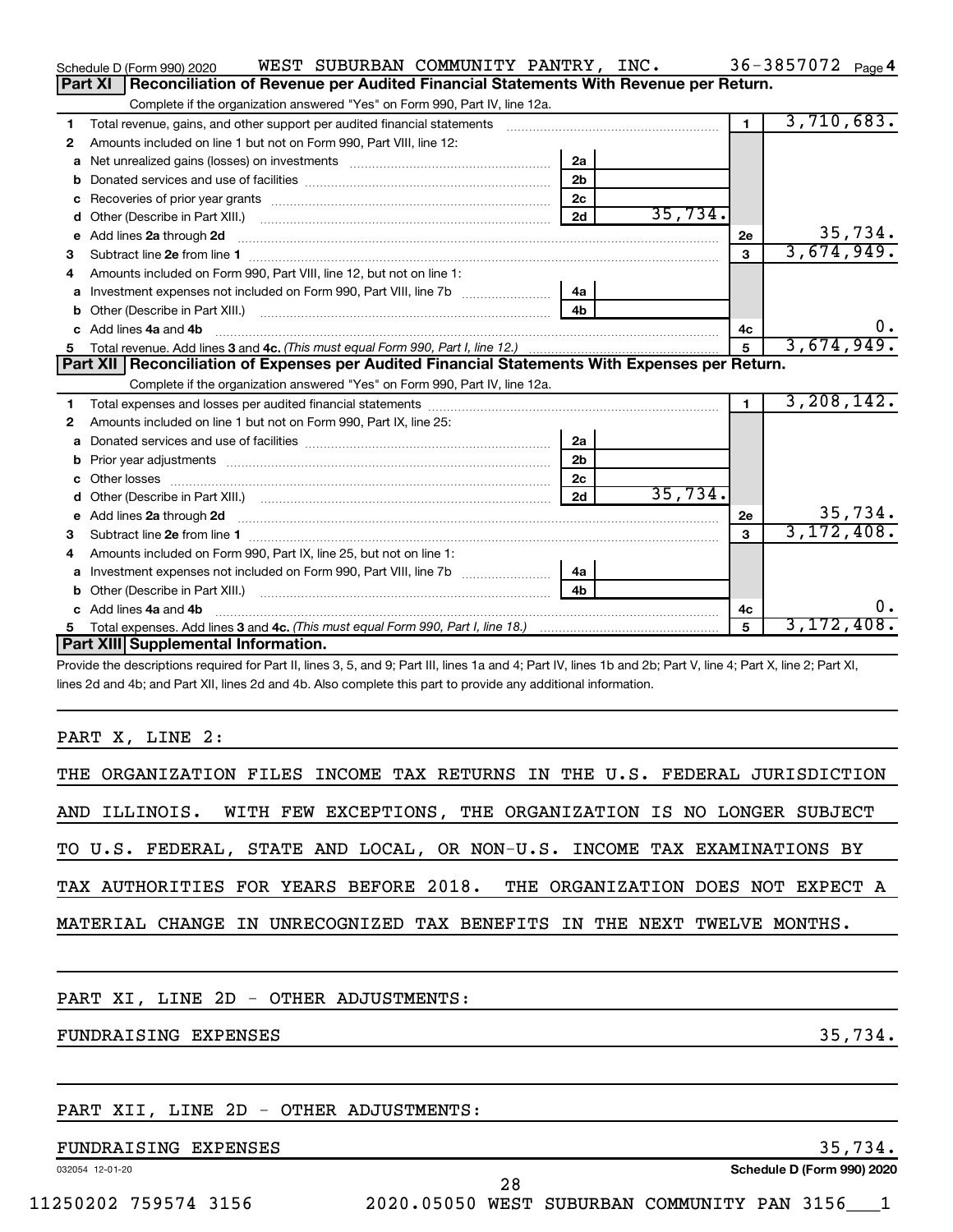| Schedule D (Form 990) 2020 WEST SUBUR<br><b>Part XIII   Supplemental Information</b> (continued) | WEST SUBURBAN COMMUNITY PANTRY, INC. | 36-3857072 Page 5          |
|--------------------------------------------------------------------------------------------------|--------------------------------------|----------------------------|
|                                                                                                  |                                      |                            |
|                                                                                                  |                                      |                            |
|                                                                                                  |                                      |                            |
|                                                                                                  |                                      |                            |
|                                                                                                  |                                      |                            |
|                                                                                                  |                                      |                            |
|                                                                                                  |                                      |                            |
|                                                                                                  |                                      |                            |
|                                                                                                  |                                      |                            |
|                                                                                                  |                                      |                            |
|                                                                                                  |                                      |                            |
|                                                                                                  |                                      |                            |
|                                                                                                  |                                      |                            |
|                                                                                                  |                                      |                            |
|                                                                                                  |                                      |                            |
|                                                                                                  |                                      |                            |
|                                                                                                  |                                      |                            |
|                                                                                                  |                                      |                            |
|                                                                                                  |                                      |                            |
|                                                                                                  |                                      |                            |
|                                                                                                  |                                      |                            |
|                                                                                                  |                                      |                            |
|                                                                                                  |                                      |                            |
|                                                                                                  |                                      |                            |
|                                                                                                  |                                      |                            |
|                                                                                                  |                                      |                            |
|                                                                                                  |                                      |                            |
|                                                                                                  |                                      |                            |
|                                                                                                  |                                      |                            |
|                                                                                                  |                                      |                            |
|                                                                                                  |                                      |                            |
|                                                                                                  |                                      |                            |
|                                                                                                  |                                      |                            |
|                                                                                                  |                                      |                            |
|                                                                                                  |                                      |                            |
|                                                                                                  |                                      |                            |
|                                                                                                  |                                      |                            |
|                                                                                                  |                                      |                            |
|                                                                                                  |                                      |                            |
|                                                                                                  |                                      |                            |
|                                                                                                  |                                      |                            |
|                                                                                                  |                                      | Schedule D (Form 990) 2020 |
| 032055 12-01-20                                                                                  | 29                                   |                            |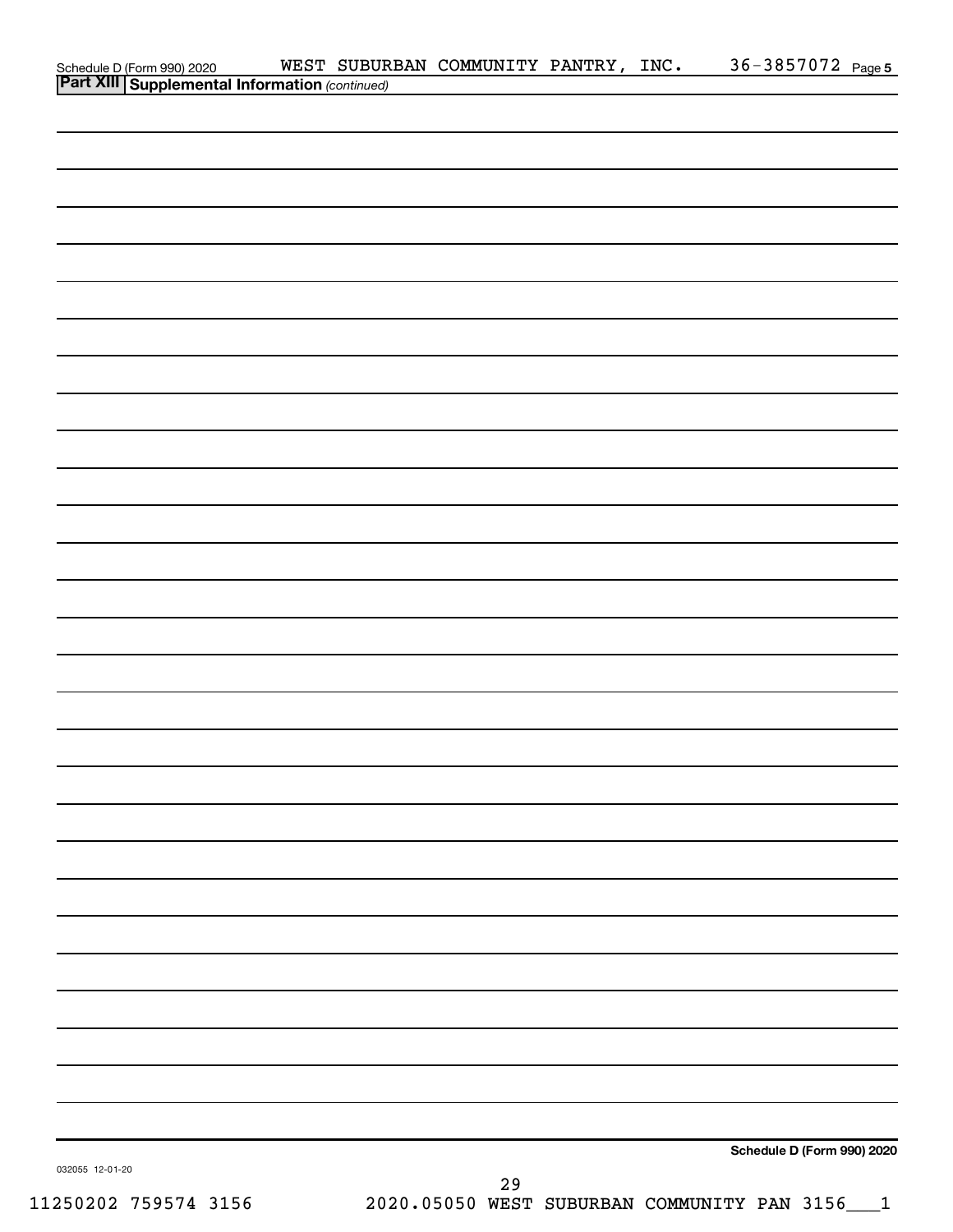| <b>SCHEDULE G</b>                                                                                                                                                                                                                                                                                                                                                                                                                                           |                                 | <b>Supplemental Information Regarding Fundraising or Gaming Activities</b>                                                                                            |                |                                      |  |                                                                            |                                                         | OMB No. 1545-0047                     |  |  |  |
|-------------------------------------------------------------------------------------------------------------------------------------------------------------------------------------------------------------------------------------------------------------------------------------------------------------------------------------------------------------------------------------------------------------------------------------------------------------|---------------------------------|-----------------------------------------------------------------------------------------------------------------------------------------------------------------------|----------------|--------------------------------------|--|----------------------------------------------------------------------------|---------------------------------------------------------|---------------------------------------|--|--|--|
| (Form 990 or 990-EZ)                                                                                                                                                                                                                                                                                                                                                                                                                                        |                                 | Complete if the organization answered "Yes" on Form 990, Part IV, line 17, 18, or 19, or if the<br>organization entered more than \$15,000 on Form 990-EZ, line 6a.   |                |                                      |  |                                                                            |                                                         |                                       |  |  |  |
| Department of the Treasury                                                                                                                                                                                                                                                                                                                                                                                                                                  |                                 | Attach to Form 990 or Form 990-EZ.                                                                                                                                    |                |                                      |  |                                                                            |                                                         | <b>Open to Public</b>                 |  |  |  |
| Internal Revenue Service                                                                                                                                                                                                                                                                                                                                                                                                                                    |                                 | Go to www.irs.gov/Form990 for instructions and the latest information.                                                                                                |                |                                      |  |                                                                            |                                                         | Inspection                            |  |  |  |
| Name of the organization                                                                                                                                                                                                                                                                                                                                                                                                                                    |                                 |                                                                                                                                                                       |                |                                      |  |                                                                            |                                                         | <b>Employer identification number</b> |  |  |  |
| Part I                                                                                                                                                                                                                                                                                                                                                                                                                                                      |                                 | WEST SUBURBAN COMMUNITY PANTRY, INC.<br>Fundraising Activities. Complete if the organization answered "Yes" on Form 990, Part IV, line 17. Form 990-EZ filers are not |                |                                      |  |                                                                            | 36-3857072                                              |                                       |  |  |  |
|                                                                                                                                                                                                                                                                                                                                                                                                                                                             | required to complete this part. |                                                                                                                                                                       |                |                                      |  |                                                                            |                                                         |                                       |  |  |  |
| 1 Indicate whether the organization raised funds through any of the following activities. Check all that apply.<br>Mail solicitations<br>Solicitation of non-government grants<br>a<br>е<br>Internet and email solicitations<br>Solicitation of government grants<br>f<br>b<br>Phone solicitations<br>Special fundraising events<br>g<br>с<br>In-person solicitations<br>d                                                                                  |                                 |                                                                                                                                                                       |                |                                      |  |                                                                            |                                                         |                                       |  |  |  |
| 2 a Did the organization have a written or oral agreement with any individual (including officers, directors, trustees, or<br>Yes<br><b>No</b><br>key employees listed in Form 990, Part VII) or entity in connection with professional fundraising services?<br>b If "Yes," list the 10 highest paid individuals or entities (fundraisers) pursuant to agreements under which the fundraiser is to be<br>compensated at least \$5,000 by the organization. |                                 |                                                                                                                                                                       |                |                                      |  |                                                                            |                                                         |                                       |  |  |  |
| (i) Name and address of individual<br>or entity (fundraiser)                                                                                                                                                                                                                                                                                                                                                                                                | (ii) Activity                   | (iii) Did<br>fundraiser<br>have custody<br>or control of                                                                                                              | contributions? | (iv) Gross receipts<br>from activity |  | (v) Amount paid<br>to (or retained by)<br>fundraiser<br>listed in col. (i) | (vi) Amount paid<br>to (or retained by)<br>organization |                                       |  |  |  |
|                                                                                                                                                                                                                                                                                                                                                                                                                                                             |                                 |                                                                                                                                                                       | Yes            | No                                   |  |                                                                            |                                                         |                                       |  |  |  |
|                                                                                                                                                                                                                                                                                                                                                                                                                                                             |                                 |                                                                                                                                                                       |                |                                      |  |                                                                            |                                                         |                                       |  |  |  |
|                                                                                                                                                                                                                                                                                                                                                                                                                                                             |                                 |                                                                                                                                                                       |                |                                      |  |                                                                            |                                                         |                                       |  |  |  |
|                                                                                                                                                                                                                                                                                                                                                                                                                                                             |                                 |                                                                                                                                                                       |                |                                      |  |                                                                            |                                                         |                                       |  |  |  |
|                                                                                                                                                                                                                                                                                                                                                                                                                                                             |                                 |                                                                                                                                                                       |                |                                      |  |                                                                            |                                                         |                                       |  |  |  |
|                                                                                                                                                                                                                                                                                                                                                                                                                                                             |                                 |                                                                                                                                                                       |                |                                      |  |                                                                            |                                                         |                                       |  |  |  |
|                                                                                                                                                                                                                                                                                                                                                                                                                                                             |                                 |                                                                                                                                                                       |                |                                      |  |                                                                            |                                                         |                                       |  |  |  |
|                                                                                                                                                                                                                                                                                                                                                                                                                                                             |                                 |                                                                                                                                                                       |                |                                      |  |                                                                            |                                                         |                                       |  |  |  |
|                                                                                                                                                                                                                                                                                                                                                                                                                                                             |                                 |                                                                                                                                                                       |                |                                      |  |                                                                            |                                                         |                                       |  |  |  |
|                                                                                                                                                                                                                                                                                                                                                                                                                                                             |                                 |                                                                                                                                                                       |                |                                      |  |                                                                            |                                                         |                                       |  |  |  |
| Total                                                                                                                                                                                                                                                                                                                                                                                                                                                       |                                 |                                                                                                                                                                       |                |                                      |  |                                                                            |                                                         |                                       |  |  |  |
| or licensing.                                                                                                                                                                                                                                                                                                                                                                                                                                               |                                 | 3 List all states in which the organization is registered or licensed to solicit contributions or has been notified it is exempt from registration                    |                |                                      |  |                                                                            |                                                         |                                       |  |  |  |
|                                                                                                                                                                                                                                                                                                                                                                                                                                                             |                                 |                                                                                                                                                                       |                |                                      |  |                                                                            |                                                         |                                       |  |  |  |
|                                                                                                                                                                                                                                                                                                                                                                                                                                                             |                                 |                                                                                                                                                                       |                |                                      |  |                                                                            |                                                         |                                       |  |  |  |
|                                                                                                                                                                                                                                                                                                                                                                                                                                                             |                                 |                                                                                                                                                                       |                |                                      |  |                                                                            |                                                         |                                       |  |  |  |
|                                                                                                                                                                                                                                                                                                                                                                                                                                                             |                                 |                                                                                                                                                                       |                |                                      |  |                                                                            |                                                         |                                       |  |  |  |
|                                                                                                                                                                                                                                                                                                                                                                                                                                                             |                                 |                                                                                                                                                                       |                |                                      |  |                                                                            |                                                         |                                       |  |  |  |
|                                                                                                                                                                                                                                                                                                                                                                                                                                                             |                                 |                                                                                                                                                                       |                |                                      |  |                                                                            |                                                         |                                       |  |  |  |
|                                                                                                                                                                                                                                                                                                                                                                                                                                                             |                                 |                                                                                                                                                                       |                |                                      |  |                                                                            |                                                         |                                       |  |  |  |
|                                                                                                                                                                                                                                                                                                                                                                                                                                                             |                                 |                                                                                                                                                                       |                |                                      |  |                                                                            |                                                         |                                       |  |  |  |

**For Paperwork Reduction Act Notice, see the Instructions for Form 990 or 990-EZ. Schedule G (Form 990 or 990-EZ) 2020** LHA

032081 11-25-20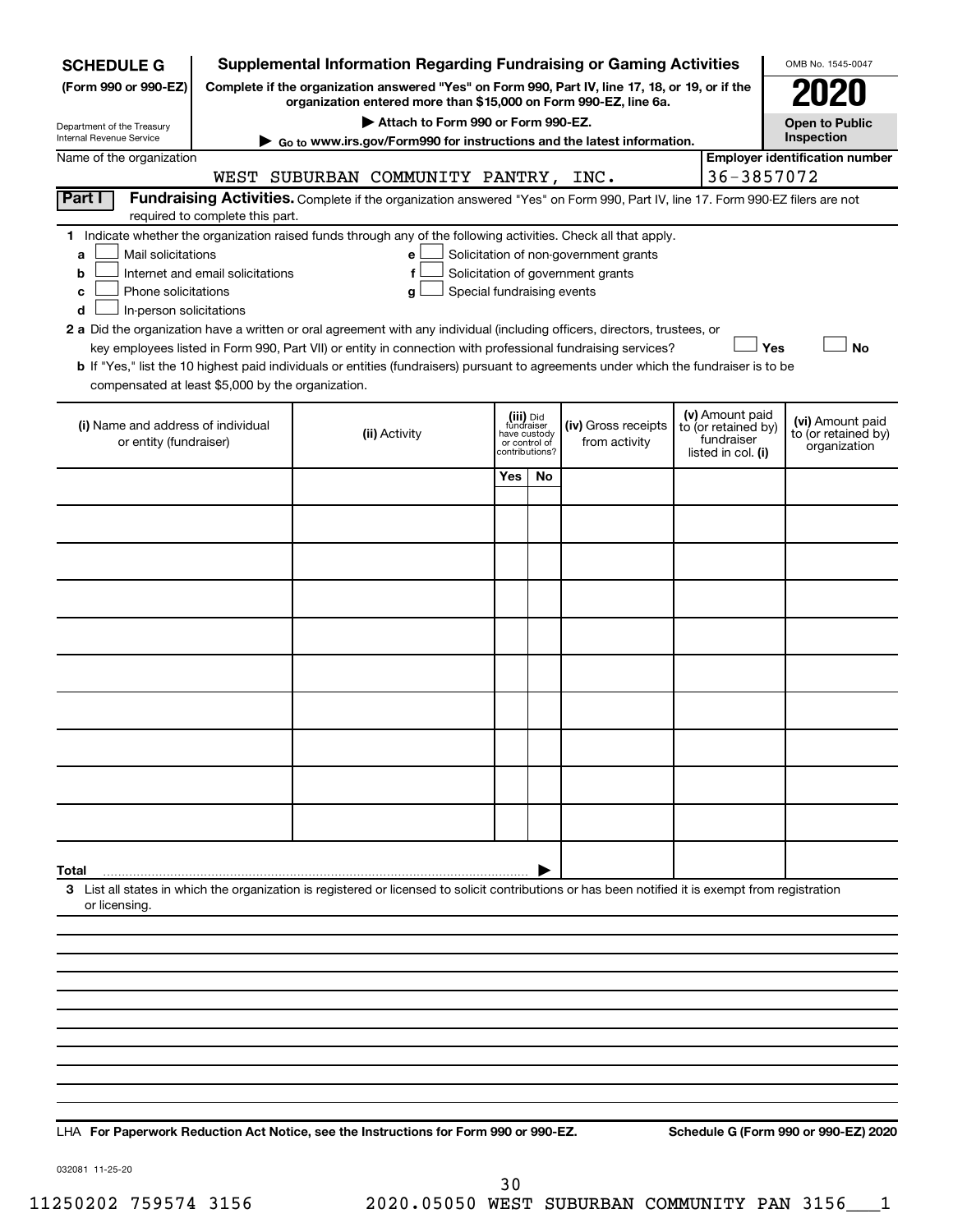36-3857072 Page 2 Schedule G (Form 990 or 990-EZ) 2020  $\tt{WEST}$   $\tt{SUBURBAN}$   $\tt{COMMUNITY}$   $\tt{PANTRY}$ ,  $\tt{INC.}$   $\tt{36-3857072}$   $\tt{Page}$ Part II | Fundraising Events. Complete if the organization answered "Yes" on Form 990, Part IV, line 18, or reported more than \$15,000

of fundraising event contributions and gross income on Form 990-EZ, lines 1 and 6b. List events with gross receipts greater than \$5,000.

|                        |          | OF RINGLASHIY CVENT CONTINUATIONS AND GIVES INCOME ON FOND 330°CZ, IINCS T AND OD. EIST CVCHIS WILH GIVSS TECCIPIS GREEK THAN \$0,000.                                                                                                    |                          |                                                  |                                 |                                                     |
|------------------------|----------|-------------------------------------------------------------------------------------------------------------------------------------------------------------------------------------------------------------------------------------------|--------------------------|--------------------------------------------------|---------------------------------|-----------------------------------------------------|
|                        |          |                                                                                                                                                                                                                                           | (a) Event $#1$<br>CHEF'S | $(b)$ Event #2                                   | (c) Other events<br><b>NONE</b> | (d) Total events                                    |
|                        |          |                                                                                                                                                                                                                                           | CULINARY                 | <b>GOLF OUTING</b>                               |                                 | (add col. (a) through                               |
|                        |          |                                                                                                                                                                                                                                           | (event type)             | (event type)                                     | (total number)                  | col. (c)                                            |
|                        |          |                                                                                                                                                                                                                                           |                          |                                                  |                                 |                                                     |
| Revenue                |          |                                                                                                                                                                                                                                           | 147,155.                 | 58,594.                                          |                                 | 205,749.                                            |
|                        |          |                                                                                                                                                                                                                                           | 133,850.                 | 42,825.                                          |                                 | 176,675.                                            |
|                        | 3        | Gross income (line 1 minus line 2)                                                                                                                                                                                                        | 13,305.                  | 15,769.                                          |                                 | 29,074.                                             |
|                        |          |                                                                                                                                                                                                                                           |                          |                                                  |                                 |                                                     |
|                        | 5        |                                                                                                                                                                                                                                           | 5,145.                   |                                                  |                                 | 5,145.                                              |
|                        |          |                                                                                                                                                                                                                                           | 1,900.                   | 12,462.                                          |                                 | 14,362.                                             |
| <b>Direct Expenses</b> |          |                                                                                                                                                                                                                                           | 8,619.                   |                                                  |                                 | 8,619.                                              |
|                        |          |                                                                                                                                                                                                                                           | 4,450.                   | 699.                                             |                                 | 5,149.                                              |
|                        | 9        |                                                                                                                                                                                                                                           | 1,500.                   | 6,104.                                           |                                 | 7,604.                                              |
|                        | 10       | Direct expense summary. Add lines 4 through 9 in column (d)                                                                                                                                                                               |                          |                                                  |                                 | 40,879.                                             |
|                        |          |                                                                                                                                                                                                                                           |                          |                                                  |                                 | $-11,805.$                                          |
|                        | Part III | Gaming. Complete if the organization answered "Yes" on Form 990, Part IV, line 19, or reported more than                                                                                                                                  |                          |                                                  |                                 |                                                     |
|                        |          | \$15,000 on Form 990-EZ, line 6a.                                                                                                                                                                                                         |                          |                                                  |                                 |                                                     |
| Revenue                |          |                                                                                                                                                                                                                                           | (a) Bingo                | (b) Pull tabs/instant<br>bingo/progressive bingo | (c) Other gaming                | (d) Total gaming (add<br>col. (a) through col. (c)) |
|                        |          |                                                                                                                                                                                                                                           |                          |                                                  |                                 |                                                     |
|                        |          |                                                                                                                                                                                                                                           |                          |                                                  |                                 |                                                     |
|                        |          |                                                                                                                                                                                                                                           |                          |                                                  |                                 |                                                     |
| <b>Direct Expenses</b> | 3        |                                                                                                                                                                                                                                           |                          |                                                  |                                 |                                                     |
|                        |          |                                                                                                                                                                                                                                           |                          |                                                  |                                 |                                                     |
|                        |          |                                                                                                                                                                                                                                           |                          |                                                  |                                 |                                                     |
|                        |          |                                                                                                                                                                                                                                           | Yes<br>%                 | Yes<br>%                                         | Yes<br>%                        |                                                     |
|                        | 6        | Volunteer labor                                                                                                                                                                                                                           | No                       | No                                               | No                              |                                                     |
|                        | 7        | Direct expense summary. Add lines 2 through 5 in column (d)                                                                                                                                                                               |                          |                                                  |                                 |                                                     |
|                        | 8        |                                                                                                                                                                                                                                           |                          |                                                  |                                 |                                                     |
|                        |          |                                                                                                                                                                                                                                           |                          |                                                  |                                 |                                                     |
| 9                      |          | Enter the state(s) in which the organization conducts gaming activities:                                                                                                                                                                  |                          |                                                  |                                 |                                                     |
|                        |          |                                                                                                                                                                                                                                           |                          |                                                  |                                 | Yes<br>No                                           |
|                        |          |                                                                                                                                                                                                                                           |                          |                                                  |                                 |                                                     |
|                        |          |                                                                                                                                                                                                                                           |                          |                                                  |                                 |                                                     |
|                        |          |                                                                                                                                                                                                                                           |                          |                                                  |                                 |                                                     |
|                        |          |                                                                                                                                                                                                                                           |                          |                                                  |                                 | Yes<br>No                                           |
|                        |          | <b>b</b> If "Yes," explain: <u>All and the set of the set of the set of the set of the set of the set of the set of the set of the set of the set of the set of the set of the set of the set of the set of the set of the set of the</u> |                          |                                                  |                                 |                                                     |
|                        |          |                                                                                                                                                                                                                                           |                          |                                                  |                                 |                                                     |
|                        |          |                                                                                                                                                                                                                                           |                          |                                                  |                                 |                                                     |
|                        |          | 032082 11-25-20                                                                                                                                                                                                                           |                          |                                                  |                                 | Schedule G (Form 990 or 990-EZ) 2020                |

11250202 759574 3156 2020.05050 WEST SUBURBAN COMMUNITY PAN 3156\_\_\_1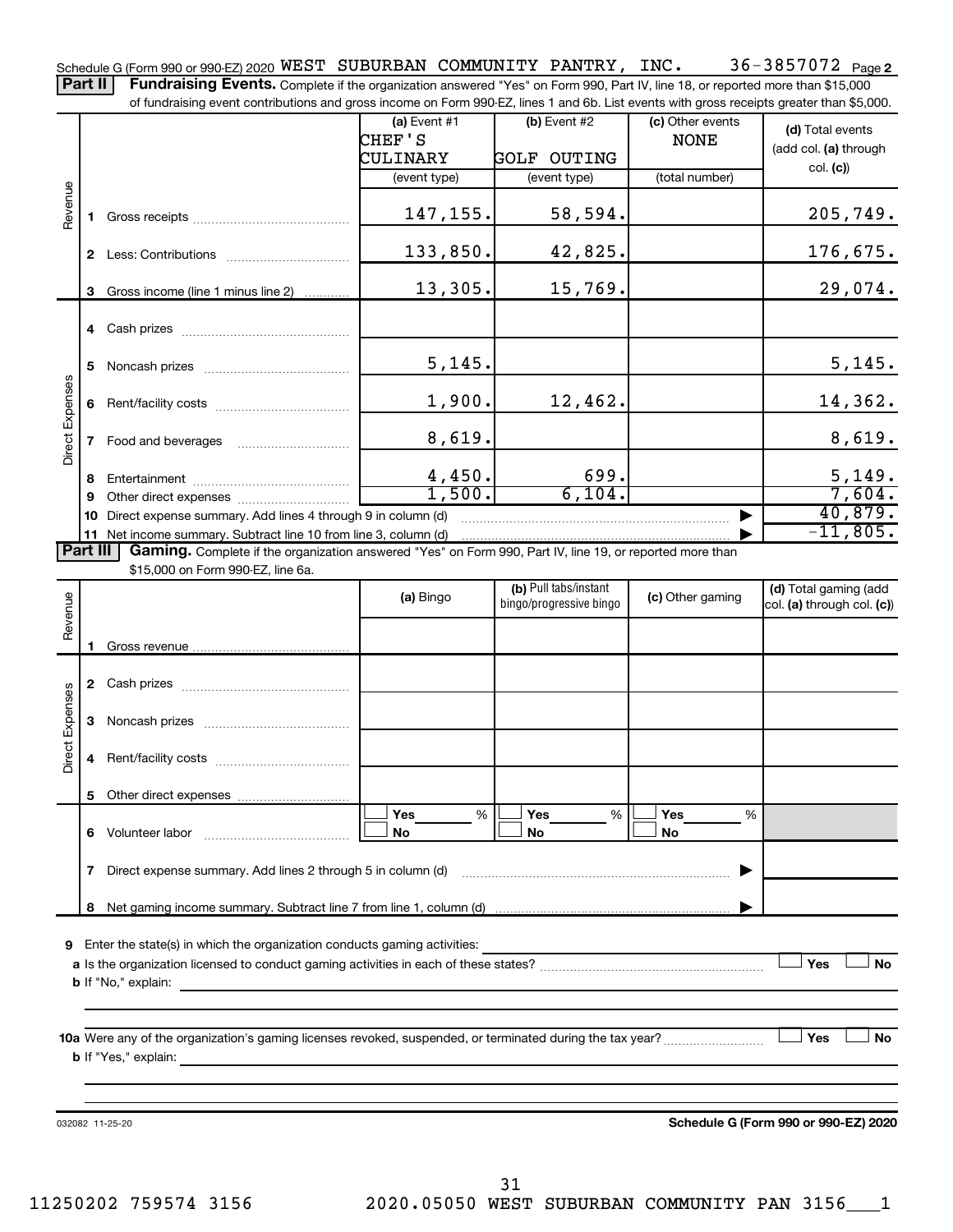| Schedule G (Form 990 or 990-EZ) 2020 WEST SUBURBAN COMMUNITY PANTRY, INC.                                                                                                                                                                | 36-3857072 Page 3    |           |
|------------------------------------------------------------------------------------------------------------------------------------------------------------------------------------------------------------------------------------------|----------------------|-----------|
|                                                                                                                                                                                                                                          | Yes                  | <b>No</b> |
| 12 Is the organization a grantor, beneficiary or trustee of a trust, or a member of a partnership or other entity formed                                                                                                                 |                      |           |
|                                                                                                                                                                                                                                          | ⊥Yes                 | <b>No</b> |
| 13 Indicate the percentage of gaming activity conducted in:                                                                                                                                                                              |                      |           |
|                                                                                                                                                                                                                                          |                      | %         |
|                                                                                                                                                                                                                                          | 13b l                | %         |
| 14 Enter the name and address of the person who prepares the organization's gaming/special events books and records:                                                                                                                     |                      |           |
|                                                                                                                                                                                                                                          |                      |           |
| Name $\blacktriangleright$<br><u> 1989 - Johann Barbara, marka a shekara tsara ma masharida a shekara tsara ma masharida a shekara tsara ma sh</u>                                                                                       |                      |           |
|                                                                                                                                                                                                                                          |                      |           |
|                                                                                                                                                                                                                                          |                      |           |
|                                                                                                                                                                                                                                          |                      |           |
|                                                                                                                                                                                                                                          |                      | No        |
|                                                                                                                                                                                                                                          |                      |           |
|                                                                                                                                                                                                                                          |                      |           |
|                                                                                                                                                                                                                                          |                      |           |
| c If "Yes," enter name and address of the third party:                                                                                                                                                                                   |                      |           |
|                                                                                                                                                                                                                                          |                      |           |
|                                                                                                                                                                                                                                          |                      |           |
|                                                                                                                                                                                                                                          |                      |           |
|                                                                                                                                                                                                                                          |                      |           |
|                                                                                                                                                                                                                                          |                      |           |
| <b>16</b> Gaming manager information:                                                                                                                                                                                                    |                      |           |
|                                                                                                                                                                                                                                          |                      |           |
|                                                                                                                                                                                                                                          |                      |           |
|                                                                                                                                                                                                                                          |                      |           |
| Gaming manager compensation > \$                                                                                                                                                                                                         |                      |           |
|                                                                                                                                                                                                                                          |                      |           |
|                                                                                                                                                                                                                                          |                      |           |
|                                                                                                                                                                                                                                          |                      |           |
|                                                                                                                                                                                                                                          |                      |           |
|                                                                                                                                                                                                                                          |                      |           |
| Director/officer<br>Employee<br>Independent contractor                                                                                                                                                                                   |                      |           |
|                                                                                                                                                                                                                                          |                      |           |
| 17 Mandatory distributions:                                                                                                                                                                                                              |                      |           |
| a Is the organization required under state law to make charitable distributions from the gaming proceeds to                                                                                                                              |                      |           |
|                                                                                                                                                                                                                                          | $\Box$ Yes $\Box$ No |           |
| <b>b</b> Enter the amount of distributions required under state law to be distributed to other exempt organizations or spent in the                                                                                                      |                      |           |
| organization's own exempt activities during the tax year $\triangleright$ \$<br>Supplemental Information. Provide the explanations required by Part I, line 2b, columns (iii) and (v); and Part III, lines 9, 9b, 10b,<br><b>Part IV</b> |                      |           |
|                                                                                                                                                                                                                                          |                      |           |
| 15b, 15c, 16, and 17b, as applicable. Also provide any additional information. See instructions.                                                                                                                                         |                      |           |
|                                                                                                                                                                                                                                          |                      |           |
|                                                                                                                                                                                                                                          |                      |           |
|                                                                                                                                                                                                                                          |                      |           |
|                                                                                                                                                                                                                                          |                      |           |
|                                                                                                                                                                                                                                          |                      |           |
|                                                                                                                                                                                                                                          |                      |           |
|                                                                                                                                                                                                                                          |                      |           |
|                                                                                                                                                                                                                                          |                      |           |
|                                                                                                                                                                                                                                          |                      |           |
|                                                                                                                                                                                                                                          |                      |           |
|                                                                                                                                                                                                                                          |                      |           |
|                                                                                                                                                                                                                                          |                      |           |
|                                                                                                                                                                                                                                          |                      |           |
|                                                                                                                                                                                                                                          |                      |           |
|                                                                                                                                                                                                                                          |                      |           |
|                                                                                                                                                                                                                                          |                      |           |
| Schedule G (Form 990 or 990-EZ) 2020<br>032083 11-25-20                                                                                                                                                                                  |                      |           |
| 32                                                                                                                                                                                                                                       |                      |           |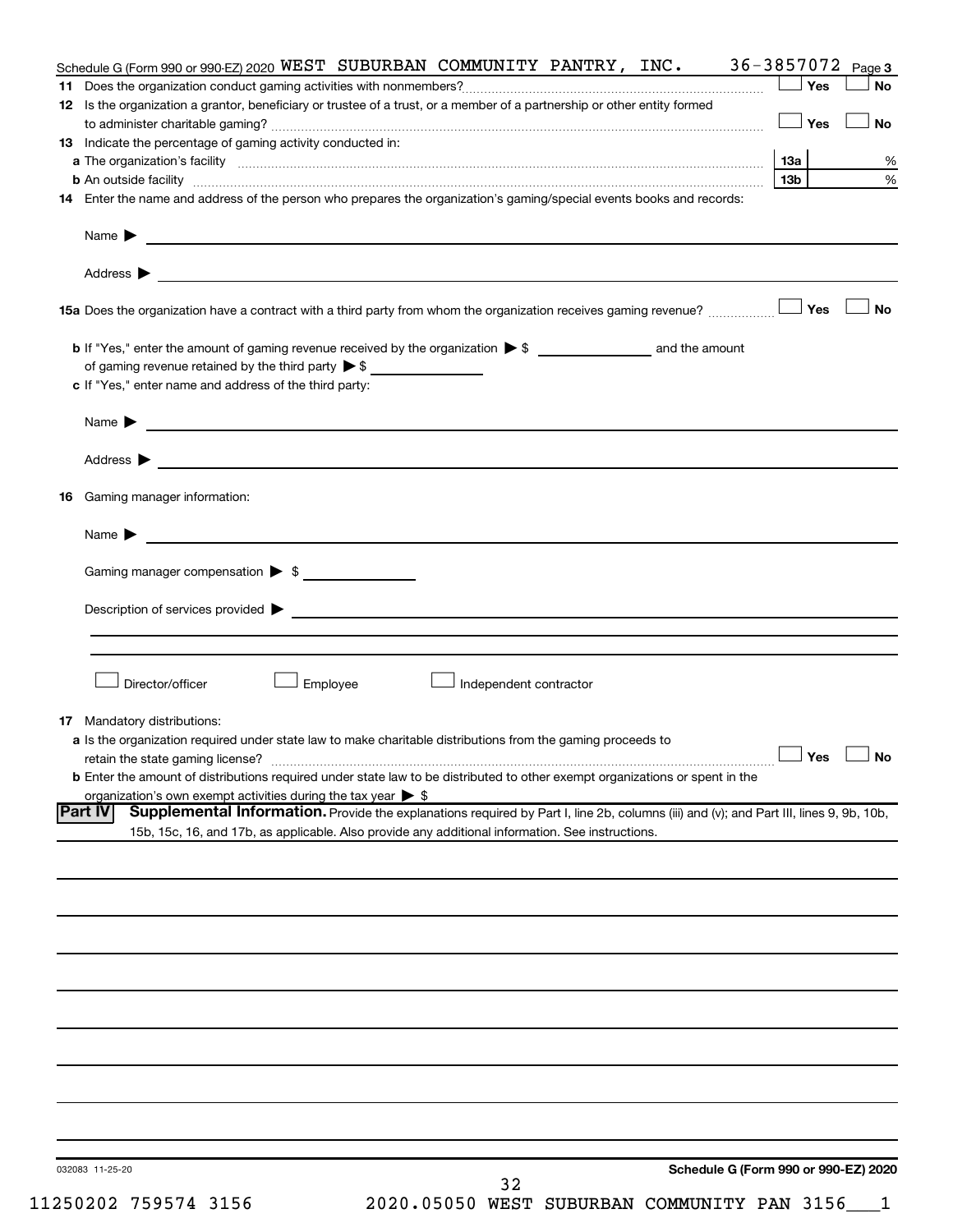|                 | Schedule G (Form 990 or 990-EZ) WEST SUBUR<br><b>Part IV   Supplemental Information</b> (continued) |  | WEST SUBURBAN COMMUNITY PANTRY, INC. |  | 36-3857072 Page 4               |  |
|-----------------|-----------------------------------------------------------------------------------------------------|--|--------------------------------------|--|---------------------------------|--|
|                 |                                                                                                     |  |                                      |  |                                 |  |
|                 |                                                                                                     |  |                                      |  |                                 |  |
|                 |                                                                                                     |  |                                      |  |                                 |  |
|                 |                                                                                                     |  |                                      |  |                                 |  |
|                 |                                                                                                     |  |                                      |  |                                 |  |
|                 |                                                                                                     |  |                                      |  |                                 |  |
|                 |                                                                                                     |  |                                      |  |                                 |  |
|                 |                                                                                                     |  |                                      |  |                                 |  |
|                 |                                                                                                     |  |                                      |  |                                 |  |
|                 |                                                                                                     |  |                                      |  |                                 |  |
|                 |                                                                                                     |  |                                      |  |                                 |  |
|                 |                                                                                                     |  |                                      |  |                                 |  |
|                 |                                                                                                     |  |                                      |  |                                 |  |
|                 |                                                                                                     |  |                                      |  |                                 |  |
|                 |                                                                                                     |  |                                      |  |                                 |  |
|                 |                                                                                                     |  |                                      |  |                                 |  |
|                 |                                                                                                     |  |                                      |  |                                 |  |
|                 |                                                                                                     |  |                                      |  |                                 |  |
|                 |                                                                                                     |  |                                      |  |                                 |  |
|                 |                                                                                                     |  |                                      |  |                                 |  |
|                 |                                                                                                     |  |                                      |  |                                 |  |
|                 |                                                                                                     |  |                                      |  |                                 |  |
|                 |                                                                                                     |  |                                      |  |                                 |  |
|                 |                                                                                                     |  |                                      |  |                                 |  |
|                 |                                                                                                     |  |                                      |  |                                 |  |
|                 |                                                                                                     |  |                                      |  |                                 |  |
|                 |                                                                                                     |  |                                      |  |                                 |  |
|                 |                                                                                                     |  |                                      |  |                                 |  |
|                 |                                                                                                     |  |                                      |  |                                 |  |
|                 |                                                                                                     |  |                                      |  |                                 |  |
|                 |                                                                                                     |  |                                      |  |                                 |  |
|                 |                                                                                                     |  |                                      |  |                                 |  |
|                 |                                                                                                     |  |                                      |  |                                 |  |
|                 |                                                                                                     |  |                                      |  |                                 |  |
|                 |                                                                                                     |  |                                      |  |                                 |  |
|                 |                                                                                                     |  |                                      |  |                                 |  |
|                 |                                                                                                     |  |                                      |  |                                 |  |
|                 |                                                                                                     |  |                                      |  |                                 |  |
|                 |                                                                                                     |  |                                      |  |                                 |  |
|                 |                                                                                                     |  |                                      |  |                                 |  |
|                 |                                                                                                     |  |                                      |  |                                 |  |
|                 |                                                                                                     |  |                                      |  |                                 |  |
|                 |                                                                                                     |  |                                      |  |                                 |  |
|                 |                                                                                                     |  |                                      |  | Schedule G (Form 990 or 990-EZ) |  |
| 032084 04-01-20 |                                                                                                     |  |                                      |  |                                 |  |
|                 |                                                                                                     |  | 33                                   |  |                                 |  |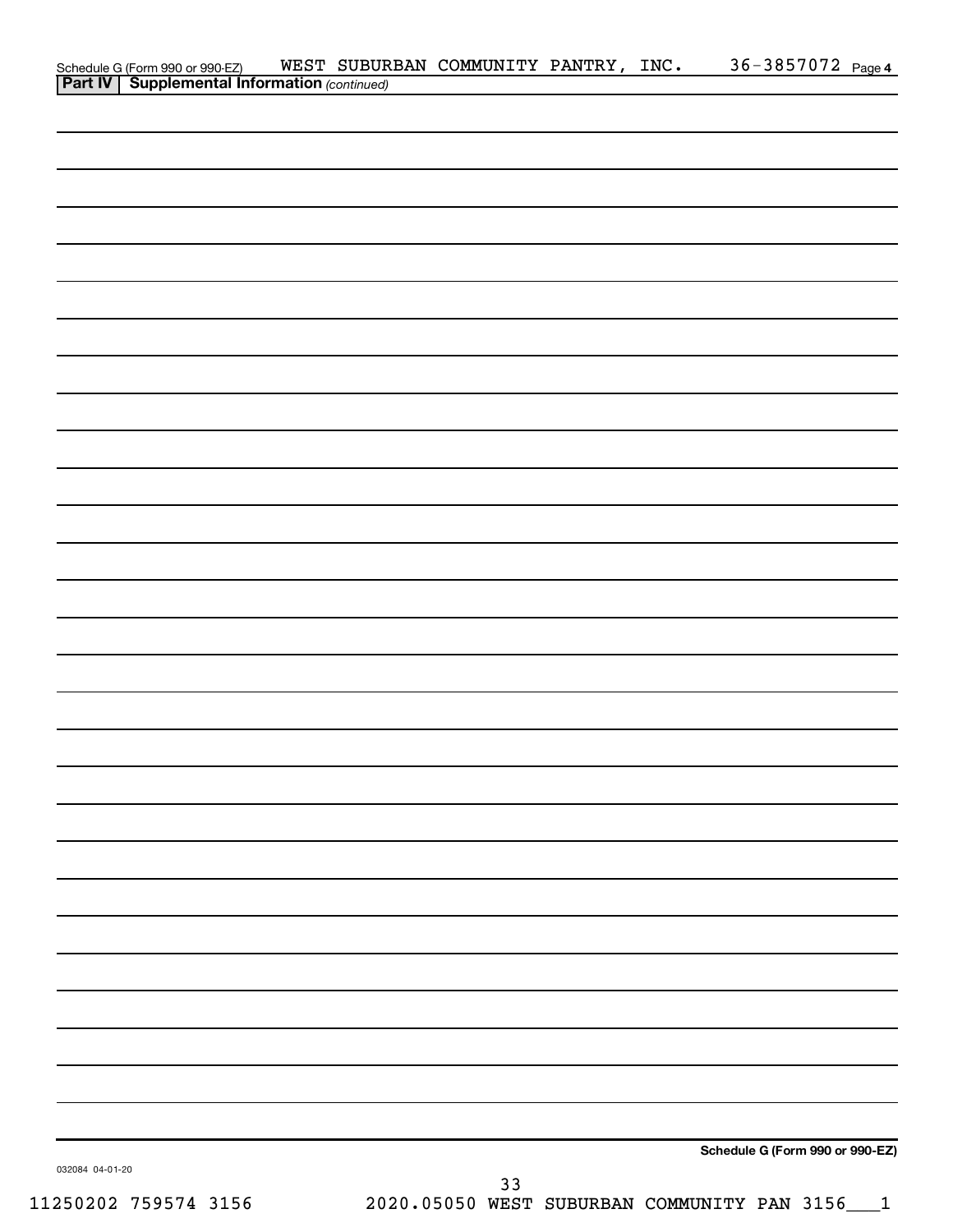| <b>SCHEDULE I</b><br>(Form 990)                                                                                                                                                         |           | <b>Grants and Other Assistance to Organizations,</b><br>Governments, and Individuals in the United States<br>Complete if the organization answered "Yes" on Form 990, Part IV, line 21 or 22. | Attach to Form 990.                                   |                                         |                                                                                                                                                                    |                                          | OMB No. 1545-0047<br><b>Open to Public</b>          |
|-----------------------------------------------------------------------------------------------------------------------------------------------------------------------------------------|-----------|-----------------------------------------------------------------------------------------------------------------------------------------------------------------------------------------------|-------------------------------------------------------|-----------------------------------------|--------------------------------------------------------------------------------------------------------------------------------------------------------------------|------------------------------------------|-----------------------------------------------------|
| Department of the Treasury<br><b>Internal Revenue Service</b>                                                                                                                           |           |                                                                                                                                                                                               | Go to www.irs.gov/Form990 for the latest information. |                                         |                                                                                                                                                                    |                                          | Inspection                                          |
| Name of the organization                                                                                                                                                                |           | WEST SUBURBAN COMMUNITY PANTRY, INC.                                                                                                                                                          |                                                       |                                         |                                                                                                                                                                    |                                          | <b>Employer identification number</b><br>36-3857072 |
| Part I<br><b>General Information on Grants and Assistance</b>                                                                                                                           |           |                                                                                                                                                                                               |                                                       |                                         |                                                                                                                                                                    |                                          |                                                     |
| Does the organization maintain records to substantiate the amount of the grants or assistance, the grantees' eligibility for the grants or assistance, and the selection<br>$\mathbf 1$ |           |                                                                                                                                                                                               |                                                       |                                         |                                                                                                                                                                    |                                          | $\boxed{\text{X}}$ Yes<br>No                        |
| 2 Describe in Part IV the organization's procedures for monitoring the use of grant funds in the United States.<br>Part II                                                              |           |                                                                                                                                                                                               |                                                       |                                         |                                                                                                                                                                    |                                          |                                                     |
|                                                                                                                                                                                         |           | recipient that received more than \$5,000. Part II can be duplicated if additional space is needed.                                                                                           |                                                       |                                         | Grants and Other Assistance to Domestic Organizations and Domestic Governments. Complete if the organization answered "Yes" on Form 990, Part IV, line 21, for any |                                          |                                                     |
| 1 (a) Name and address of organization<br>or government                                                                                                                                 | $(b)$ EIN | (c) IRC section<br>(if applicable)                                                                                                                                                            | (d) Amount of<br>cash grant                           | (e) Amount of<br>non-cash<br>assistance | (f) Method of<br>valuation (book,<br>FMV, appraisal,<br>other)                                                                                                     | (g) Description of<br>noncash assistance | (h) Purpose of grant<br>or assistance               |
|                                                                                                                                                                                         |           |                                                                                                                                                                                               |                                                       |                                         |                                                                                                                                                                    |                                          |                                                     |
| $\mathbf{2}$<br>3                                                                                                                                                                       |           |                                                                                                                                                                                               |                                                       |                                         |                                                                                                                                                                    |                                          | ▶                                                   |

**For Paperwork Reduction Act Notice, see the Instructions for Form 990. Schedule I (Form 990) 2020** LHA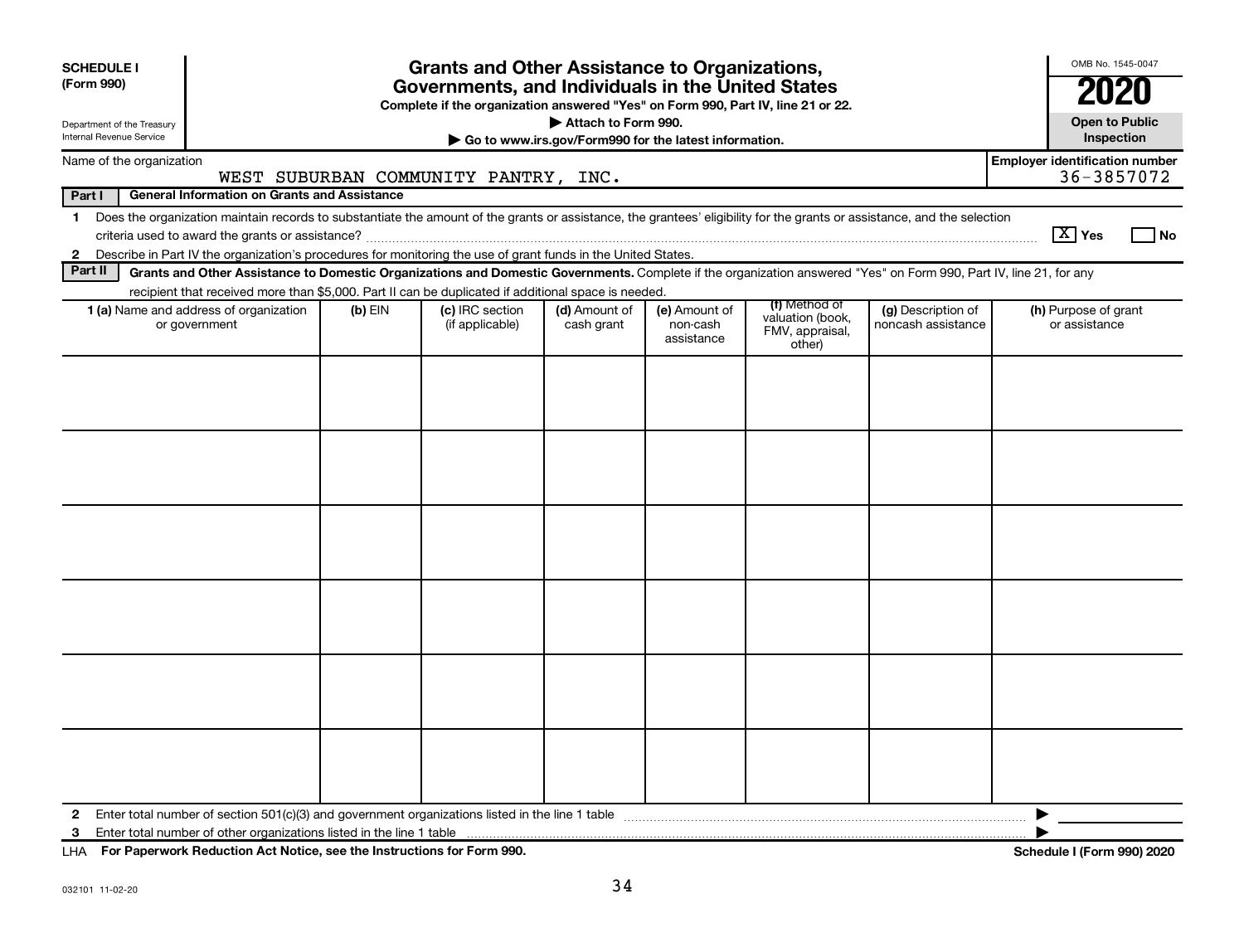Schedule I (Form 990) 2020 Page WEST SUBURBAN COMMUNITY PANTRY, INC. 36-3857072

**2**

Part III | Grants and Other Assistance to Domestic Individuals. Complete if the organization answered "Yes" on Form 990, Part IV, line 22. Part III can be duplicated if additional space is needed.

| (a) Type of grant or assistance                   | (b) Number of<br>(c) Amount of<br>recipients<br>cash grant |                 | (d) Amount of non-<br>(e) Method of valuation<br>(book, FMV, appraisal, other)<br>cash assistance |                        | (f) Description of noncash assistance |  |
|---------------------------------------------------|------------------------------------------------------------|-----------------|---------------------------------------------------------------------------------------------------|------------------------|---------------------------------------|--|
|                                                   |                                                            |                 |                                                                                                   | EST @ \$1.74/POUND FOR |                                       |  |
| DONATED FOOD, PERSONAL CARE ITEMS AND EDUCATIONAL |                                                            |                 |                                                                                                   | FOOD & ACTUAL COST FOR |                                       |  |
| AND SUPPORTIVE SERVICES TO INDIVIDUALS AND        |                                                            |                 |                                                                                                   | PURCHASED FOOD & OTHER |                                       |  |
| FAMILIES.                                         | 68059                                                      | $\mathfrak o$ . | 2,086,714. ITEMS                                                                                  |                        | FOOD AND PERSONAL CARE ITEMS.         |  |
|                                                   |                                                            |                 |                                                                                                   |                        |                                       |  |
|                                                   |                                                            |                 |                                                                                                   |                        |                                       |  |
|                                                   |                                                            |                 |                                                                                                   |                        |                                       |  |
|                                                   |                                                            |                 |                                                                                                   |                        |                                       |  |
|                                                   |                                                            |                 |                                                                                                   |                        |                                       |  |
|                                                   |                                                            |                 |                                                                                                   |                        |                                       |  |
|                                                   |                                                            |                 |                                                                                                   |                        |                                       |  |
|                                                   |                                                            |                 |                                                                                                   |                        |                                       |  |
|                                                   |                                                            |                 |                                                                                                   |                        |                                       |  |
|                                                   |                                                            |                 |                                                                                                   |                        |                                       |  |
|                                                   |                                                            |                 |                                                                                                   |                        |                                       |  |
|                                                   |                                                            |                 |                                                                                                   |                        |                                       |  |
|                                                   |                                                            |                 |                                                                                                   |                        |                                       |  |
|                                                   |                                                            |                 |                                                                                                   |                        |                                       |  |
|                                                   |                                                            |                 |                                                                                                   |                        |                                       |  |
|                                                   |                                                            |                 |                                                                                                   |                        |                                       |  |

Part IV | Supplemental Information. Provide the information required in Part I, line 2; Part III, column (b); and any other additional information.

PART I, LINE 2:

RECIPIENTS ARE LIMITED TO TWO VISITS TO THE FOOD PANTRY PER MONTH PER

CLIENT FAMILY AND MUST SHOW PROOF OF RESIDENCY WITHIN THE AREA SERVED BY

THE ORGANIZATION. THEY MUST ALSO SELF-ATTEST THAT THEY ARE ELIGIBLE (AS

DEFINED UNDER STATE LAW) TO RECEIVE EMERGENCY FOOD ASSISTANCE.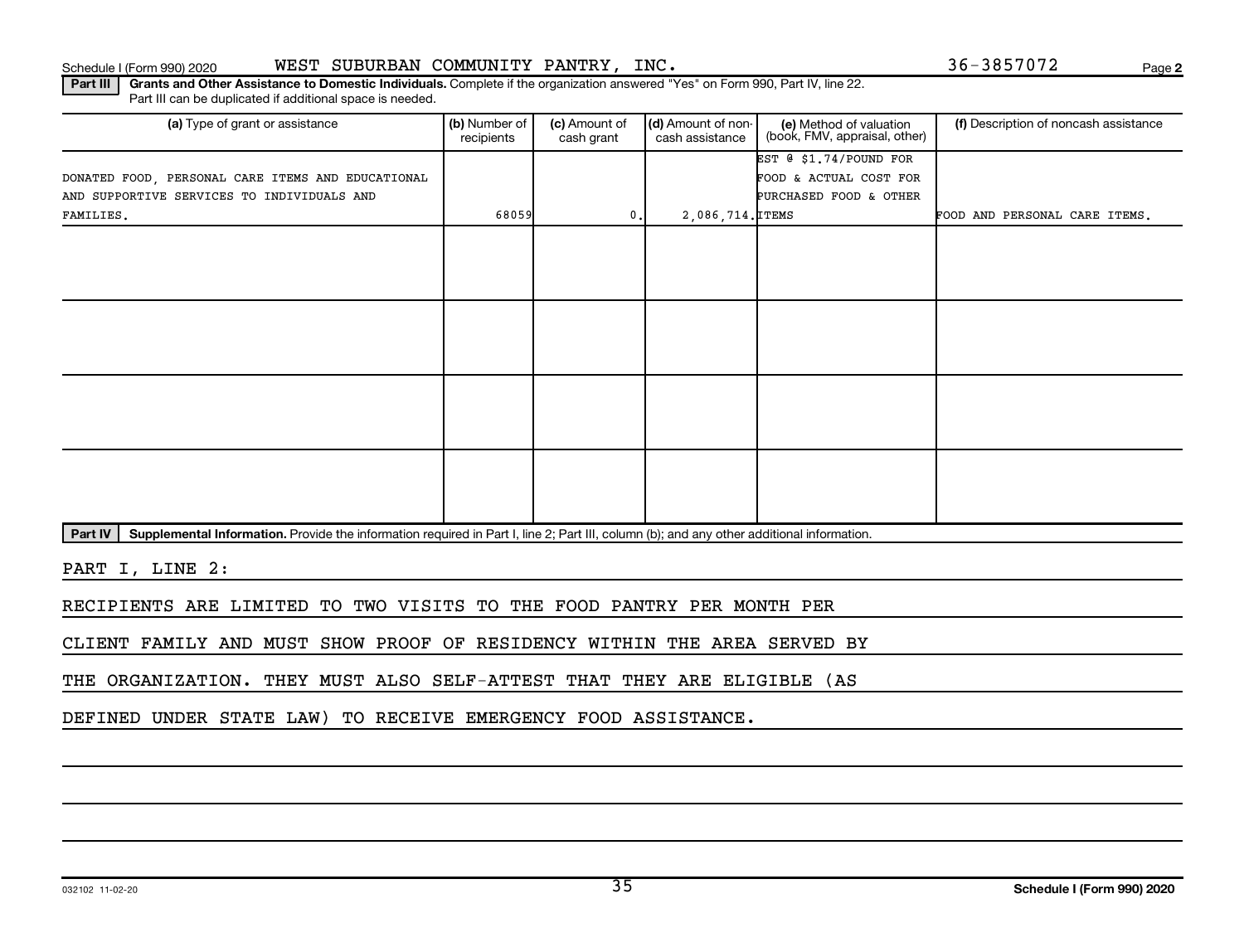#### **SCHEDULE M (Form 990)**

# **Noncash Contributions**

OMB No. 1545-0047

Department of the Treasury Internal Revenue Service

Name of the organization

**Complete if the organizations answered "Yes" on Form 990, Part IV, lines 29 or 30.**<br>Complete if the organizations answered "Yes" on Form 990, Part IV, lines 29 or 30. **Attach to Form 990.**  $\blacktriangleright$ 

 **Go to www.irs.gov/Form990 for instructions and the latest information.** J

**Open to Public Inspection Employer identification number**

| WEST SUBURBAN COMMUNITY PANTRY, INC. | 36-3857072 |
|--------------------------------------|------------|
|--------------------------------------|------------|

| Part I | <b>Types of Property</b>                                                                                                       |                               |                                      |                                                                                                      |                                                              |            |     |    |
|--------|--------------------------------------------------------------------------------------------------------------------------------|-------------------------------|--------------------------------------|------------------------------------------------------------------------------------------------------|--------------------------------------------------------------|------------|-----|----|
|        |                                                                                                                                | (a)<br>Check if<br>applicable | (b)<br>Number of<br>contributions or | (c)<br>Noncash contribution<br>amounts reported on<br>items contributed Form 990, Part VIII, line 1g | (d)<br>Method of determining<br>noncash contribution amounts |            |     |    |
| 1.     |                                                                                                                                |                               |                                      |                                                                                                      |                                                              |            |     |    |
| 2      | Art - Historical treasures                                                                                                     |                               |                                      |                                                                                                      |                                                              |            |     |    |
| 3      |                                                                                                                                |                               |                                      |                                                                                                      |                                                              |            |     |    |
| 4      |                                                                                                                                |                               |                                      |                                                                                                      |                                                              |            |     |    |
| 5      | Clothing and household goods                                                                                                   |                               |                                      |                                                                                                      |                                                              |            |     |    |
| 6      |                                                                                                                                |                               |                                      |                                                                                                      |                                                              |            |     |    |
| 7      |                                                                                                                                |                               |                                      |                                                                                                      |                                                              |            |     |    |
| 8      |                                                                                                                                |                               |                                      |                                                                                                      |                                                              |            |     |    |
| 9      | Securities - Publicly traded                                                                                                   |                               |                                      |                                                                                                      |                                                              |            |     |    |
| 10     | Securities - Closely held stock                                                                                                |                               |                                      |                                                                                                      |                                                              |            |     |    |
| 11     | Securities - Partnership, LLC, or                                                                                              |                               |                                      |                                                                                                      |                                                              |            |     |    |
|        | trust interests                                                                                                                |                               |                                      |                                                                                                      |                                                              |            |     |    |
| 12     | Securities - Miscellaneous                                                                                                     |                               |                                      |                                                                                                      |                                                              |            |     |    |
| 13     | Qualified conservation contribution -                                                                                          |                               |                                      |                                                                                                      |                                                              |            |     |    |
|        |                                                                                                                                |                               |                                      |                                                                                                      |                                                              |            |     |    |
| 14     | Qualified conservation contribution - Other                                                                                    |                               |                                      |                                                                                                      |                                                              |            |     |    |
| 15     | Real estate - Residential                                                                                                      |                               |                                      |                                                                                                      |                                                              |            |     |    |
| 16     |                                                                                                                                |                               |                                      |                                                                                                      |                                                              |            |     |    |
| 17     |                                                                                                                                |                               |                                      |                                                                                                      |                                                              |            |     |    |
| 18     |                                                                                                                                |                               |                                      |                                                                                                      |                                                              |            |     |    |
| 19     |                                                                                                                                | $\overline{\text{x}}$         | 616                                  |                                                                                                      | @ \$1.74 PER POU<br>$\overline{\texttt{EST}}$ .              |            |     |    |
| 20     | Drugs and medical supplies                                                                                                     |                               |                                      |                                                                                                      |                                                              |            |     |    |
| 21     |                                                                                                                                |                               |                                      |                                                                                                      |                                                              |            |     |    |
| 22     |                                                                                                                                |                               |                                      |                                                                                                      |                                                              |            |     |    |
| 23     |                                                                                                                                |                               |                                      |                                                                                                      |                                                              |            |     |    |
| 24     | Archeological artifacts                                                                                                        |                               |                                      |                                                                                                      |                                                              |            |     |    |
| 25     | $($ AUCTION ITEMS $)$<br>▶<br>Other                                                                                            | X                             | 32                                   |                                                                                                      | 5,145. ESTIMATED FMV                                         |            |     |    |
| 26     | Other                                                                                                                          |                               |                                      |                                                                                                      |                                                              |            |     |    |
| 27     | Other<br>▸                                                                                                                     |                               |                                      |                                                                                                      |                                                              |            |     |    |
| 28     | Other                                                                                                                          |                               |                                      |                                                                                                      |                                                              |            |     |    |
| 29     | Number of Forms 8283 received by the organization during the tax year for contributions                                        |                               |                                      |                                                                                                      |                                                              |            |     |    |
|        | for which the organization completed Form 8283, Part V, Donee Acknowledgement                                                  |                               |                                      | 29                                                                                                   |                                                              |            |     |    |
|        |                                                                                                                                |                               |                                      |                                                                                                      |                                                              |            | Yes | No |
|        | 30a During the year, did the organization receive by contribution any property reported in Part I, lines 1 through 28, that it |                               |                                      |                                                                                                      |                                                              |            |     |    |
|        | must hold for at least three years from the date of the initial contribution, and which isn't required to be used for          |                               |                                      |                                                                                                      |                                                              |            |     |    |
|        |                                                                                                                                |                               |                                      |                                                                                                      |                                                              | 30a        |     | х  |
|        | <b>b</b> If "Yes," describe the arrangement in Part II.                                                                        |                               |                                      |                                                                                                      |                                                              |            |     |    |
| 31     | Does the organization have a gift acceptance policy that requires the review of any nonstandard contributions?                 |                               |                                      |                                                                                                      |                                                              | 31         | х   |    |
|        | 32a Does the organization hire or use third parties or related organizations to solicit, process, or sell noncash              |                               |                                      |                                                                                                      |                                                              |            |     |    |
|        | contributions?                                                                                                                 |                               |                                      |                                                                                                      |                                                              | <b>32a</b> |     | х  |
|        | <b>b</b> If "Yes," describe in Part II.                                                                                        |                               |                                      |                                                                                                      |                                                              |            |     |    |
| 33     | If the organization didn't report an amount in column (c) for a type of property for which column (a) is checked,              |                               |                                      |                                                                                                      |                                                              |            |     |    |
|        | describe in Part II.                                                                                                           |                               |                                      |                                                                                                      |                                                              |            |     |    |

For Paperwork Reduction Act Notice, see the Instructions for Form 990. Schedule M (Form 990) 2020 LHA

032141 11-23-20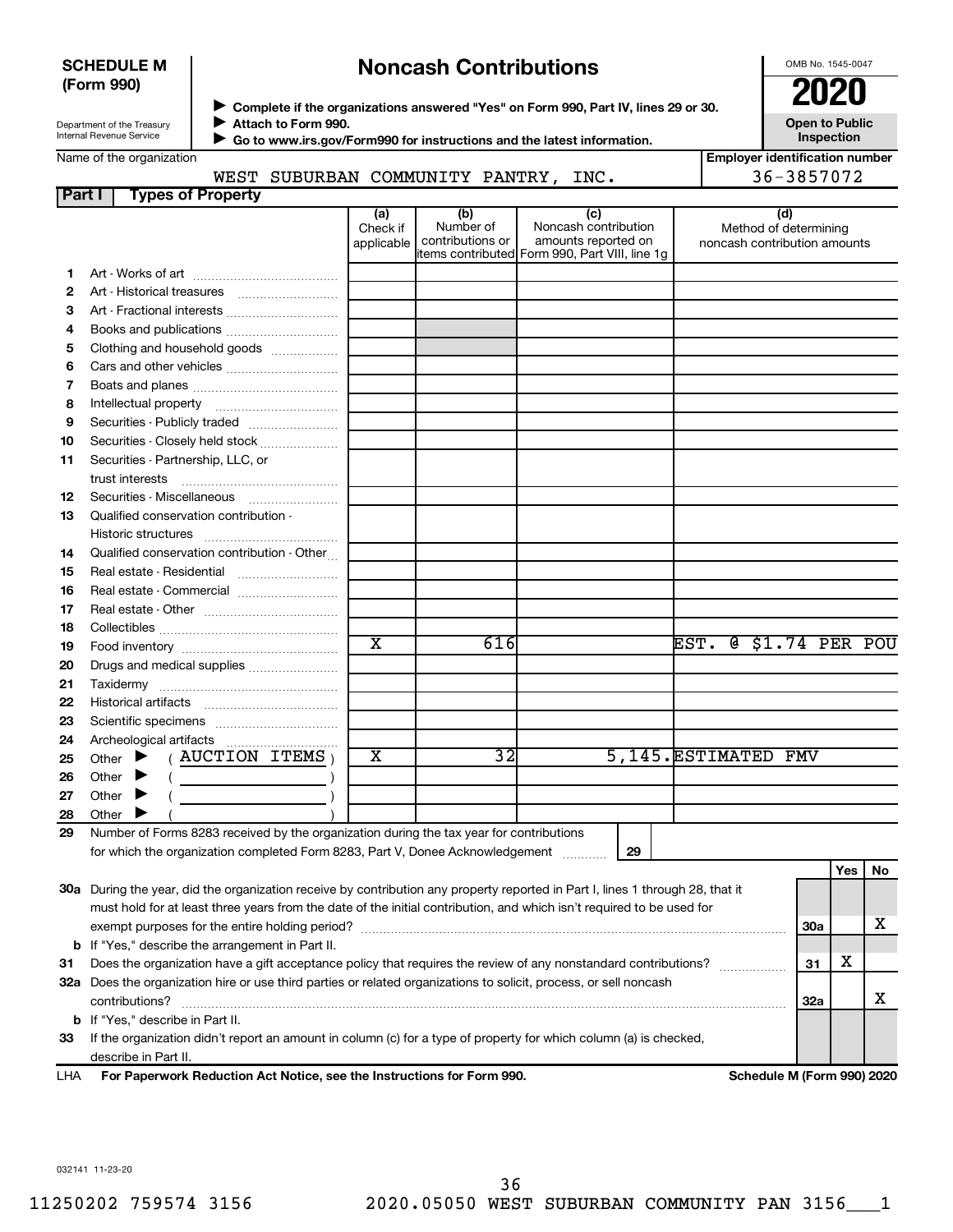| 032142 11-23-20 | Schedule M (Form 990) 2020 |
|-----------------|----------------------------|
|                 | 37                         |

**Part II Supplemental Information.** 

**2**

Provide the information required by Part I, lines 30b, 32b, and 33, and whether the organization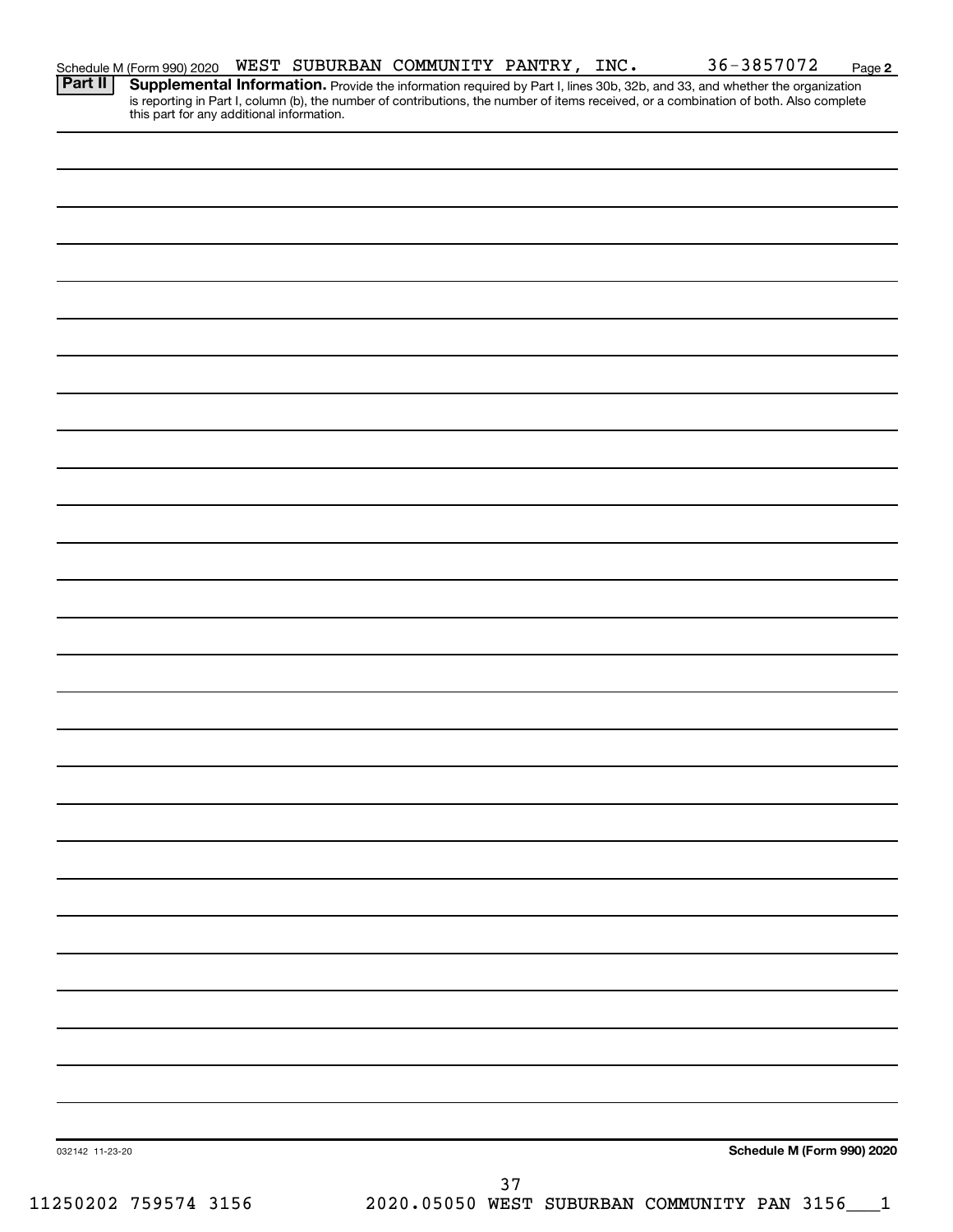**(Form 990 or 990-EZ)**

Department of the Treasury Internal Revenue Service Name of the organization

**Complete to provide information for responses to specific questions on Form 990 or 990-EZ or to provide any additional information. | Attach to Form 990 or 990-EZ. | Go to www.irs.gov/Form990 for the latest information. SCHEDULE O Supplemental Information to Form 990 or 990-EZ 2020**<br>(Form 990 or 990-EZ)



WEST SUBURBAN COMMUNITY PANTRY, INC. | 36-3857072

**Employer identification number**

FORM 990, PART VI, SECTION B, LINE 11B:

THE BOARD OF DIRECTORS OF THE ORGANIZATION ARE PROVIDED A COPY OF THE FINAL

FORM 990 IN ADVANCE OF ITS FILING AND INVITED TO FORWARD ANY COMMENTS

THEREON TO THE CHAIRMAN OF THE ORGANIZATION'S AUDIT COMMITTEE.

FORM 990, PART VI, SECTION B, LINE 12C:

AT EACH MEETING OF THE ORGANIZATION'S BOARD OF DIRECTORS, THE MATTER OF

CONFLICT OF INTEREST IS ADDRESSED AS NECESSARY. BOARD MEMBERS AND COVERED

EMPLOYEES ARE REQUIRED TO EXECUTE A CONFLICT OF INTEREST ACKNOWLEDGEMENT

AND COMPLIANCE FORM.

FORM 990, PART VI, SECTION B, LINE 15A:

THE BOARD OF DIRECTORS CONSULTED COMPARABLE FOOD PANTRIES AND REVIEWED

COMPENSATION DATA FOR SIMILAR CHARITABLE ORGANIZATIONS IN ORDER TO

DETERMINE THE APPROPRIATE LEVEL OF COMPENSATION FOR THE PRESIDENT/CEO.

FORM 990, PART VI, SECTION C, LINE 19:

THE GOVERNING DOCUMENTS ARE AVAILABLE AT THE ORGANIZATION'S OFFICE FOR

INSPECTION AND THROUGH GOVERNMENTAL AGENCIES HAVING OVERSIGHT

RESPONSIBILITIES.

FORM 990, PART IX, LINE 11G, OTHER FEES:

OUTSOURCED LABOR:

PROGRAM SERVICE EXPENSES 69,046.

MANAGEMENT AND GENERAL EXPENSES 33,490.

FUNDRAISING EXPENSES 24,069.

032211 11-20-20 **For Paperwork Reduction Act Notice, see the Instructions for Form 990 or 990-EZ. Schedule O (Form 990 or 990-EZ) 2020** LHA

38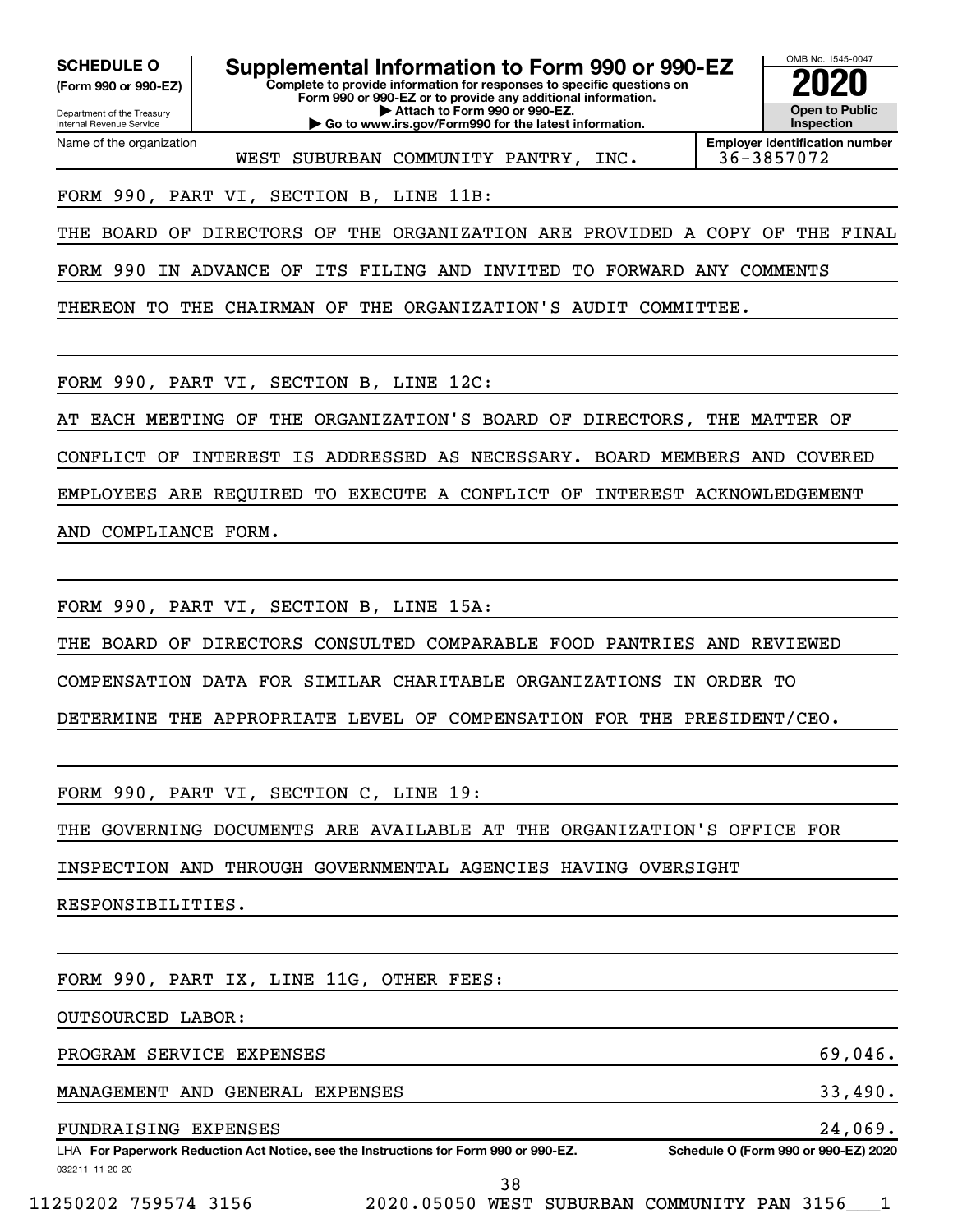| Schedule O (Form 990 or 990-EZ) 2020                                    | Page 2                                              |
|-------------------------------------------------------------------------|-----------------------------------------------------|
| Name of the organization<br>WEST SUBURBAN COMMUNITY PANTRY, INC.        | <b>Employer identification number</b><br>36-3857072 |
| TOTAL EXPENSES                                                          | 126,605.                                            |
|                                                                         |                                                     |
| CONSULTING:                                                             |                                                     |
| PROGRAM SERVICE EXPENSES                                                | 0.                                                  |
| MANAGEMENT AND GENERAL EXPENSES                                         | 12,850.                                             |
| FUNDRAISING EXPENSES                                                    | 0.                                                  |
| TOTAL EXPENSES                                                          | 12,850.                                             |
| OTHER FEES:                                                             |                                                     |
| PROGRAM SERVICE EXPENSES                                                | 0.                                                  |
| MANAGEMENT AND GENERAL EXPENSES                                         | 5,895.                                              |
| FUNDRAISING EXPENSES                                                    | 0.                                                  |
| TOTAL EXPENSES                                                          | 5,895.                                              |
| TOTAL OTHER FEES ON FORM 990, PART IX, LINE 11G, COL A                  | 145,350.                                            |
| FORM 990, PART XII, LINE 1, ACCOUNTING METHOD USED TO PREPARE FORM 990: |                                                     |
| MODIFIED CASH BASIS OF ACCOUNTING IS A COMPREHENSIVE BASIS OF           |                                                     |
| ACCOUNTING OTHER THAN GENERALLY ACCEPTED ACCOUNTING PRINCIPLES. A CASH  |                                                     |
| BASIS OF ACCOUNTING RECOGNIZES INCOME FROM CASH WHEN RECEIVED RATHER    |                                                     |
| THAN EARNED AND EXPENSES WHEN PAID RATHER THAN WHEN INCURRED.           |                                                     |
| MODIFICATIONS TO THE CASH BASIS OF ACCOUNTING INCLUDE RECORDING         |                                                     |
| PROPERTY AND EQUIPMENT, RELATED DEPRECIATION EXPENSE, CONDITIONAL       |                                                     |
| PROMISES TO GIVE (MORTGAGE PAYABLE) AND DONATED FOOD.                   |                                                     |
|                                                                         |                                                     |
| FORM 990, PART XII, LINE 2C:                                            |                                                     |
| THE BOARD'S AUDIT COMMITTEE ASSUMES RESPONSIBILITY AND THE PROCESS HAS  |                                                     |
| NOT CHANGED FROM PREVIOUS YEARS.                                        |                                                     |

032212 11-20-20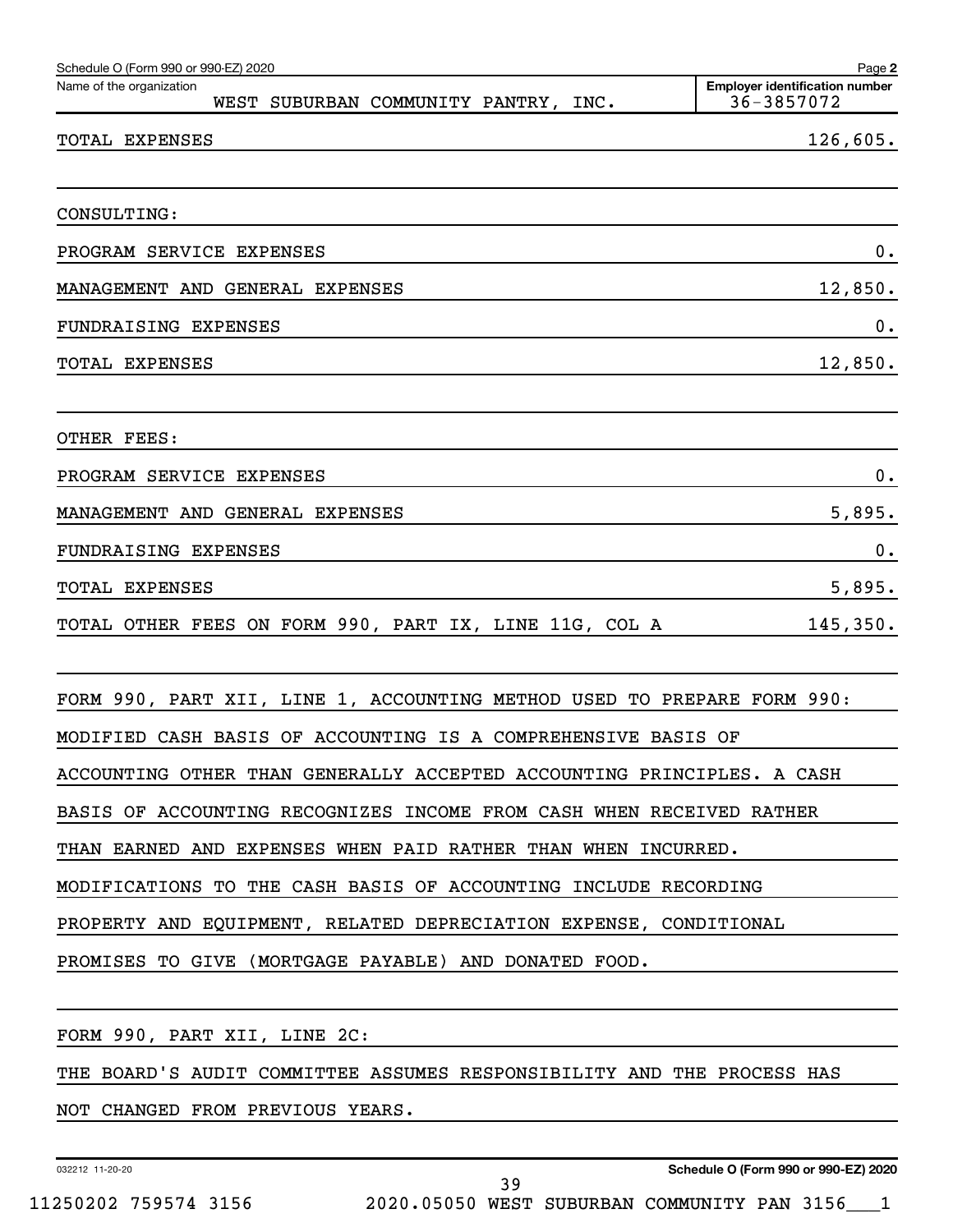#### **2020 DEPRECIATION AND AMORTIZATION REPORT**

#### FORM 990 PAGE 10 990

| Asset<br>No. | Description              | Date<br>Acquired | Method        | Life       | $\begin{matrix} 0 \\ 0 \\ n \end{matrix}$<br>$\mathsf{v}$ | Line<br>No. | Unadjusted<br>Cost Or Basis | Bus<br>$\%$<br>Excl | Section 179<br>Expense | $\star$<br>Reduction In<br><b>Basis</b> | <b>Basis For</b><br>Depreciation | Beginning<br>Accumulated<br>Depreciation | Current<br>Sec 179<br>Expense | <b>Current Year</b><br>Deduction | Ending<br>Accumulated<br>Depreciation |
|--------------|--------------------------|------------------|---------------|------------|-----------------------------------------------------------|-------------|-----------------------------|---------------------|------------------------|-----------------------------------------|----------------------------------|------------------------------------------|-------------------------------|----------------------------------|---------------------------------------|
|              | 1 BUILDING               | VARIOUS          | $\mathtt{SL}$ | 39.00 MM16 |                                                           |             | 485,384.                    |                     |                        |                                         | 485,384.                         | 158,071.                                 |                               | 12, 270.                         | 170,341.                              |
|              | $2$ LAND                 | VARIOUS          | $\mathbf L$   |            |                                                           |             | 105,000.                    |                     |                        |                                         | 105,000.                         |                                          |                               | $\mathsf{0}$ .                   |                                       |
|              | 3 BUILDING IMPROVEMENTS  | VARIOUS          | $\mathtt{SL}$ | 10.00      |                                                           | 16          | 54, 333.                    |                     |                        |                                         | 54, 333.                         | 57,614.                                  |                               | 3,458.                           | 61,072.                               |
|              | 4 EQUIPMENT              | VARIOUS          | $\mathtt{SL}$ | 7.00       |                                                           | 16          | 140, 313.                   |                     |                        |                                         | 140, 313.                        | 118,874.                                 |                               | 2,552.                           | 121,426.                              |
|              | 5 VEHICLES               | VARIOUS          | $\mathtt{SL}$ | 5.00       |                                                           | 16          | 50,534.                     |                     |                        |                                         | 50,534.                          | 34,667.                                  |                               | 3,829                            | 38,496.                               |
|              | 6 COMPUTER EQUIPMENT     | VARIOUS          | $\mathtt{SL}$ | 5.00       |                                                           | 16          | 40,153.                     |                     |                        |                                         | 40,153.                          |                                          |                               | 4,015.                           | 4,015.                                |
|              | 7 WAREHOUSE EQUIPMENT    | VARIOUS          | $\mathtt{SL}$ | 7.00       |                                                           | 16          | 11,930.                     |                     |                        |                                         | 11,930.                          |                                          |                               | 852.                             | 852.                                  |
|              | 8 LEASEHOLD IMPROVEMENTS | VARIOUS          | $\mathtt{SL}$ | 15.00      |                                                           | 16          | 608,942.                    |                     |                        |                                         | 608,942.                         |                                          |                               | 20,277.                          | 20,277.                               |
|              | * TOTAL 990 PAGE 10 DEPR |                  |               |            |                                                           |             | 1,496,589.                  |                     |                        |                                         | 1,496,589.                       | 369,226.                                 |                               | 47,253.                          | 416,479.                              |
|              |                          |                  |               |            |                                                           |             |                             |                     |                        |                                         |                                  |                                          |                               |                                  |                                       |
|              |                          |                  |               |            |                                                           |             |                             |                     |                        |                                         |                                  |                                          |                               |                                  |                                       |
|              |                          |                  |               |            |                                                           |             |                             |                     |                        |                                         |                                  |                                          |                               |                                  |                                       |
|              |                          |                  |               |            |                                                           |             |                             |                     |                        |                                         |                                  |                                          |                               |                                  |                                       |
|              |                          |                  |               |            |                                                           |             |                             |                     |                        |                                         |                                  |                                          |                               |                                  |                                       |
|              |                          |                  |               |            |                                                           |             |                             |                     |                        |                                         |                                  |                                          |                               |                                  |                                       |
|              |                          |                  |               |            |                                                           |             |                             |                     |                        |                                         |                                  |                                          |                               |                                  |                                       |
|              |                          |                  |               |            |                                                           |             |                             |                     |                        |                                         |                                  |                                          |                               |                                  |                                       |
|              |                          |                  |               |            |                                                           |             |                             |                     |                        |                                         |                                  |                                          |                               |                                  |                                       |

028111 04-01-20

(D) - Asset disposed \* ITC, Salvage, Bonus, Commercial Revitalization Deduction, GO Zone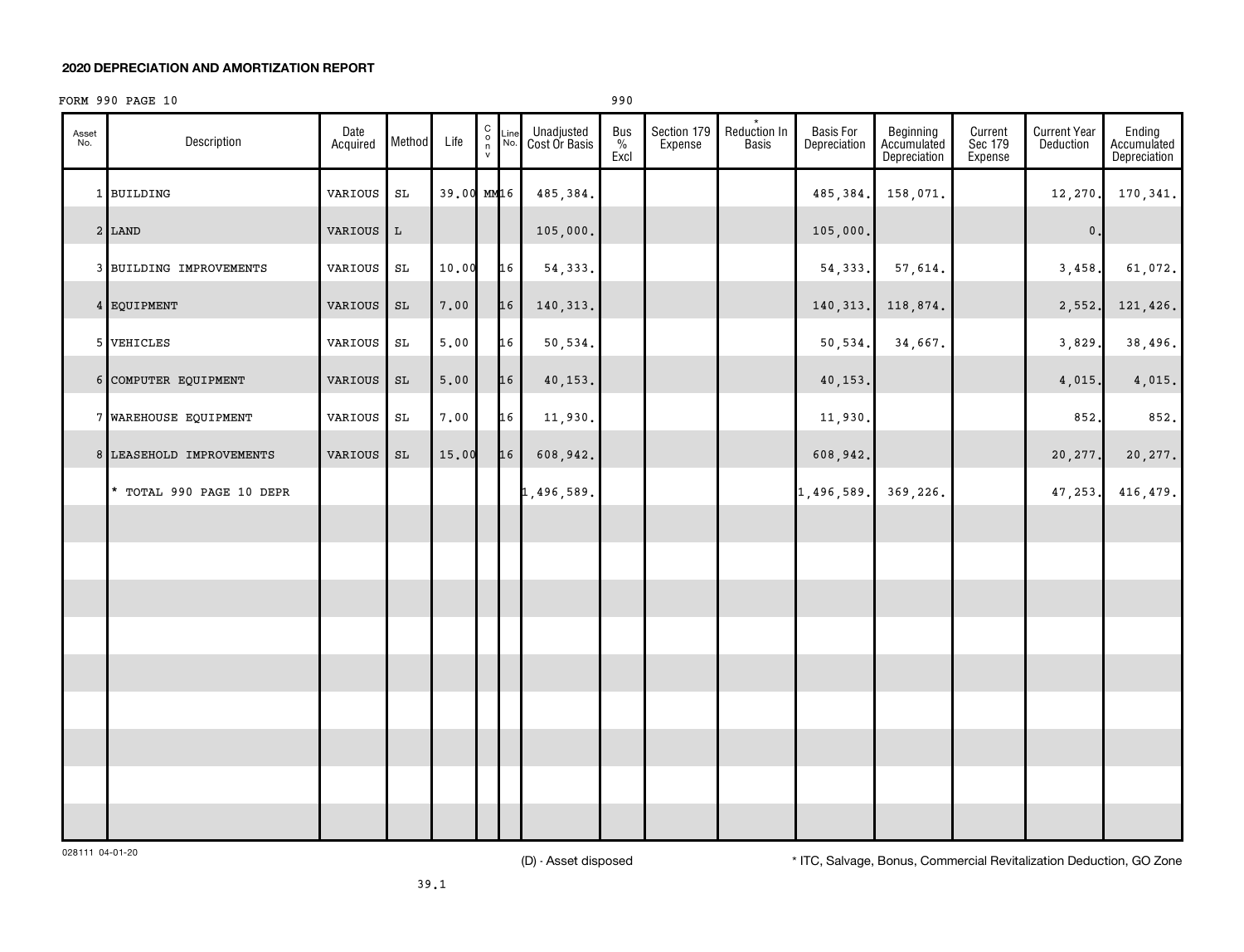# **TAX RETURN FILING INSTRUCTIONS**

ILLINOIS FORM AG990-IL

### **FOR THE YEAR ENDING**

 $June~30, 2021$ 

| West Suburban Community Pantry, Inc.<br>6809 Hobson Valley Drive No. 118<br>Woodridge, IL 60517<br>Dugan & Lopatka, CPA's PC<br>4320 Winfield Road Suite 450<br>Warrenville, IL 60555-4036                                                                                                                                             |
|----------------------------------------------------------------------------------------------------------------------------------------------------------------------------------------------------------------------------------------------------------------------------------------------------------------------------------------|
|                                                                                                                                                                                                                                                                                                                                        |
|                                                                                                                                                                                                                                                                                                                                        |
| No payment required                                                                                                                                                                                                                                                                                                                    |
| Not Applicable                                                                                                                                                                                                                                                                                                                         |
| Office of the Attorney General<br>Charitable Trust Bureau<br>100 West Randolph St., 11th Floor<br>Chicago, IL 60601-3175                                                                                                                                                                                                               |
| February 28, 2022.                                                                                                                                                                                                                                                                                                                     |
| The report should be signed and dated by the authorized<br>$indivialual(s)$ .<br>If sent by regular mail, sufficient time must be allowed for<br>receipt by the due date. Preferably, the return should be sent<br>by registered or certified mail with the sender's receipt<br>postmarked to prove mailing on or before the due date. |
|                                                                                                                                                                                                                                                                                                                                        |
|                                                                                                                                                                                                                                                                                                                                        |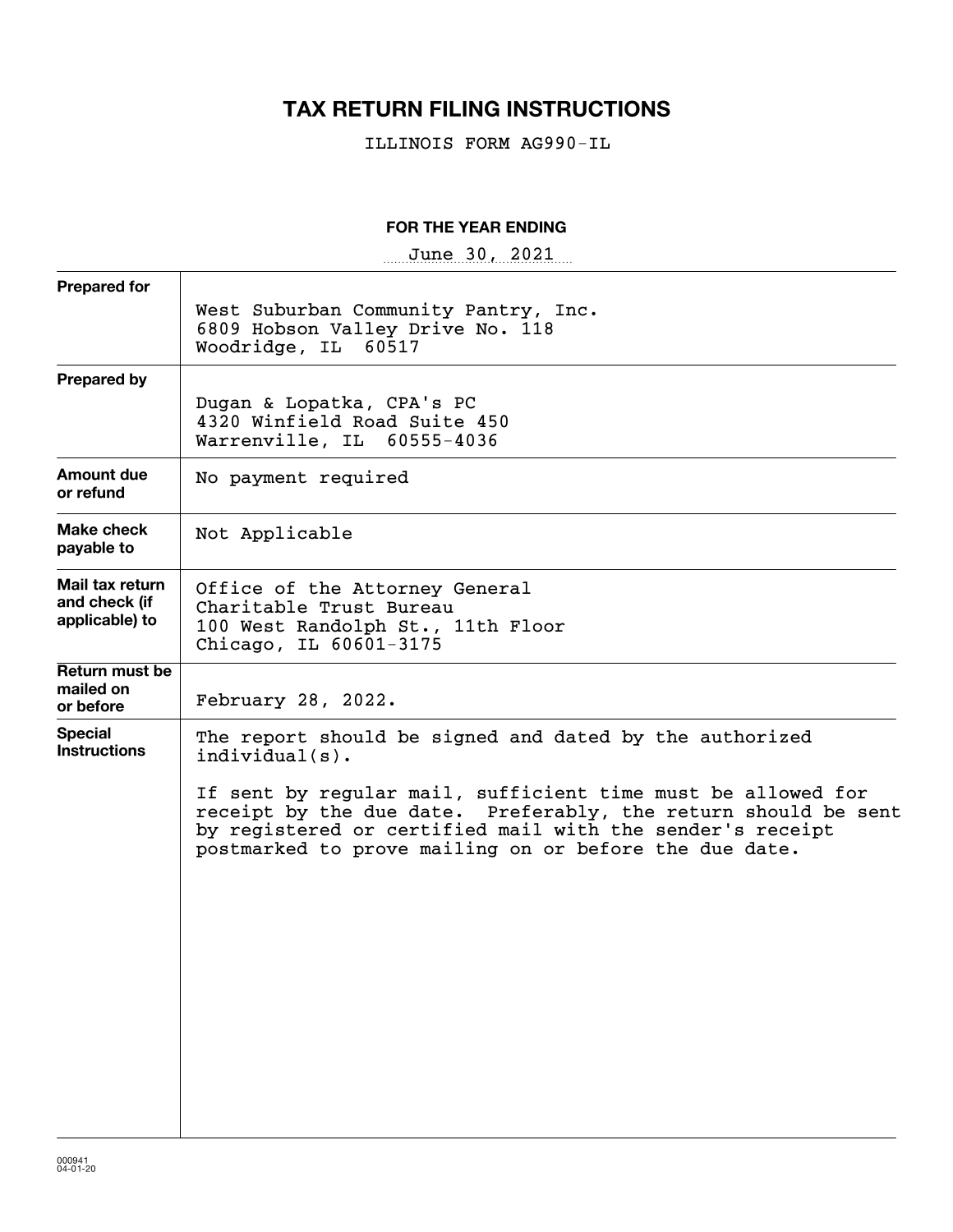|                 | <b>ILLINOIS CHARITABLE ORGANIZATION ANNUAL REPORT</b><br>For Office Use Only                                                        |                                                  | Form AG990-IL<br>Revised 1/19                        |
|-----------------|-------------------------------------------------------------------------------------------------------------------------------------|--------------------------------------------------|------------------------------------------------------|
| PMT#            | <b>Attorney General KWAME RAOUL State of Illinois</b>                                                                               |                                                  |                                                      |
|                 | Charitable Trust Bureau, 100 West Randolph<br>11th Floor, Chicago, Illinois 60601                                                   |                                                  | $CO# 01-043719$                                      |
|                 |                                                                                                                                     |                                                  | Check all items attached:                            |
| AMT             | <b>Report for the Fiscal Period:</b>                                                                                                | $\overline{\mathbf{x}}$                          | Copy of IRS Return                                   |
|                 | Beginning 07/01/2020                                                                                                                | $\mathbf{X}$<br><b>Make Checks</b><br>Payable to | <b>Audited Financial Statements</b>                  |
| INIT            |                                                                                                                                     | the Illinois                                     | Copy of Form IFC<br>\$15.00 Annual Report Filing Fee |
|                 | & Ending<br>06/30/2021                                                                                                              | Charity<br><b>Bureau Fund</b>                    | \$100.00 Late Report Filing Fee                      |
|                 | M <sub>0</sub><br>$\overline{DAY}$<br><b>YR</b><br>Federal ID # 36 - 3857072                                                        |                                                  | M <sub>0</sub><br>DAY<br>YR.                         |
|                 | $\boxed{\mathbf{X}}$ Yes<br><b>No</b><br>Are contributions to the organization tax deductible?                                      | Date Organization was created:                   | 07/10/1992                                           |
|                 | LEGAL                                                                                                                               | Year-end                                         |                                                      |
|                 | NAME WEST SUBURBAN COMMUNITY PANTRY, INC.                                                                                           | amounts                                          |                                                      |
|                 | MAIL                                                                                                                                | A) ASSETS                                        | 2,578,313.<br>$A)$ \$                                |
|                 | ADDRESS 6809 HOBSON VALLEY DRIVE, NO. 118                                                                                           | <b>B) LIABILITIES</b>                            | 500,000.<br>$B)$ \$                                  |
|                 | CITY, STATE WOODRIDGE, IL                                                                                                           | C) NET ASSETS                                    | 2,078,313.<br>$C)$ \$                                |
|                 | ZIP CODE 60517                                                                                                                      |                                                  |                                                      |
| Π.              | SUMMARY OF ALL REVENUE ITEMS DURING THE YEAR:                                                                                       | <b>PERCENTAGE</b>                                | <b>AMOUNT</b>                                        |
|                 | D) PUBLIC SUPPORT, CONTRIBUTIONS & PROGRAM SERVICE REV. (GROSS AMTS.)                                                               | 93.542%<br>6.372%                                | 3,475,870.<br>$D)$ \$<br>236,755.<br>$E)$ \$         |
|                 | <b>GOVERNMENT GRANTS &amp; MEMBERSHIP DUES</b><br>E)<br>OTHER REVENUES                                                              | 0.086%                                           | 3,203.<br>$F)$ \$                                    |
|                 | F)                                                                                                                                  |                                                  |                                                      |
|                 | G) TOTAL REVENUE, INCOME AND CONTRIBUTIONS RECEIVED (ADD D, E, & F)                                                                 | 100%                                             | $G)$ \$<br>3,715,828.                                |
| Ш.              | SUMMARY OF ALL EXPENDITURES DURING THE YEAR:                                                                                        |                                                  |                                                      |
|                 | H) OPERATING CHARITABLE PROGRAM EXPENSE                                                                                             | 86.047%                                          | 2,764,952.<br>$H)$ \$                                |
|                 |                                                                                                                                     |                                                  |                                                      |
|                 | EDUCATION PROGRAM SERVICE EXPENSE<br>I)                                                                                             | $\frac{0}{0}$                                    | $1)$ \$                                              |
|                 |                                                                                                                                     |                                                  |                                                      |
|                 | TOTAL CHARITABLE PROGRAM SERVICE EXPENSE (ADD H & I)<br>J)                                                                          | 86.047%                                          | 2,764,952.<br>$J)$ \$                                |
|                 |                                                                                                                                     |                                                  |                                                      |
|                 | J1) JOINT COSTS ALLOCATED TO PROGRAM SERVICES (INCLUDED IN J):<br>\$                                                                |                                                  |                                                      |
|                 | GRANTS TO OTHER CHARITABLE ORGANIZATIONS<br>K)                                                                                      | $\frac{0}{0}$                                    | $K)$ \$                                              |
|                 |                                                                                                                                     |                                                  |                                                      |
|                 | TOTAL CHARITABLE PROGRAM SERVICE EXPENDITURE (ADD J & K)<br>L)                                                                      | 86.047%                                          | 2,764,952.<br>$L)$ \$                                |
|                 |                                                                                                                                     |                                                  |                                                      |
|                 | M) MANAGEMENT AND GENERAL EXPENSE                                                                                                   | 8.573%                                           | 275,478.<br>$M)$ \$                                  |
|                 |                                                                                                                                     |                                                  |                                                      |
|                 | N) FUNDRAISING EXPENSE                                                                                                              | 5.379%                                           | 172,857.<br>$N)$ $$$                                 |
|                 |                                                                                                                                     |                                                  |                                                      |
|                 | TOTAL EXPENDITURES THIS PERIOD (ADD L, M, & N)<br>O)                                                                                | 100 $%$                                          | 3, 213, 287.<br>$0)$ \$                              |
|                 | III. SUMMARY OF ALL PAID FUNDRAISER AND CONSULTANT ACTIVITIES:                                                                      |                                                  |                                                      |
|                 | (Attach Attorney General Report of Individual Fundraising Campaign-Form IFC. One for each PFR.)<br><b>PROFESSIONAL FUNDRAISERS:</b> |                                                  |                                                      |
|                 | TOTAL AMOUNT RAISED BY PAID PROFESSIONAL FUNDRAISERS                                                                                | 100%                                             | 0.<br>$P)$ \$                                        |
|                 |                                                                                                                                     |                                                  |                                                      |
|                 | TOTAL FUNDRAISERS FEES AND EXPENSES<br>Q)                                                                                           | $\%$                                             | $Q)$ \$                                              |
|                 |                                                                                                                                     |                                                  |                                                      |
|                 | NET RECEIVED BY THE CHARITY (P MINUS Q=R)<br>R)                                                                                     | $\frac{0}{0}$                                    | $R)$ \$                                              |
|                 | PROFESSIONAL FUNDRAISING CONSULTANTS;                                                                                               |                                                  |                                                      |
|                 | S) TOTAL AMOUNT PAID TO PROFESSIONAL FUNDRAISING CONSULTANTS                                                                        |                                                  | $S)$ \$<br>0.                                        |
|                 | IV. COMPENSATION TO THE (3) HIGHEST PAID PERSONS DURING THE YEAR:<br>T) NAME, TITLE: LAURA COYLE, EXECUTIVE DIRECTOR                |                                                  | 139,384.<br>$T)$ \$                                  |
|                 | U) NAME, TITLE: KRISTIN JACHYMIAK, CLIENT RESOURCE MANAGER                                                                          |                                                  | $U)$ \$<br>75,700.                                   |
|                 | NAME, TITLE: LISA SPAETH, DEVELOPMENT MANAGER<br>V)                                                                                 |                                                  | 59,531.<br>$V)$ \$                                   |
| V.              | <b>CHARITABLE PROGRAM DESCRIPTION: CHARITABLE PROGRAM (3 HIGHEST BY \$ EXPENDED)</b>                                                |                                                  | List on back side of instructions                    |
|                 |                                                                                                                                     |                                                  | <b>CODE</b>                                          |
| 098091 04-22-20 | W) DESCRIPTION: COMMUNITY FOOD PANTRY                                                                                               |                                                  | 111<br>$W)$ #                                        |
|                 | DESCRIPTION:<br>X)                                                                                                                  |                                                  | $X)$ #                                               |
|                 | DESCRIPTION:<br>Y)                                                                                                                  |                                                  | $Y)$ #                                               |